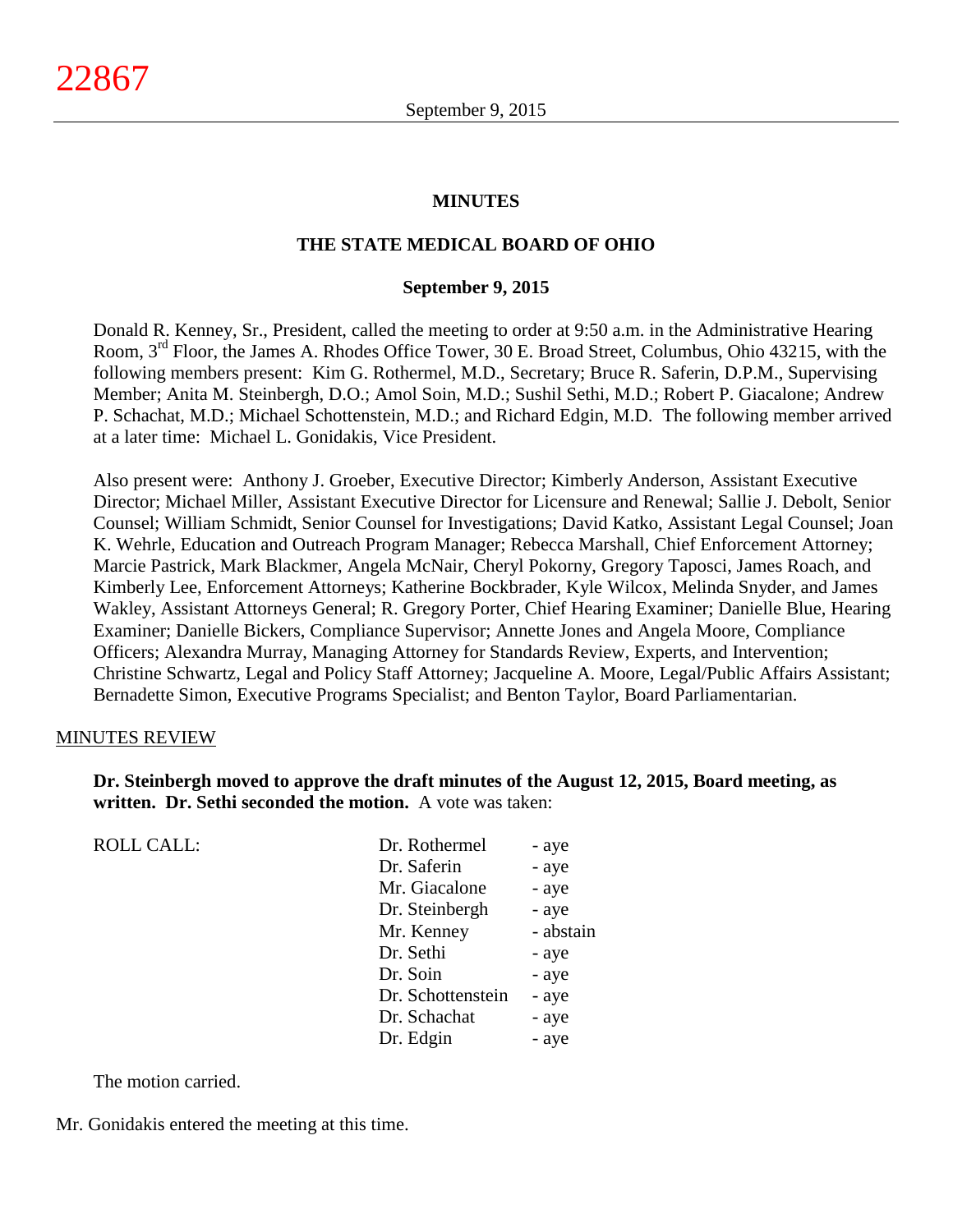### APPLICANTS FOR LICENSURE

**Dr. Steinbergh moved to approve for licensure, contingent upon all requested documents being received and approved in accordance with licensure protocols, the acupuncturist applicants listed in Exhibit "A," the genetic counselor applicants listed in Exhibit "B," the massage therapist applicants listed in Exhibit "C," the physician assistant applicants listed in Exhibit "D," the physician applicants listed in Exhibit "E," and the radiologist assistant applicants listed in Exhibit "F." Dr. Saferin seconded the motion.** A vote was taken:

| <b>ROLL CALL:</b> | Dr. Rothermel     | - aye     |
|-------------------|-------------------|-----------|
|                   | Dr. Saferin       | - aye     |
|                   | Mr. Giacalone     | - aye     |
|                   | Dr. Steinbergh    | - aye     |
|                   | Mr. Gonidakis     | - aye     |
|                   | Mr. Kenney        | - abstain |
|                   | Dr. Sethi         | - aye     |
|                   | Dr. Soin          | - aye     |
|                   | Dr. Schottenstein | - aye     |
|                   | Dr. Schachat      | - aye     |
|                   | Dr. Edgin         | - aye     |
|                   |                   |           |

The motion carried.

#### REPORTS AND RECOMMENDATIONS

Mr. Kenney announced that the Board would now consider the Reports and Recommendations appearing on its agenda.

Mr. Kenney asked whether each member of the Board had received, read and considered the hearing records, the Findings of Fact, Conclusions of Law, Proposed Orders, and any objections filed in the matters of: Ranjan Prakash Bhandari, M.D.; Anureet Gill, M.D.; Marvin H. Rorick, M.D.; Lawrence Rothenberg, M.D.; Ping Wei; and Karl M. Hagen, M.D. A roll call was taken:

| <b>ROLL CALL:</b> | Dr. Rothermel     | - aye |
|-------------------|-------------------|-------|
|                   | Dr. Saferin       | - aye |
|                   | Mr. Giacalone     | - aye |
|                   | Dr. Steinbergh    | - aye |
|                   | Mr. Gonidakis     | - aye |
|                   | Mr. Kenney        | - aye |
|                   | Dr. Sethi         | - aye |
|                   | Dr. Soin          | - aye |
|                   | Dr. Schottenstein | - aye |
|                   | Dr. Schachat      | - aye |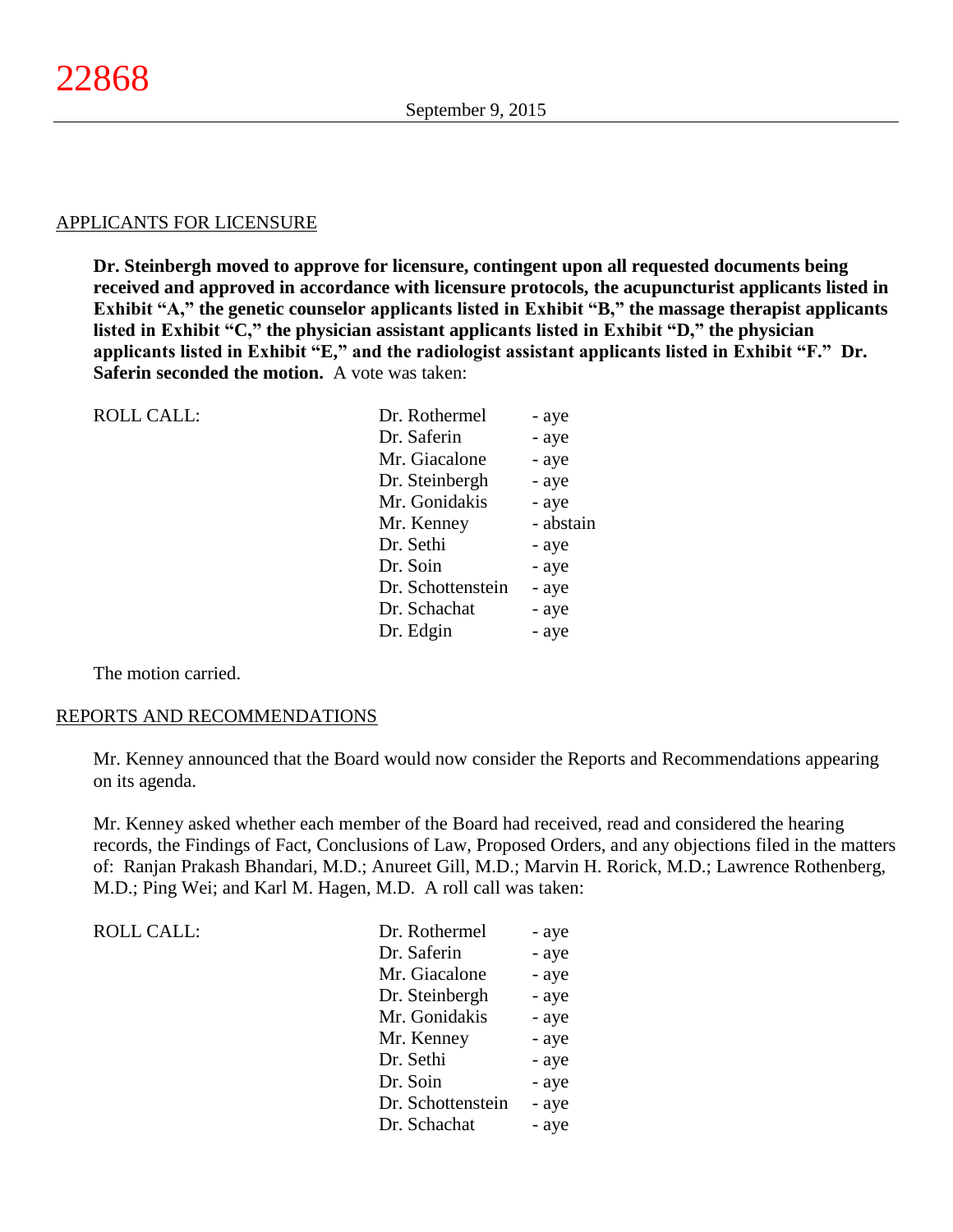Dr. Edgin - aye

Mr. Kenney asked whether each member of the Board understands that the disciplinary guidelines do not limit any sanction to be imposed, and that the range of sanctions available in each matter runs from dismissal to permanent revocation. A roll call was taken:

| <b>ROLL CALL:</b> | Dr. Rothermel     | - aye |
|-------------------|-------------------|-------|
|                   | Dr. Saferin       | - aye |
|                   | Mr. Giacalone     | - aye |
|                   | Dr. Steinbergh    | - aye |
|                   | Mr. Gonidakis     | - aye |
|                   | Mr. Kenney        | - aye |
|                   | Dr. Sethi         | - aye |
|                   | Dr. Soin          | - aye |
|                   | Dr. Schottenstein | - aye |
|                   | Dr. Schachat      | - aye |
|                   | Dr. Edgin         | - aye |

Mr. Kenney noted that, in accordance with the provision in section 4731.22(F)(2), Ohio Revised Code, specifying that no member of the Board who supervises the investigation of a case shall participate in further adjudication of the case, the Secretary and Supervising Member must abstain from further participation in the adjudication of any disciplinary matters. In the matters before the Board today, Dr. Rothermel served as Secretary and Dr. Saferin served as Supervising Member.

Mr. Kenney reminded all parties that no oral motions may be made during these proceedings.

The original Reports and Recommendations shall be maintained in the exhibits section of this Journal.

### RANJAN PRAKASH BHANDARI, M.D.

Mr. Kenney directed the Board's attention to the matter of Ranjan Prakash Bhandari, M.D. No objections have been filed. Mr. Porter was the Hearing Examiner.

Mr. Kenney stated that a request to address the Board has been timely filed on behalf of Dr. Bhandari. Five minutes will be allowed for that address.

Dr. Bhandari was represented by his attorney, Justin Withrow.

Mr. Withrow urged the Board to adopt the Hearing Examiner's Proposed Order of a reprimand in the matter of Dr. Bhandari. Mr. Withrow stated that Dr. Bhandari has been living with this matter, which ultimately led to his criminal conviction, for more than five years. Mr. Withrow stated that Dr. Bhandari cooperated fully with the Food and Drug Administration (FDA) during its investigation and he subsequently pleaded guilty to a misdemeanor misbranding offense. Dr. Bhandari also paid a substantial monetary penalty as a result of civil proceedings. Mr. Withrow stated that Dr. Bhandari has been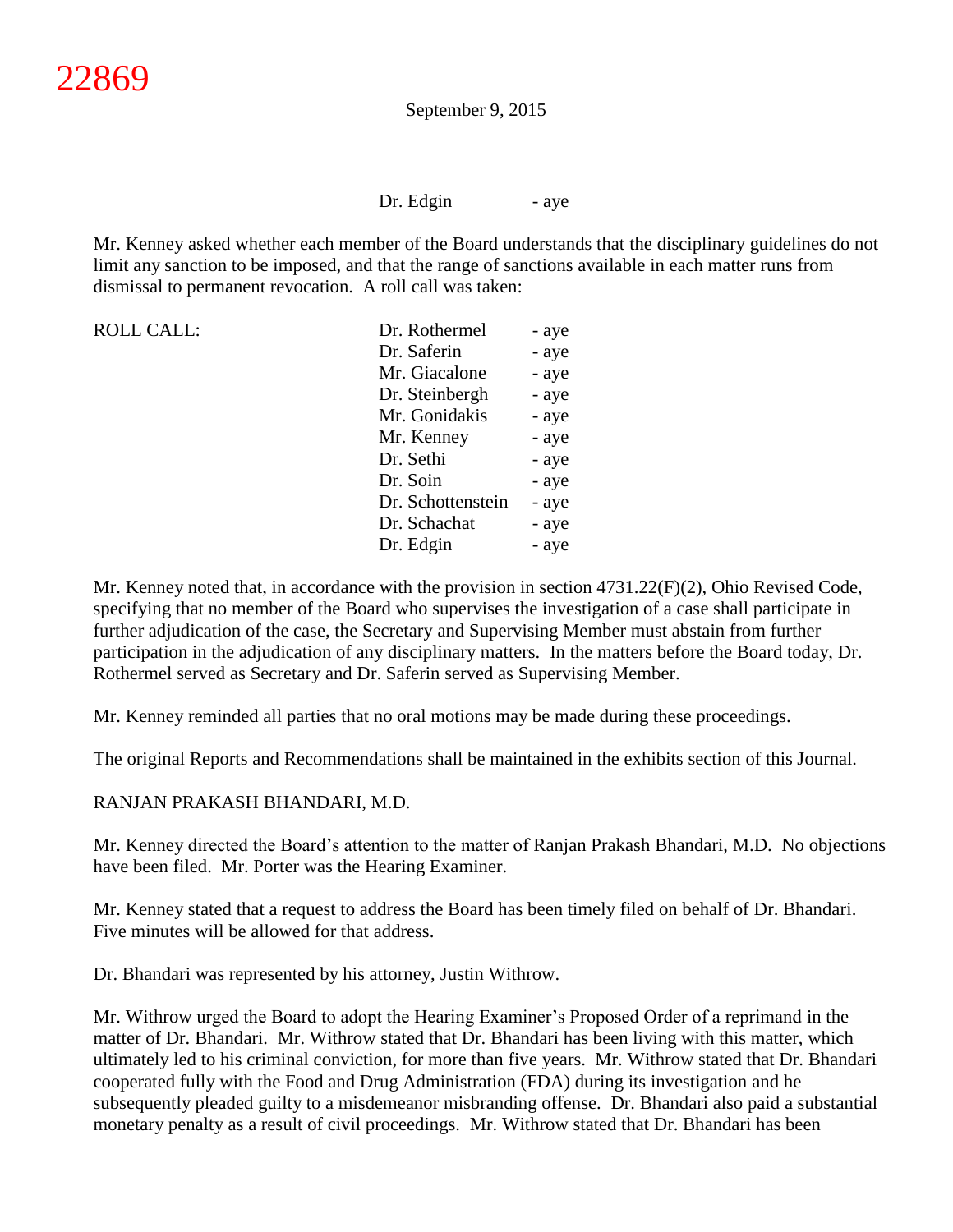publically shamed and humiliated as a result of the criminal investigation and the Medical Board's investigation.

Mr. Withrow continued that in 2008, two years before being contacted by FDA officials, Dr. Bhandari voluntarily stopped purchasing medications from a Canadian supplier and has not ordered medications from a non-U.S. supplier since that time. After he was advised that he was under investigation by the FDA, Dr. Bhandari funded his own private investigation by hiring a retired Federal Bureau of Investigation (FBI) agent and two Huron County Detectives. Dr. Bhandari provided the results of his investigation to the government. Mr. Withrow noted that the court imposed a lesser sentence on Dr. Bhandari than the other oncologists who have been found guilty of misbranding.

Mr. Withrow stated that Dr. Bhandari's practice area is an impoverished area in southeast Ohio which has above-average cancer rates and below-average access to care. In Columbiana County Dr. Bhandari is the only oncologist who treats patients at East Liverpool City Hospital. Jefferson County has two other oncologists, but they do not accept several insurance providers that are accepted by Dr. Bhandari. In Harrison County there are no other oncologists besides Dr. Bhandari. Mr. Withrow stated that Dr. Bhandari's elderly and impoverished patients would have to travel at least 30 to 45 minutes for alternative treatment if Dr. Bhandari was unable to provide care.

Mr. Withrow stated that Dr. Bhandari is sincerely remorseful for his actions. Mr. Withrow stated that since obtaining his Ohio medical license in 1991, Dr. Bhandari has never been sued for malpractice, been subject to any discipline, and has no other prior criminal record. Mr. Withrow asked the Board to adopt the Hearing Examiner's Proposed Order and permit Dr. Bhandari to continue his life's work.

Dr. Bhandari stated that he if very sorry and remorseful for his wrongful acts, which he has been agonizing over for the last five years. Dr. Bhandari stated that he has brought shame to himself, his family, his hospital, his Medical Board, and the State. Dr. Bhandari stated that he never intended to violate any law.

Mr. Kenney asked if the Assistant Attorney General would like to respond. Mr. Wakley stated that he would like to respond.

Mr. Wakley stated that this case is similar to and related to other cases the Board has heard in the last several months. Seven of the oncologists in these cases pled guilty in federal court to importing oncology drugs from Canada and their court-imposed sanctions ranged from six months to twelve months of probation. Mr. Wakley stated that the Medical Board has given reprimands to several of the physicians in these cases, though one physician's license was suspended for 60 days due to evidence that he had continued importing the drugs after being warned not to do so by the FDA. Mr. Wakley stated that due to mailing address issues, it is unclear if Dr. Bhandari had received such warnings notices; therefore, Mr. Wakley asked the Board to assume that Dr. Bhandari had not been made aware of the FDA notices.

Mr. Wakley stated that one of the previous drug importation cases resulted in a 30-day stayed suspension and he opined that Dr. Bhandari's case is similar to that case. Mr. Wakley stated that Dr. Bhandari saved money by importing the medications from Canada, but he did not pass those savings on to his patients. Dr. Bhandari also failed to make his patients aware that they were receiving medications that had not been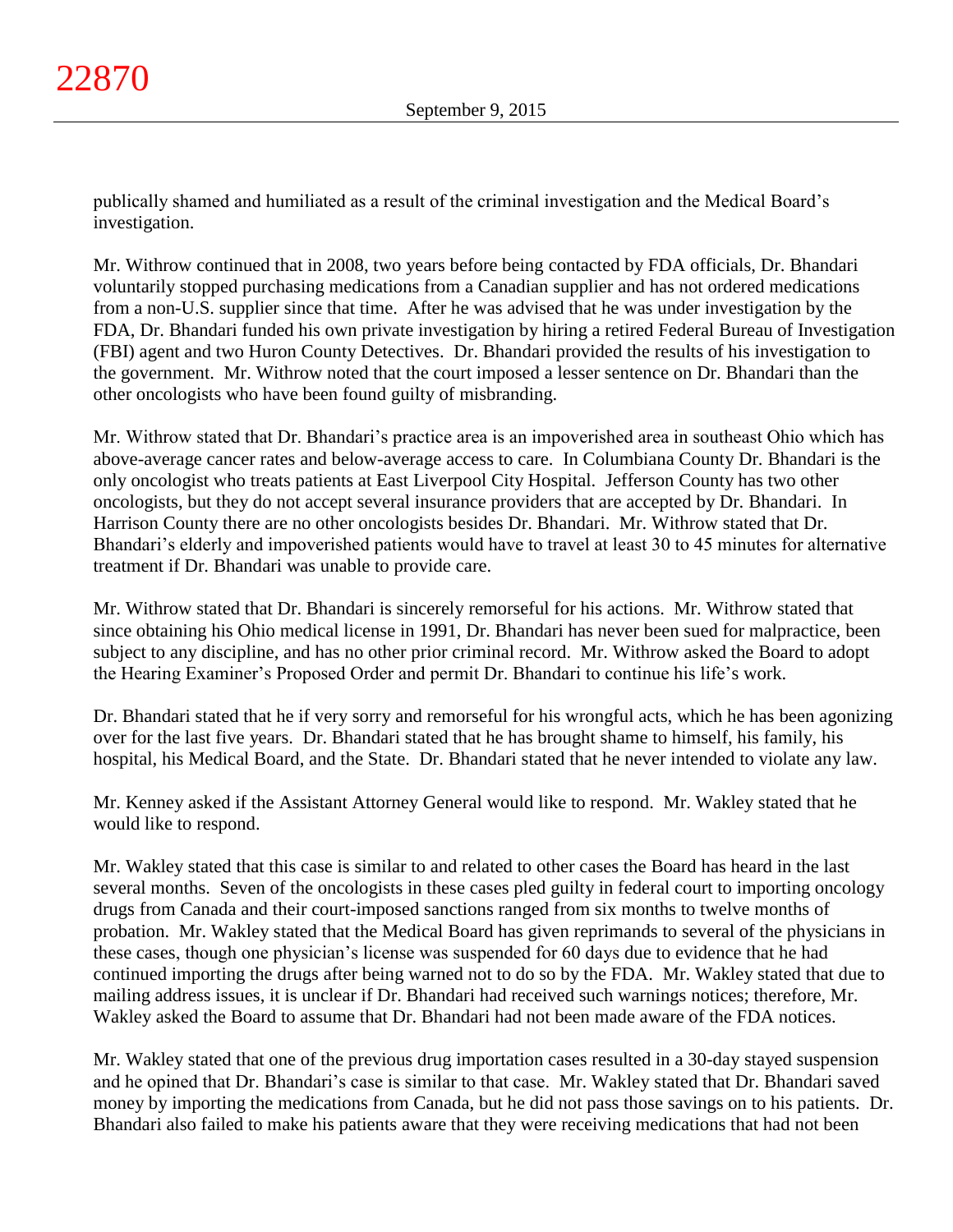inspected or approved by the FDA.

Mr. Wakley acknowledged that Dr. Bhandari is genuinely remorseful, but he opined that a simple reprimand is not appropriate in this case. Mr. Wakley urged the Board to adopt a sanction that is more appropriate for Dr. Bhandari's offense.

## **Dr. Steinbergh moved to approve and confirm Mr. Porter's Findings of Fact, Conclusions of Law, and Proposed Order in the matter of Ranjan Prakash Bhandari, M.D. Dr. Soin seconded the motion.**

Mr. Kenney stated that he will now entertain discussion in the above matter.

Dr. Steinbergh stated that Dr. Bhandari is a hematologist/oncologist practicing in southeast Ohio. Dr. Steinbergh noted the several of Dr. Bhandari's patients attested to the quality of Dr. Bhandari's care and that they would not have an oncologist in that area if not for Dr. Bhandari. Dr. Steinbergh stated that though Dr. Bhandari has not been alleged to have violated the minimal standards of care, the Board generally accepts that when medications are compromised quality of care becomes a concern.

Dr. Steinbergh stated that she agrees with the Report and Recommendation's Findings of Fact, Conclusions of Law, and the Proposed Order of a reprimand. Dr. Steinbergh stated that Dr. Bhandari is extremely remorseful and opined that Dr. Bhandari will not offend again.

Mr. Giacalone expressed concerns that Dr. Bhandari may have received the notices from the FDA regarding the medications he was importing from Canada. However, Mr. Giacalone accepted Mr. Wakley's suggestion to assume that the notices were not received by Dr. Bhandari, though Mr. Giacalone indicated that he may not agree with such a suggestion in the future. Mr. Giacalone noted that Dr. Bhandari paid a \$1,200,000 penalty for defrauding the federal and state governments. Regarding comments that Dr. Bhandari voluntarily stopped purchasing the imported medications, Mr. Giacalone noted that Dr. Bhandari stopped the purchases because he was not receiving the products on time and not because he realized it was wrong.

Mr. Giacalone stated that he supports the Proposed Order of a reprimand mostly for the sake of Dr. Bhandari's patients, assuming that it is true that Dr. Bhandari is the only available oncologist in certain areas. Mr. Giacalone stated that he would not let Dr. Bhandari's patient suffer because of the malfeasance committed by their physician.

A vote was taken on Dr. Steinbergh's motion to approve:

| <b>ROLL CALL:</b> | Dr. Rothermel  | - abstain |
|-------------------|----------------|-----------|
|                   | Dr. Saferin    | - abstain |
|                   | Mr. Giacalone  | - aye     |
|                   | Dr. Steinbergh | - aye     |
|                   | Mr. Gonidakis  | - aye     |
|                   | Mr. Kenney     | - aye     |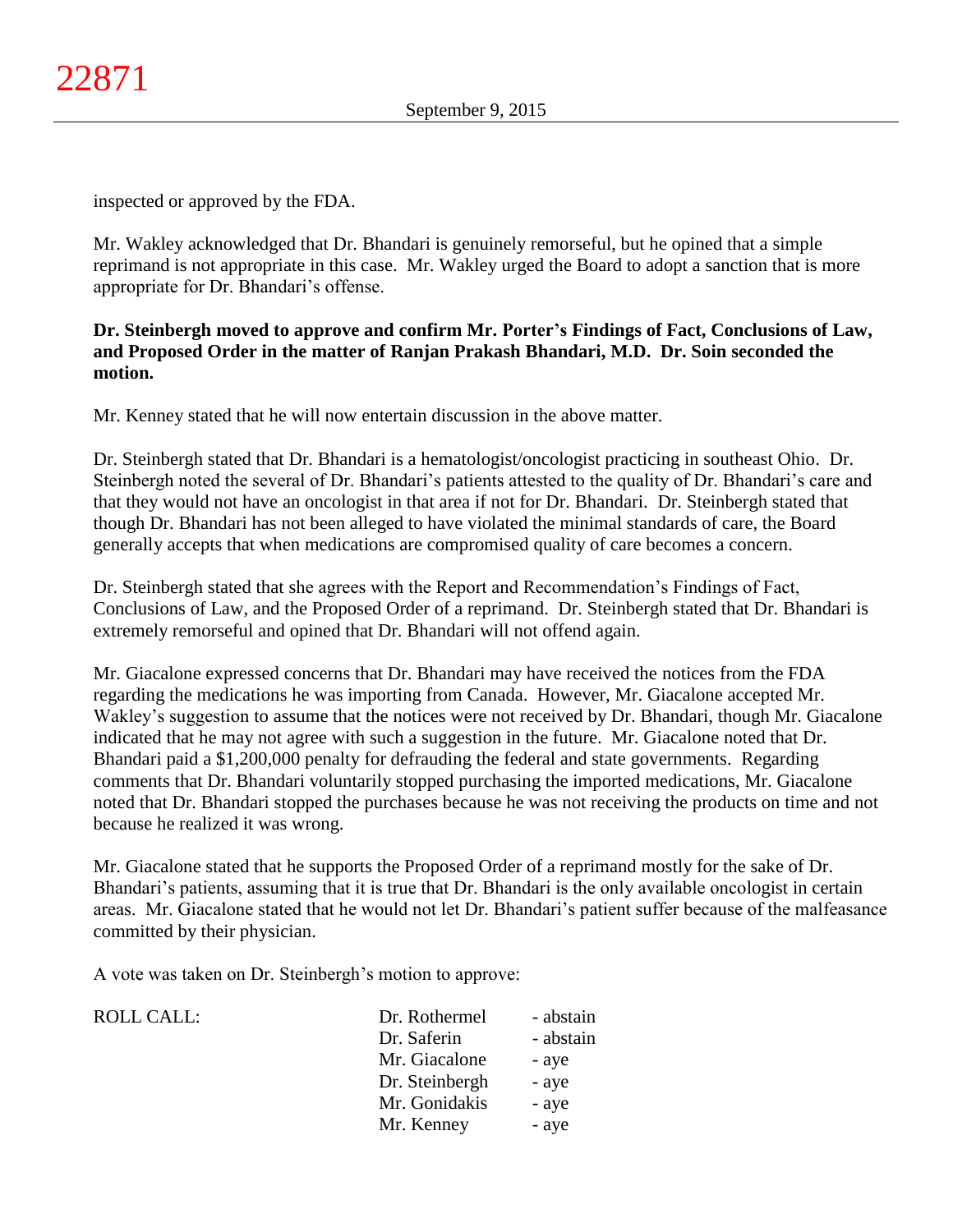| Dr. Sethi         | - aye |
|-------------------|-------|
| Dr. Soin          | - aye |
| Dr. Schottenstein | - aye |
| Dr. Schachat      | - aye |
| Dr. Edgin         | - aye |

The motion to approve carried.

### ANUREET GILL, M.D.

Mr. Kenney directed the Board's attention to the matter of Anureet Gill, M.D. No objections have been filed. Ms. Shamansky was the Hearing Examiner.

## **Dr. Steinbergh moved to approve and confirm Ms. Shamansky's Findings of Fact, Conclusions of Law, and Proposed Order in the matter of Anureet Gill, M.D. Dr. Soin seconded the motion.**

Mr. Kenney stated that he will now entertain discussion in the above matter.

Dr. Schachat stated that Dr. Gill is alleged to have violated her May 2012 Step I Consent Agreement with the Board. In the February 2014 Notice of Opportunity for Hearing, the Board alleged that Dr. Gill tested positive for Phosphatidyl Ethanol in December 2013, that Dr. Gill had missed quarterly personal appearances, that Dr. Gill had missed required call-ins and drug screens, and that Dr. Gill had failed to attend all required Alcoholics Anonymous (AA) meetings. The Board sent another Notice of Opportunity for Hearing in March 2014 which alleged that Dr. Gill had self-reported three relapses with alcohol, had been arrested for Driving Under the Influence of alcohol (DUI), and that Dr. Gill had missed additional quarterly appearances, call-ins, and drug screens.

Dr. Schachat briefly reviewed Dr. Gill's career. Dr. Gill was issued a training certificate in 2009 which expired in June 2012 and has been inactive since that time. Dr. Gill's Step I Consent Agreement was based on her May 2012 admission for inpatient treatment at Glenbeigh Hospital related to alcohol use, a 2009 conviction for Operating a Vehicle while Intoxicated (OVI), and situational depression problems with incidents of tardiness at work. The Consent Agreement suspended Dr. Gill's training certificate indefinitely and contained standard stipulations to undergo drug testing and make personal appearances. Dr. Schachat stated that Dr. Gill's Consent Agreement was tolled for one year from 2012 to 2013 because her visa was expiring and she had to return to India, so compliance was waived during that time. When Dr. Gill returned to the United States in August 2013, she or her sister notified the Board that Dr. Gill could not afford to pay for her drug screens.

Dr. Schachat stated that the Board had no further communication with Dr. Gill until the morning of her scheduled hearing when she sent an email stating that she could not attend the hearing and expressing concern about the publication of information about her license on the Board's website which was causing her to suffer "mental harassment." In addition, Dr. Gill's email complained that the allegation that she had not complied with her Consent Agreement's requirement to "obey all laws" meant, in her view, that she was not obeying any laws at all. Dr. Gill's email also stated that she had had three favorable evaluations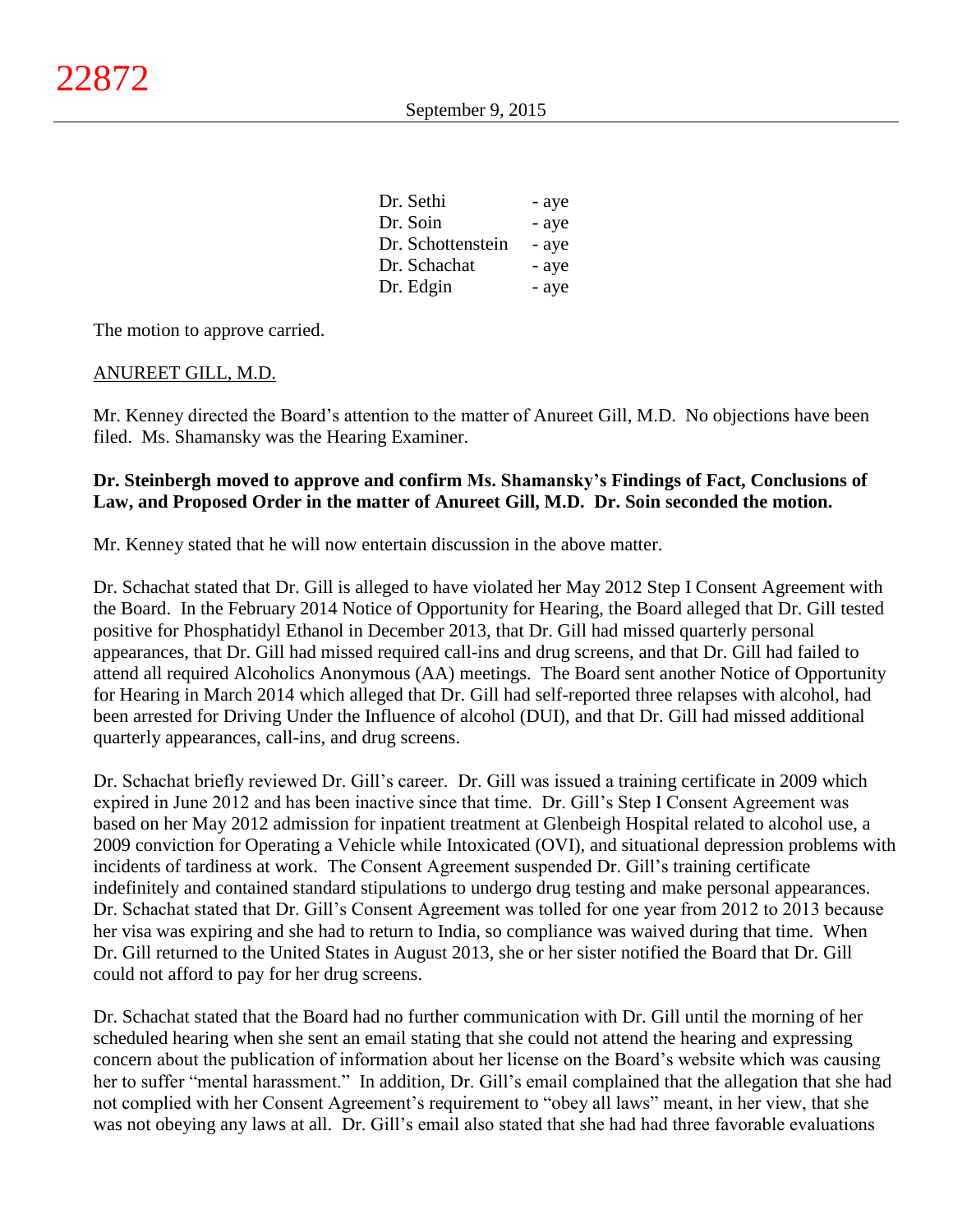by physicians. Dr. Gill's email commented that she has never been under the influence of alcohol while at work and that her problem is less severe than that of physicians who abused alcohol or opiates while practicing.

Dr. Schachat stated that Dr. Gill returned to India in 2014 due to her mother's illness; there is no evidence that Dr. Gill requested to toll the requirements of her Consent Agreement during that time. Dr. Schachat opined that the argument that Dr. Gill cannot afford the monitoring fees is not persuasive and noted that virtually all other physicians manage to afford those fees. Dr. Schachat also commented that Dr. Gill has had opportunities to obtain other work to fund the monitoring fees. Dr. Schachat stated that there are numerous indications that Dr. Gill has relapsed and is not in a reliable state of sobriety at this time. Dr. Schachat stated that he supports the Proposed Order to revoke Dr. Gill's training certificate.

Dr. Steinbergh agreed with Dr. Schachat and also supported the Proposed Order of revocation.

Dr. Schottenstein opined that Dr. Gill is in denial about the extent of her disease. Dr. Schottenstein stated that Dr. Gill's statements about other physicians whose conditions are worse than hers indicates that she is not yet ready to accept the fact that she has a problem. Dr. Schottenstein stated that Dr. Gill is a young physician with a lot of promise and he hoped that Dr. Gill will be able to face her problem in the future.

A vote was taken on Dr. Steinbergh's motion to approve:

| <b>ROLL CALL:</b> | Dr. Rothermel     | - abstain |
|-------------------|-------------------|-----------|
|                   | Dr. Saferin       | - abstain |
|                   | Mr. Giacalone     | - aye     |
|                   | Dr. Steinbergh    | - aye     |
|                   | Mr. Gonidakis     | - aye     |
|                   | Mr. Kenney        | - aye     |
|                   | Dr. Sethi         | - aye     |
|                   | Dr. Soin          | - aye     |
|                   | Dr. Schottenstein | - aye     |
|                   | Dr. Schachat      | - aye     |
|                   | Dr. Edgin         | - aye     |
|                   |                   |           |

The motion to approve carried.

### MARVIN H. RORICK, M.D.

Mr. Kenney directed the Board's attention to the matter of Marvin H. Rorick, M.D. Objections have been filed and were previously distributed to Board members. Mr. Porter was the Hearing Examiner.

Mr. Kenney stated that a request to address the Board has been timely filed on behalf of Dr. Rorick. Five minutes will be allowed for that address.

Dr. Rorick was represented by his attorney, Daniel Zinsmaster.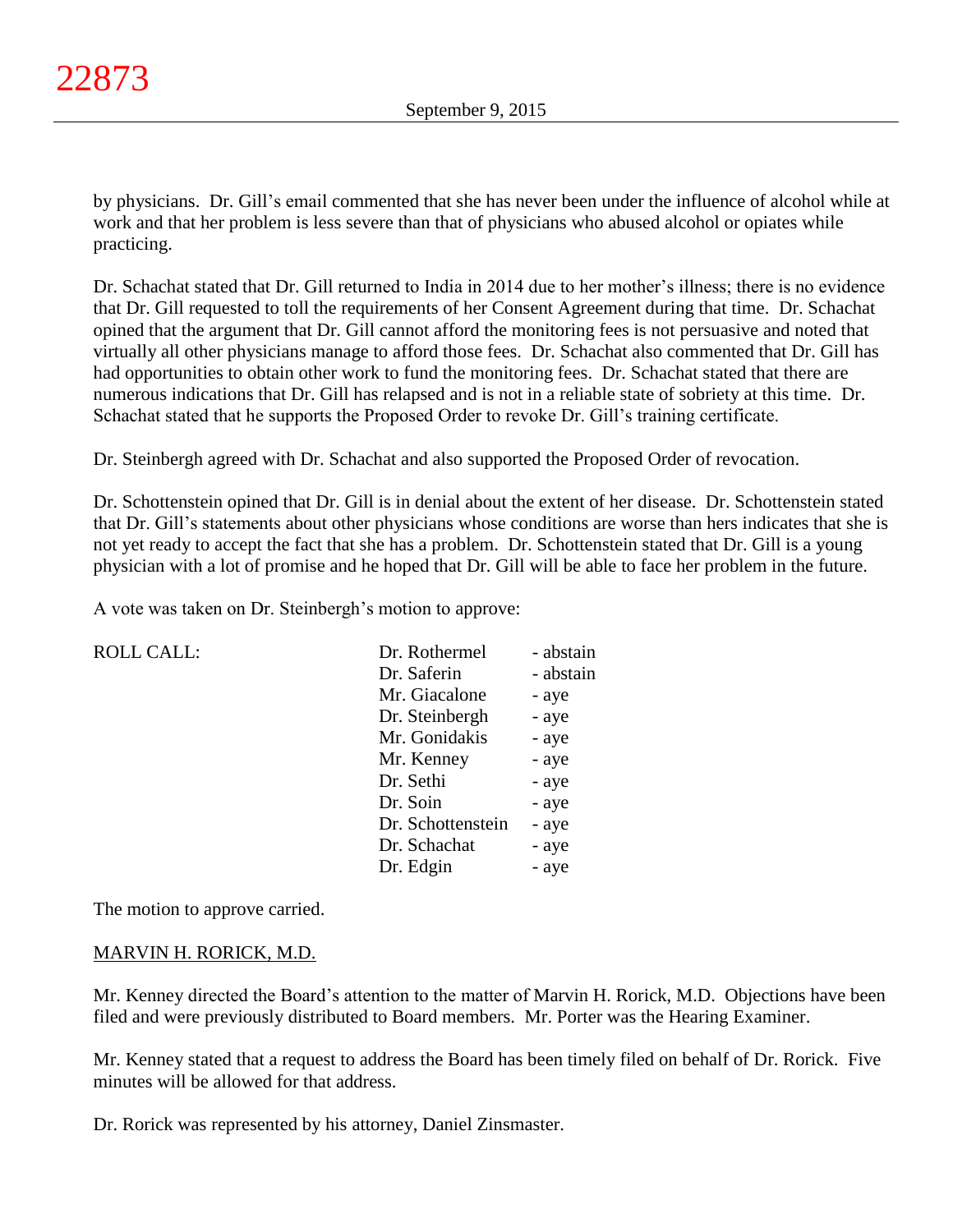Mr. Zinsmaster stated that due to the volume and complexities of this case, he has asked Dr. Rorick to address the Board first and he will make additional comments if there is time.

Dr. Rorick stated that his hearing comprehensively reviewed 12 patient cases from 2006 to 2011 which had been selected from his practice. Dr. Rorick stated that these charts represent some of his most challenging patients because their conditions were chronic and there were behavioral or psychiatric factors involved. Dr. Rorick related that his desire to become a physician probably originated with his treatment for scoliosis curvature as a youth. Following medical school Dr. Rorick trained as a general neurologist and has been practicing neurology continuously since 1981. Dr. Rorick briefly described the nature of his practice and stated that he has been the Director of the Department of Neurology at Bethesda Hospital since 1994 and at Christ Hospital since 2008. Dr. Rorick also served as President of the Cincinnati Academy of Medicine from 1988 to 1999. Dr. Rorick stated that compassionate continuity of care for incurable neurological disease is characteristic of his practice and he strives to provide the highest standard of care.

Dr. Rorick stated that he was very distressed when he read the Board's citation letter and the report of the State's expert witness, Jay Berke, M.D. Dr. Rorick stated that he did not shirk his responsibility to his patients and that he cared for them as best he could. Dr. Rorick stated that as a result of the hearing, the routine use of the Ohio Automated Rx Reporting System (OARRS), pill counts, urine screens, and risk evaluation and management strategies have been incorporated into his practice. Dr. Rorick stated that he seeks to improve his qualifications and is willing to take additional coursework as the Board sees fit.

Mr. Kenney asked if the Assistant Attorney General would like to respond. Mr. Wilcox stated that he would like to respond.

Mr. Wilcox opined that Dr. Rorick has downplayed the seriousness of this matter throughout the proceedings and that Dr. Rorick's care of these 12 patients did not meet the minimal standards of care. Mr. Wilcox stated that a physician must provide adequate care no matter the socioeconomic circumstances of the patient. Though Dr. Rorick's objections noted that portions of the Board's citation letter were not sustained, Mr. Wilcox pointed out that the portions that were sustained represent serious violations of the Medical Practices Act. These violations include prescribing narcotic medications in a manner below the minimal standards of care and ignoring clear indications that patients are addicted or are diverting medications.

Mr. Wilcox remarked that the attacks on the State's expert, Dr. Berke, are inappropriate. Mr. Wilcox stated that Dr. Berke is a board-certified neurologist and has been treating headache patients at his clinic since 1977. Mr. Wilcox opined that the attacks on Dr. Berke are an attempt to distract the Board from the real issues of this case.

Mr. Wilcox stated that many of Dr. Rorick's patients were being treated for chronic headaches, yet Dr. Rorick did not require his patients to keep a headache log to track the frequency, severity, duration, location, and other aspects of their headaches. Mr. Wilcox stated that Dr. Berke convincingly testified that due to Dr. Rorick's failure to adhere to these diagnostic and treatment protocols, many of his patients suffered frequent medication overuse which resulted in rebound headaches. Dr. Berke testified that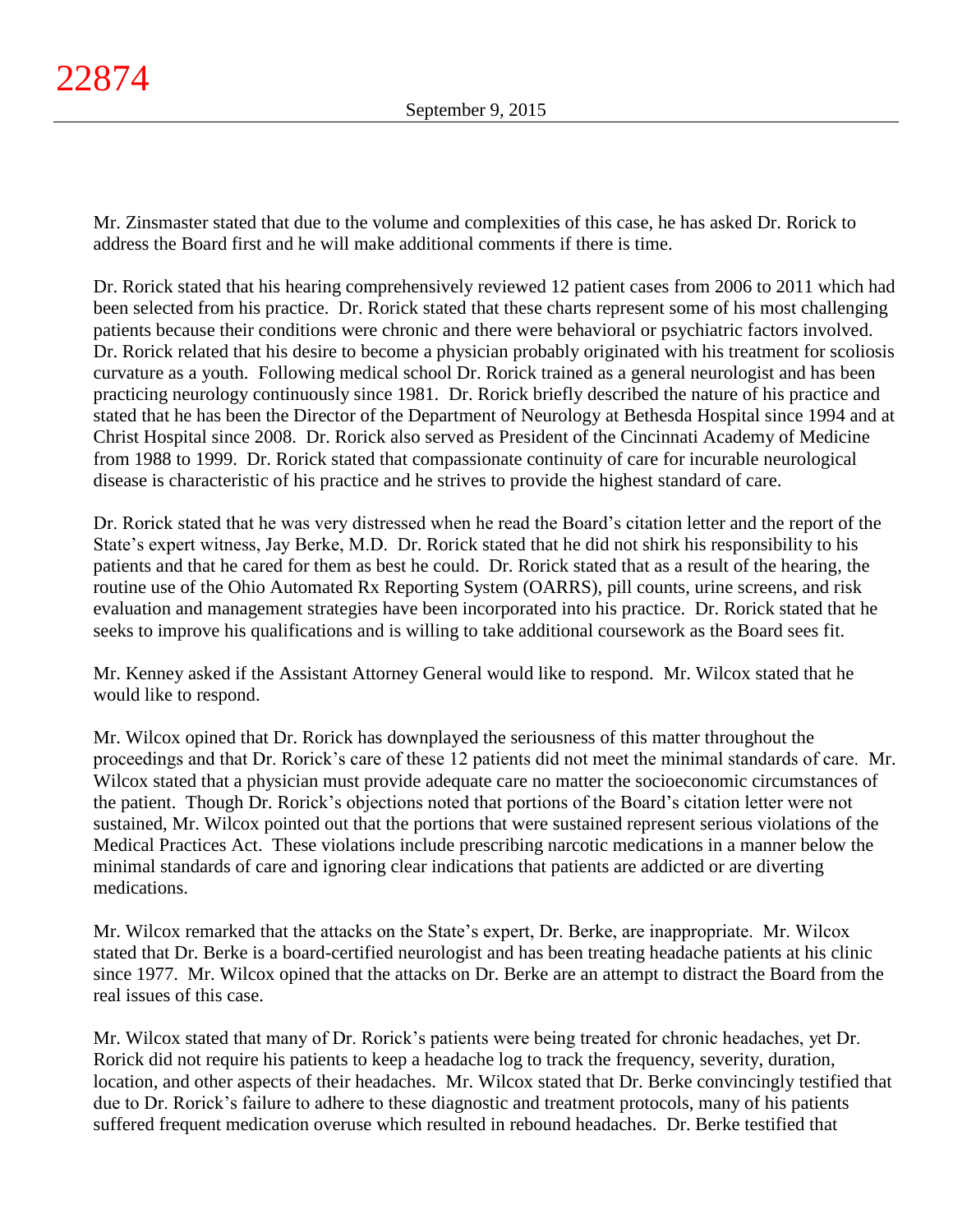without a headache log a physician cannot make a decision on what treatment modalities are appropriate.

Mr. Wilcox added that Dr. Rorick does not apply monitoring techniques in an effective manner. Mr. Wilcox noted Patient 11, for whom Dr. Rorick continued to prescribe narcotics despite multiple red flags for medication abuse. Mr. Wilcox stated that physicians are not required to be policemen, but they are required and expected to use tools and vigilance when prescribing addictive medications. Mr. Wilcox stated that Dr. Rorick failed to consistently take preventative measures or to react appropriately when his patients exhibited signs of abuse or diversion.

Mr. Wilcox disagreed with the Hearing Examiner's Proposed Order of a reprimand and probationary terms for a minimum of one year. Mr. Wilcox opined that Dr. Rorick's medical license should be suspended and that he should be required to complete education on the proper prescribing of narcotic pain medications.

# **Dr. Steinbergh moved to approve and confirm Mr. Porter's Findings of Fact, Conclusions of Law, and Proposed Order in the matter of Marvin H. Rorick, M.D. Dr. Soin seconded the motion.**

Mr. Kenney stated that he will now entertain discussion in the above matter.

Dr. Soin stated that this matter involved allegations that Dr. Rorick's treatment of twelve patients constitutes a failure to maintain standards applicable to the selection or administration of drugs or the failure to employ applicable scientific method in the selection of drugs. According to his testimony, Dr. Rorick has approximately 3,000 active patients and less than 50% of his patients have chronic pain issues.

Before reviewing the patient care in question, Dr. Soin made comments on the State's expert witness, Jay Berke, M.D. Dr. Berke testified that his practice utilizes pain contracts, but he has not felt the need to use them "because my patients don't run into these problems." When asked what Dr. Berke would do if one of his patients reported that his or her opiate medication had been stolen, Dr. Berke indicated that this has never occurred to any of his patients. Dr. Soin opined that this type of blind arrogance is what causes a pill mill crisis and he was disappointed to see it in a State expert witness.

Dr. Soin briefly reviewed the care of the twelve patients in question:

- Patient 1: Dr. Rorick treated Patient 1 from April 1993 to at least July 2009 for conditions including back pain, migraine, tension headache, neck pain, and fibromyalgia. In 1997 and again in 2002 Dr. Rorick had information that Patient 1 was using her medication in excess of what had been prescribed. Regarding the May 2007 event, Dr. Soin noted that the evidence was insufficient to support the finding that Dr. Rorick failed to take or document taking appropriate action.
- **Patient 2:** Dr. Rorick saw Patient 2 regularly from September 2005 to October 2007 for conditions including headaches. Dr. Rorick's prescribed medications included Percocet, Demerol, Vicodin, Gabapentin, Depakote, and Relpax. Dr. Soin stated that part of the difficulty in considering the allegations related to Patient 2 is that Patient 2 was ultimately exposed as a drug abuser who forged prescriptions. Dr. Rorick allegedly failed to take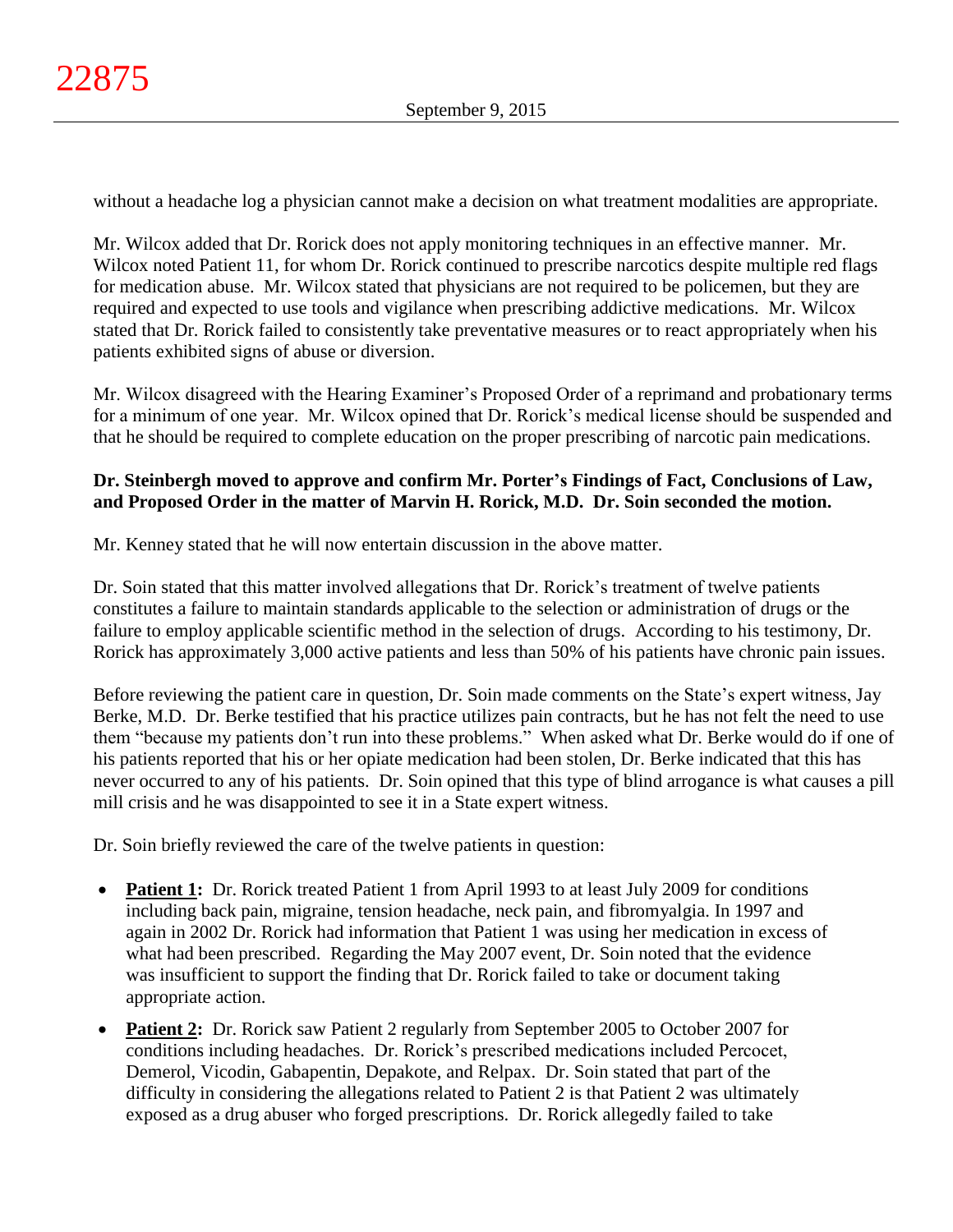appropriate action despite signs of potential misuse of medications.

- **Patient 3:** Dr. Rorick treated Patient 3 from January 2007 until at least July 2009 for conditions including back pain. Dr. Rorick's prescribed medications included acetaminophen, oxycodone, and tramadol. Dr. Rorick allegedly failed to try or to document trying alternative therapies to treat Patient 3's mechanical back pain.
- **Patient 4:** Dr. Rorick treated Patient 4 from March 2003 to at least June 2009 for conditions including headaches. Dr. Rorick's prescribed medications included Vicodin. Dr. Rorick allegedly failed to try or to document trying to wean Patient 4 from medications, despite documenting that Patient 4's headaches were likely due to daily use of medications.
- **Patient 5:** Patient 5 was seen by another physician in Dr. Rorick's group from September 2003 to October 2004, after which there was a gap in treatment until June 2006 when Patient 5 saw Dr. Rorick for complaints of severe headaches. Patient 5 saw Dr. Rorick regularly thereafter until at least 2009. Dr. Rorick's prescribed medications included Stadol and Vicodin.
- **Patient 6:** Dr. Rorick allegedly failed to appropriately document the description of Patient 6's headaches. Dr. Rorick treated Patient 6's headaches with Stadol.
- Patient 7: Dr. Rorick treated Patient 7 from September 2010 until at least April 2011 for conditions including cervical spondylosis and migraines. Dr. Rorick's prescribed medications included OxyContin, Oxycodone with acetaminophen, and Alprazolam. Dr. Rorick allegedly failed to appropriately document findings to support his diagnosis of migraine headaches, failed to conduct and/or order appropriate diagnostic studies, failed to obtain or review prior treatment records to support his diagnosis, and failed to try or document trying alternative treatment modalities.
- **Patient 8:** Dr. Rorick began treating Patient 8 in 2008, but only saw him on a regular basis from April 2009 to at least April 2011. Dr. Rorick allegedly prescribed medication to treat peripheral neuropathy without documenting findings to support that diagnosis. Dr. Rorick also allegedly failed to order or document appropriate evaluation or therapy of documented seizures.
- **Patient 9:** Dr. Rorick treated Patient 9 from February 2005 to October 2005 for conditions including back pain. Following a gap in treatment, Patient 9 returned to Dr. Rorick's care in September 2007 with continuing back pain. Dr. Rorick's prescribed medications included Klonopin and Oxycodone. Dr. Rorick allegedly failed to document attempts at physical therapy or other alternatives prior to prescribing controlled substances.
- **Patient 10:** Dr. Rorick treated Patient 10 from March 2002 to July 2009 for conditions including post-traumatic back pain. Dr. Rorick's prescribed medications included Percocet and Vicodin. Dr. Rorick allegedly failed to document obtaining a neurosurgical review.
- **Patient 11:** Dr. Rorick treated Patient 11 from October 2004 to at least July 2009 for conditions including back pain and headaches. Dr. Rorick's prescribed medications included morphine, diazepam, Percocet, Soma, and hydrocodone. Dr. Rorick allegedly continued to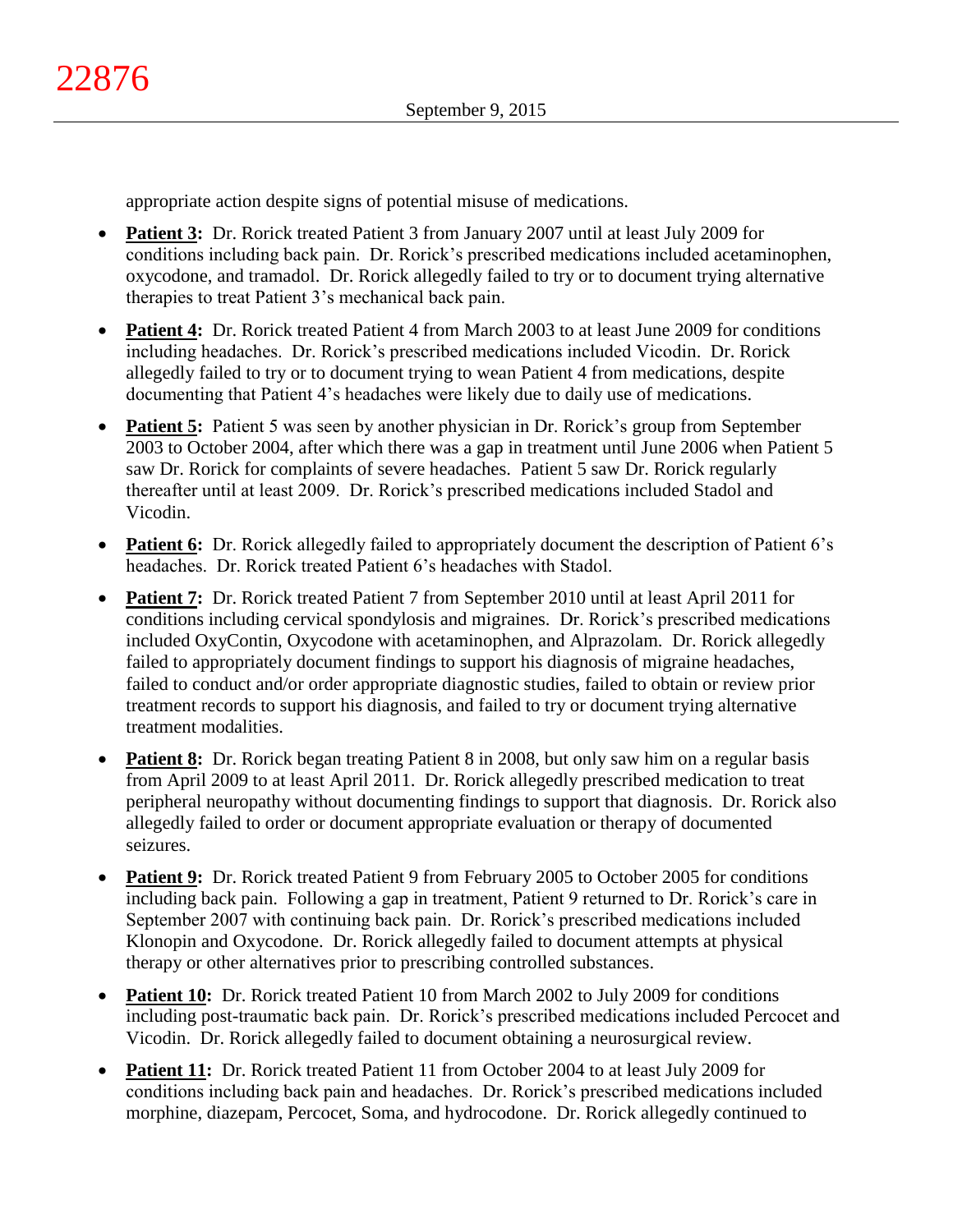prescribe controlled substances despite evidence of potential medication misuse.

• Patient 12: Dr. Rorick treated Patient 12 from May 1993 to at least June 2009 for conditions including headaches. Dr. Rorick's prescribed medications included Stadol, Vicodin, and lorazepam. Dr. Rorick allegedly failed to take appropriate action despite signs of potential misuse of medications.

Dr. Soin stated that some of the objections filed by Dr. Rorick are significant. For instance, Dr. Rorick's objections stated that the Report and Recommendation do not consider the evolution of the treatment of pain patients in Ohio since 1993. Dr. Rorick's objections also note that some of the patient care pre-dates formal recognition of the identified patient behavior as a red flag. However, Dr. Soin stated that a physician does not need to have an official guideline to recognize certain things as red flags. Dr. Soin drew an analogy with a hypothetical endocrinologist whose morbidly obese and diabetic patient is eating a dozen doughnuts in the examination room; the endocrinologist should not need a guideline to recognize the red flag in that situation. Likewise, Dr. Soin stated that Dr. Rorick should have recognized certain red flags, such as when an Ohio Automated Rx Reporting System (OARRS) report on patients showed clear evidence of misuse, abuse, diversion, and excessive use of medications. Dr. Soin stated that recognizing these red flags would just be good medicine, which was not practiced in some of the cases reviewed by the Board.

Dr. Soin stated that he understands why someone would be in favor of the Proposed Order, which would reprimand Dr. Rorick and impose probationary terms for at least one year. Dr. Soin acknowledged that he disagreed with some of the State's expert's opinions, such as the expert's criticism of Dr. Rorick's failure to obtain a neurosurgical consultation for Patient 10. Despite this, Dr. Soin agreed that Dr. Rorick's patient care failed on many levels. Dr. Soin opined that Dr. Rorick's practice was not a pill mill, but that the minimum standards of care were not met in many instances.

Dr. Soin suggested that a suspension of Dr. Rorick's medical license for at least 30 days, with probationary terms of at least two years, would be appropriate.

## **Dr. Soin moved to amend the Proposed Order to suspend Dr. Rorick's Ohio medical license for at least 30 days and to impose probationary terms for at least two years, including requirements to take a controlled substance prescribing course to have a monitoring physician. Dr. Steinbergh seconded the motion.**

Dr. Schottenstein agreed with Dr. Soin that certain things are just good medicine and a physician should not need an express guideline to tell them what to do in every situation. Dr. Schottenstein noted that during testimony Dr. Rorick had an exchange with the Assistant Attorney General in which he indicated that he did not want to know if a patient was using cocaine, stating "I'm the doctor, not the sheriff." Dr. Schottenstein stated that a patient's abuse of drugs is not incidental and is medically germane to their treatment. While Dr. Schottenstein found it admirable that Dr. Rorick wanted to help his patients and not dismiss them from his practice, he also opined that continuing to prescribe for patients who break their pain contracts is enabling a potentially dangerous situation.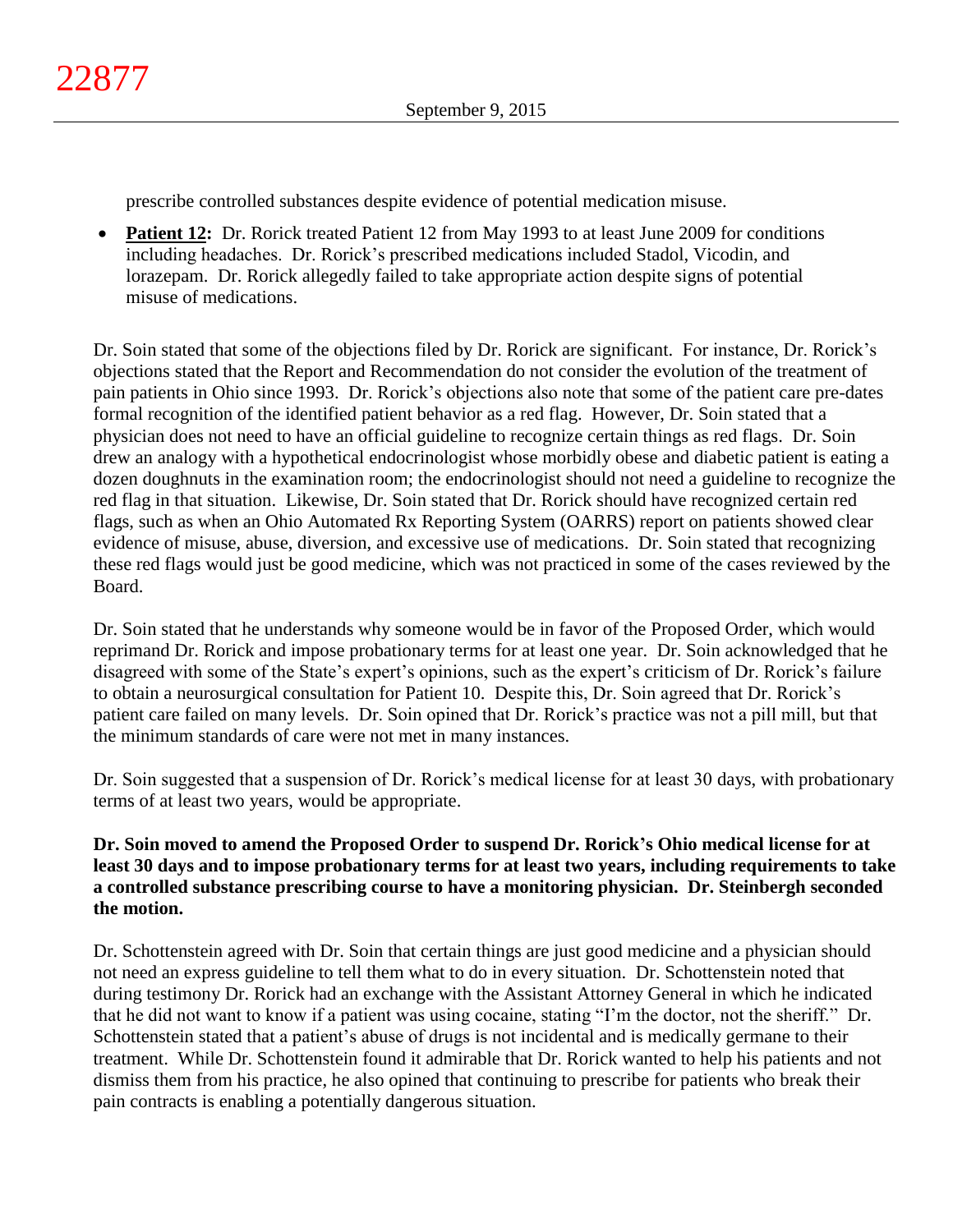Mr. Giacalone agreed with Dr. Schottenstein and questioned how a physician can continue to prescribe narcotics and ignore the fact that the patient is also taking illicit drugs from the street. Mr. Giacalone also commented that Dr. Rorick had his patients on very high doses of medication. Mr. Giacalone agreed with earlier comments that the Board's expert witness was not stellar and that Dr. Rorick was not operating a pill mill. Mr. Giacalone also agreed that Dr. Rorick's prescribing habits with some of his patients were below the minimal standards of care.

Dr. Steinbergh agreed with Dr. Rorick's objections that the knowledge of pain prescribing has evolved over time. However, Dr. Steinbergh noted that she learned in medical school that this was inappropriate prescribing and Dr. Rorick graduated from medical school just a few years after she did. Dr. Steinbergh opined that every physician on the Board knows that Dr. Rorick's prescribing was inappropriate. Dr. Steinbergh also noted that Dr. Rorick has a teaching role and stated that it is critical for physicians in such a position to be very specific in their knowledge of the rules. Dr. Steinbergh felt it was important to rolemodel for young physicians in training when teaching them how to properly prescribe.

Dr. Steinbergh noted that Dr. Rorick's expert witness, Constantino Benedetti, M.D., is an anesthesiologist, yet he is acting as an expert in a case involving a neurologist. Dr. Benedetti testified that he is a fellow of the American Academy of Pain Medicine, but he acknowledged that he has no training in neurology and that he does not know how to properly evaluate a patient for migraine headaches. Dr. Steinbergh opined that Dr. Benedetti's qualifications do not match those of Dr. Rorick or the kinds of cases that the Board is discussing today. Dr. Steinbergh stated that the physicians on the Medical Board represent a composite of experts and that the Board is able to act as its own expert.

Dr. Steinbergh agreed with Dr. Soin's proposed amendment and asked that this matter be tabled so that the amendment can be properly drafted.

### **Dr. Steinbergh moved to table this matter. Mr. Giacalone seconded the motion.** A vote was taken:

| <b>ROLL CALL:</b> | Dr. Rothermel     | - abstain |
|-------------------|-------------------|-----------|
|                   | Dr. Saferin       | - abstain |
|                   | Mr. Giacalone     | - aye     |
|                   | Dr. Steinbergh    | - aye     |
|                   | Mr. Gonidakis     | - aye     |
|                   | Mr. Kenney        | - aye     |
|                   | Dr. Sethi         | - aye     |
|                   | Dr. Soin          | - aye     |
|                   | Dr. Schottenstein | - aye     |
|                   | Dr. Schachat      | - aye     |
|                   | Dr. Edgin         | - aye     |
|                   |                   |           |

The motion to table carried.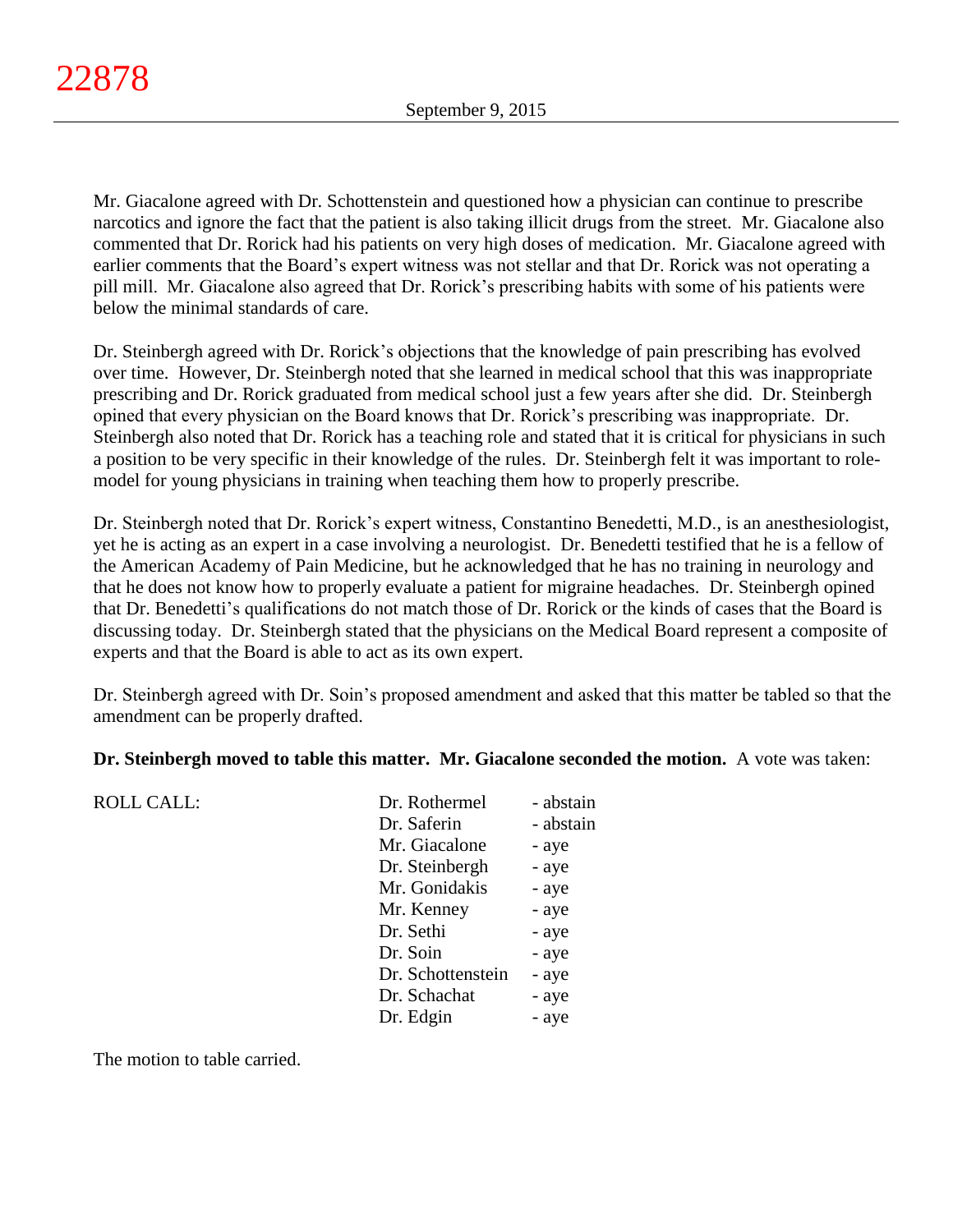### LAWRENCE ROTHENBERG, M.D.

Mr. Kenney directed the Board's attention to the matter of Lawrence Rothenberg, M.D. Objections have been filed and were previously distributed to Board members. Ms. Shamansky was the Hearing Examiner.

Mr. Kenney stated that a request to address the Board has been timely filed on behalf of Dr. Rothenberg. Five minutes will be allowed for that address.

Dr. Rothenberg was represented by his attorney, Eric Plinke.

Mr. Plinke stated that Dr. Rothenberg is not attending today's meeting because he is no longer pursuing his application to restore his Ohio medical license. Mr. Plinke stated that Dr. Rothenberg is a gastroenterologist and spends 100% of his clinical time performing endoscopic procedures. Mr. Plinke stated that Dr. Rothenberg does not practice pain management and he does not prescribe controlled substances of any kind. Mr. Plinke stated that Dr. Rothenberg has been compliant with his Florida consent agreement and his license in that state has been reinstated. Mr. Plinke noted that there were no findings from the various allegations against Dr. Rothenberg in Florida and he did not admit to any violation.

Mr. Plinke continued that three years ago Dr. Rothenberg applied for restoration of his Ohio medical license. Mr. Plinke stated that he does not believe that Dr. Rothenberg's application was ever officially complete. When the Ohio position he was seeking became unavailable in 2012, Dr. Rothenberg stopped pursuing the Ohio license. Mr. Plinke stated that there was no communication between Dr. Rothenberg and the Board regarding his license restoration application. Mr. Plinke speculated that the Assistant Attorney General will say that communication ceased because Dr. Rothenberg was under investigation, but Mr. Plinke stated that there is no evidence of that.

Mr. Plinke stated that the Board's actions on license restoration applications are guided by Section 4731.222 of the Ohio Revised Code, and not Section 4731.22 as stated in the Notice of Opportunity for Hearing and the Report and Recommendation's Proposed Order. Mr. Plinke stated that the Board can choose to deny Dr. Rothenberg's application for restoration, but it must do so under Section 4731.222. Mr. Plinke stated that this would necessitate restarting the administrative process since the Board's Notice of Opportunity for Hearing only gave notice of an alleged violation of Section 4731.22.

Mr. Plinke recommended that the Board treat Dr. Rothenberg's restoration application as an application that was abandoned by both parties. Mr. Plinke stated that there is no evidence that either Dr. Rothenberg or the Board acted on the application until early 2015 when the Board decided to initiate these proceedings.

Mr. Kenney asked if the Assistant Attorney General would like to respond. Mr. Wakley stated that he did wish to make response.

Mr. Wakley stated that he will not address Mr. Plinke's legal arguments because they are more suited to an appeal should Dr. Rothenberg choose to appeal the decision that the Board will make today. Mr. Wakley stated that the settlement agreement that Dr. Rothenberg entered into with the Florida Board of Medicine resulted in a suspension of his Florida medical license and required him to pay tens of thousands of dollars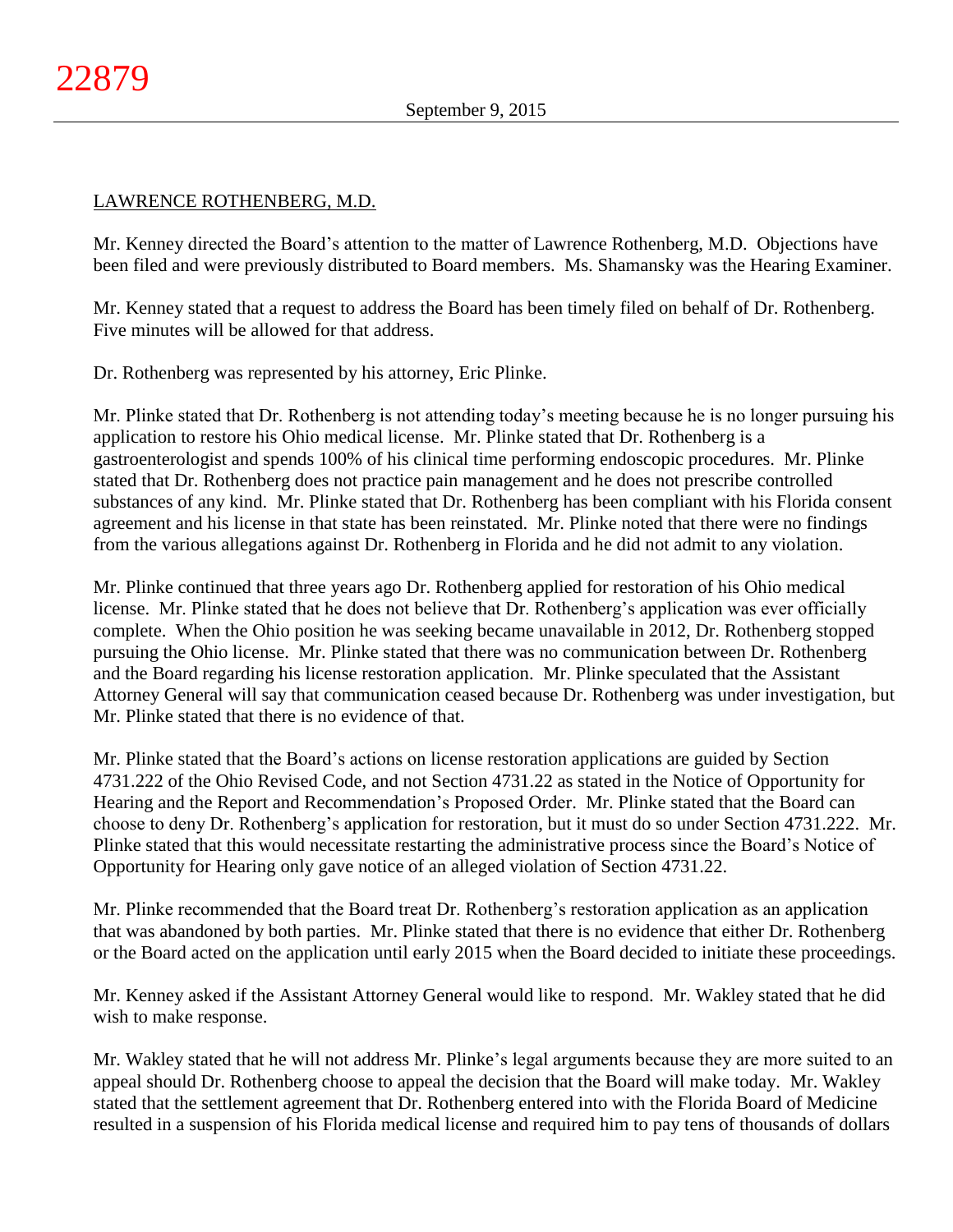in fines. Mr. Wakley opined that it is difficult to argue that the Ohio Board does not have a basis to act on these allegations.

Mr. Wakley stated that the Board cannot abandon an application on its own accord and it must act upon Dr. Rothenberg's application. Mr. Wakley recommended that the Board accept the Proposed Order to permanently deny Dr. Rothenberg's application for restoration.

## **Dr. Steinbergh moved to approve and confirm Ms. Shamansky's Findings of Fact, Conclusions of Law, and Proposed Order in the matter of Lawrence Rothenberg, M.D. Dr. Soin seconded the motion.**

Mr. Kenney stated that he will now entertain discussion in the above matter.

Mr. Kenney stated that Dr. Rothenberg practiced medicine in Ohio in 2005 and 2006, but has spent most of his career in Florida. In 2012 Dr. Rothenberg applied to restore his Ohio medical license, which had lapsed in 2010. Though Dr. Rothenberg did not pursue his plan to relocate to Ohio, his application for restoration remains pending.

Mr. Kenney continued that Dr. Rothenberg came under investigation by the Florida Board of Medicine in November 2012 and he was subject to emergency restrictions on his Florida medical license. Dr. Rothenberg was charged with improperly prescribing excessive amounts of controlled substances to three patients. In October 2014 Dr. Rothenberg entered into a settlement agreement with the Florida Board in which he admitted that the alleged facts, if proven, would constitute violations of Florida law. Dr. Rothenberg also agreed that the disposition of his case was fair and appropriate. In December 2014 the Florida Board issued a final order reprimanding Dr. Rothenberg, suspending his Florida medical license for six months, and permanently prohibiting him from owning, operating, or practicing in a pain management clinic. The Florida Board also restricted Dr. Rothenberg from prescribing controlled substances, though this restriction can be lifted by the Florida Board in the future. Dr. Rothenberg was also required to pay a \$30,000.00 fine and to pay the cost of investigation in the amount of \$12,594.98.

Mr. Kenney stated that Dr. Rothenberg had continued to prescribe to the three patients despite evidence that the patients may have been diverting the medication. In one example, the patient tested positive for street drugs but negative for all the prescribed medications, yet Dr. Rothenberg continued to prescribe controlled substances to the patient.

Regarding the legal issues brought up in Dr. Rothenberg's objections, including the suggestion that the Board did not act on Dr. Rothenberg's application in a timely manner, Mr. Kenney agreed with the Assistant Attorney General that these issues are more properly considered in an appeal. Mr. Kenney stated that it is appropriate for the Board to determine the disposition of Dr. Rothenberg's application based on action taken against him in another state. Mr. Kenney stated that it is clear the Dr. Rothenberg had been participating in a pill mill in Florida and opined that Dr. Rothenberg's actions are almost unbelievable for a licensed physician. Mr. Kenney supported the Proposed Order to permanently deny Dr. Rothenberg's application for restoration.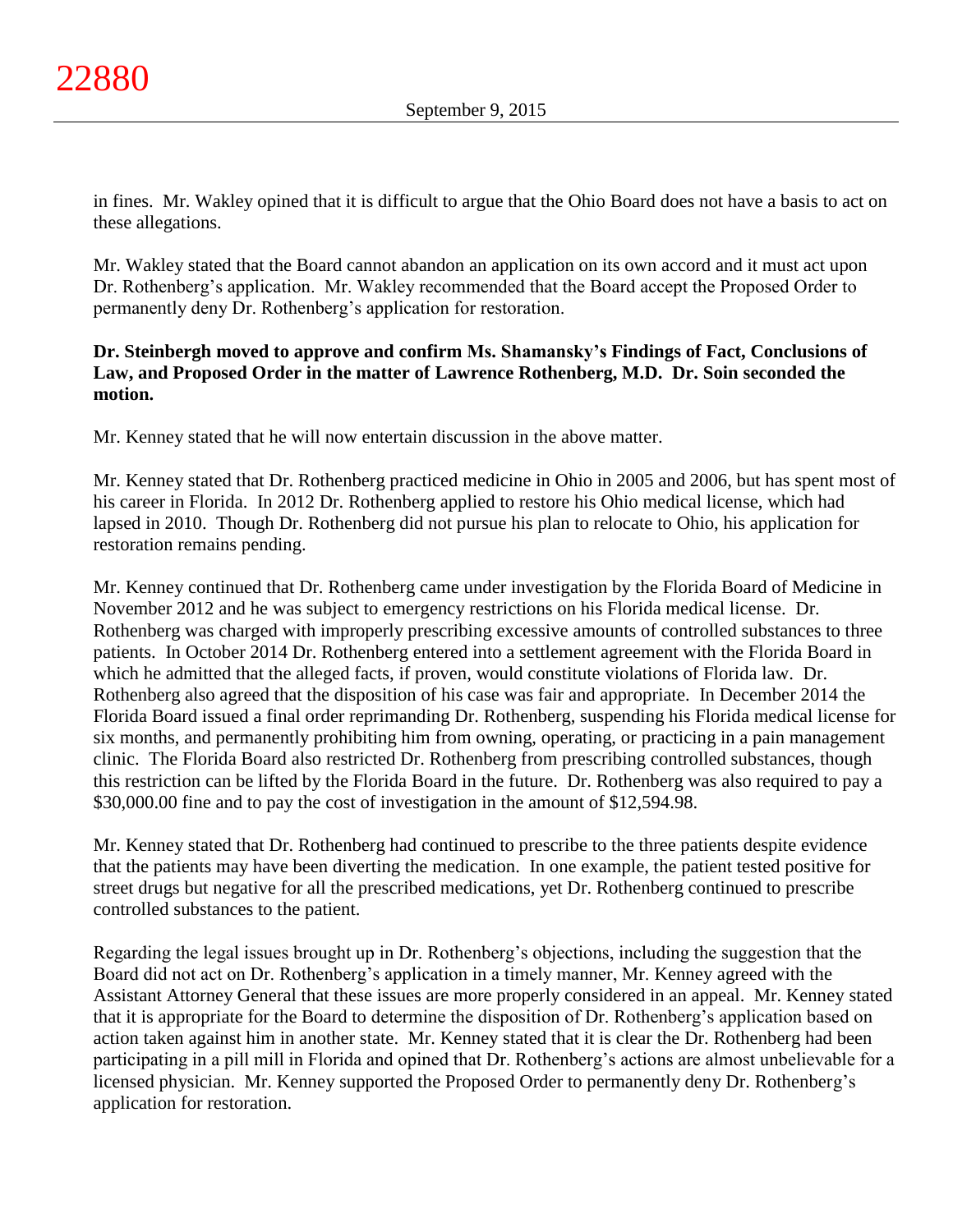Dr. Steinbergh agreed with Mr. Kenney's statements and stated that she does not see the need or desire to have a physician in Ohio who has already been disciplined in another state for this type of prescribing.

Dr. Soin opined that Dr. Rothenberg had clearly been involved in a pill mill in Florida. Dr. Soin noted that Dr. Rothenberg had been over-prescribing oxycodone in the form of 30 mg tablets. Dr. Soin explained that oxycodone sells on the street for about one dollar per mg. Dr. Soin stated that an 80 mg tablets are difficult to illicitly sell at \$80 per tablet, but 30 mg tablets at \$30 per tablet are more easily sold and diverted. For this reason, Dr. Soin is very concerned whenever he sees oxycodone being prescribed excessively in 30 mg tablets.

A vote was taken on Dr. Steinbergh's motion to approve:

| <b>ROLL CALL:</b> | Dr. Rothermel     | - abstain |
|-------------------|-------------------|-----------|
|                   | Dr. Saferin       | - abstain |
|                   | Mr. Giacalone     | - aye     |
|                   | Dr. Steinbergh    | - aye     |
|                   | Mr. Gonidakis     | - aye     |
|                   | Mr. Kenney        | - aye     |
|                   | Dr. Sethi         | - aye     |
|                   | Dr. Soin          | - aye     |
|                   | Dr. Schottenstein | - aye     |
|                   | Dr. Schachat      | - aye     |
|                   | Dr. Edgin         | - aye     |
|                   |                   |           |

The motion to approve carried.

### PING WEI

Mr. Kenney directed the Board's attention to the matter of Ping Wei. Objections have been filed and were previously distributed to Board members. Ms. Blue was the Hearing Examiner.

# **Dr. Steinbergh moved to approve and confirm Ms. Blue's Findings of Fact, Conclusions of Law, and Proposed Order in the matter of Ping Wei. Mr. Gonidakis seconded the motion.**

Mr. Kenney stated that he will now entertain discussion in the above matter.

Mr. Gonidakis stated that Ms. Wei graduated from a massage therapy school in New Jersey in 2012 and she currently holds a license to practice massage therapy in Kentucky. In 2014 Ms. Wei was charged in Tennessee with trafficking for commercial sex acts and promoting prostitution, both of which are felonies. Court records claim that Ms. Wei was the manager of an acupuncture center, that she collected and received money for acts of prostitution, and that she managed and harbored women for prostitution. On February 28, 2014, Ms. Wei pleaded guilty to an amended misdemeanor charge of prostitution. The judge entered a "judgement deferred-no conviction" order and sentenced her to 11 months and 29 days in jail. The judge suspended the entire jail sentence except for 17 days and 16 hours, which Ms. Wei had already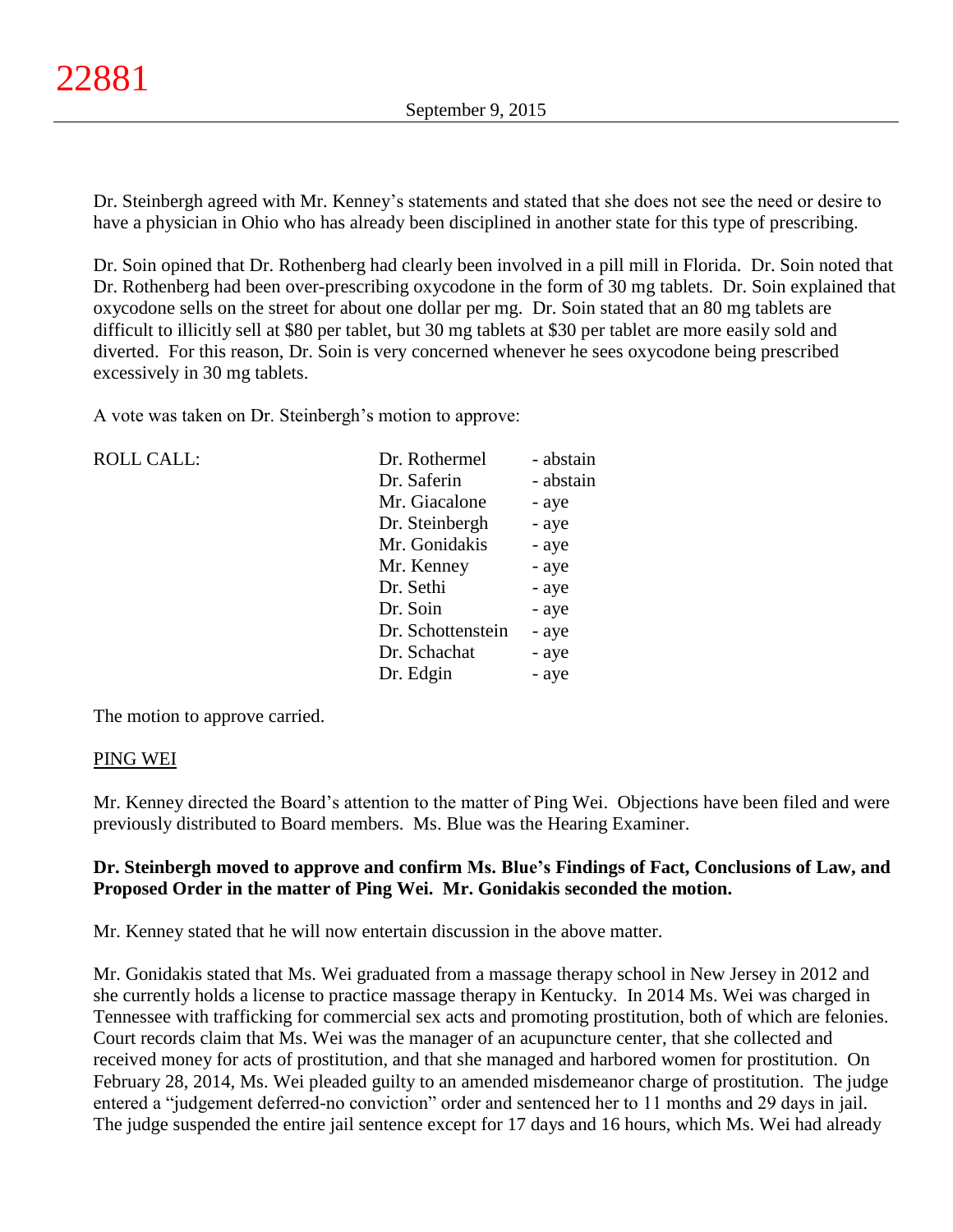served, and put Ms. Wei on probation for the remainder of the time she had been sentenced to. The felony trafficking charge was dismissed and Ms. Wei was required to pay a fine. On February 9, 2015, Ms. Wei's record was expunged.

Mr. Gonidakis continued that in September 2014 Ms. Wei submitted an application for a license to practice massage therapy in Ohio. Ms. Wei disclosed on her application that she had been charged with a felony. However, Ms. Wei also falsely claimed that she was innocent of all her charges and that the court had dismissed all of the charges against her. According to testimony, the acupuncture center which Ms. Wei managed had only two workers who also lived there, as did Ms. Wei. Mr. Gonidakis opined that this is a classic example of a human trafficking situation. Mr. Gonidakis also noted that Ms. Wei provided conflicting testimony about whether she was practicing massage therapy in Ohio, at first stating that she was practicing in Ohio and then later stating that she was only teaching people who practiced in Ohio. Ms. Wei has faulted her attorney for filling out her license application incorrectly.

Mr. Gonidakis stated that the objections filed by Ms. Wei rested heavily on the fact that her record had been expunged and therefore the Board should not consider her criminal history. However, Mr. Gonidakis pointed out that Ohio Revised Code, Section 4731.22, states that the Board can disregard an expungement if it occurs after the Notice of Opportunity for Hearing is issued. Mr. Gonidakis stated he agrees with the Proposed Order to permanently deny Ms. Wei's application for a massage therapy license.

A vote was taken on Dr. Steinbergh's motion to approve:

| <b>ROLL CALL:</b> | Dr. Rothermel     | - abstain |
|-------------------|-------------------|-----------|
|                   | Dr. Saferin       | - abstain |
|                   | Mr. Giacalone     | - aye     |
|                   | Dr. Steinbergh    | - aye     |
|                   | Mr. Gonidakis     | - aye     |
|                   | Mr. Kenney        | - aye     |
|                   | Dr. Sethi         | - aye     |
|                   | Dr. Soin          | - aye     |
|                   | Dr. Schottenstein | - aye     |
|                   | Dr. Schachat      | - aye     |
|                   | Dr. Edgin         | - ave     |

The motion to approve carried.

#### KARL M. HAGEN, M.D.

Mr. Kenney directed the Board's attention to the matter of Karl M. Hagen, M.D. No objections have been filed. Ms. Blue was the Hearing Examiner.

Mr. Kenney stated that a request to address the Board has been timely filed on behalf of Dr. Hagen. Five minutes will be allowed for that address.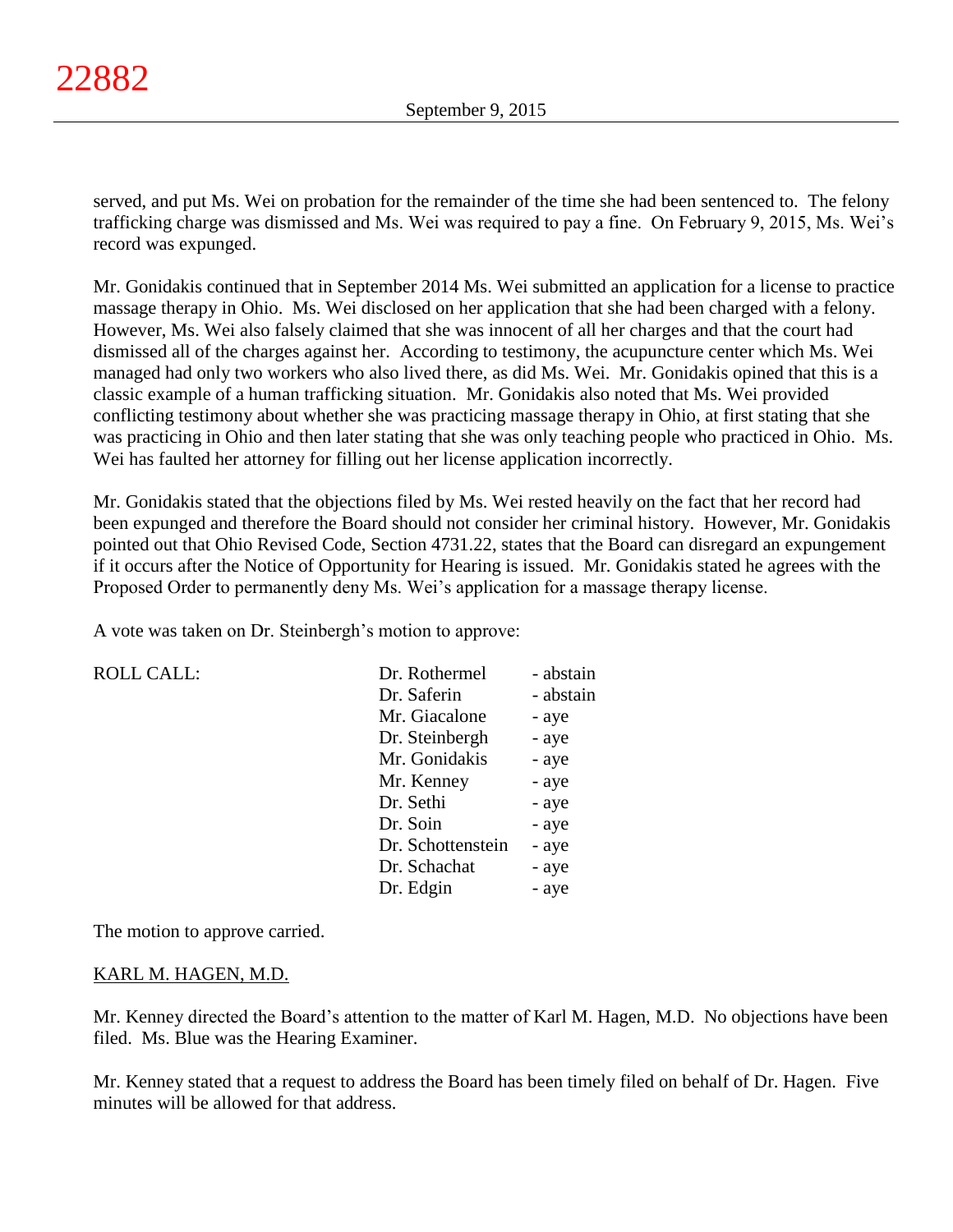Dr. Hagen was represented by his attorney, Elizabeth Collis.

Ms. Collis stated that Dr. Hagen is unable to attend today's meeting due to problems with his flight. Ms. Collis opined that the Hearing Examiner has made an appropriate recommendation in this case, which was based on action taken by the Florida Board of Medicine following a surgical error. Ms. Collis stated that since that incident in 2011, Dr. Hagen has taken his practice in a different direction and he no longer practices surgery. Dr. Hagen has completed a fellowship program in addiction medicine and he currently practices exclusively in addiction medicine in Florida.

Ms. Collis continued that Dr. Hagen has family in Ohio and he plans to return to Ohio in summer months and in his retirement to work at a rehabilitation center. Ms. Collis stated that the Proposed Order would reprimand Dr. Hagen and impose a two-year probationary period with monitoring if Dr. Hagen ever chooses to practice in Ohio. Under the Proposed Order, Dr. Hagen would have to submit a practice plan for the Board's approval before commencing practice in Ohio. Ms. Collis stated that the Board would be able to deny any practice plan that includes surgery. Ms. Collis opined that the Proposed Order protects the public and does not demean the seriousness of this case.

Ms. Collis urged the Board to adopt the Proposed Order and to not place a permanent restriction on Dr. Hagen's Ohio medical license. Ms. Collis stated that it is imperative for the Board to know that a permanent limitation on a medical license essentially makes the physician unemployable in Ohio. Ms. Collis stated that Ohio Medicaid and many other insurance companies will not cover a physician who has a permanent limitation.

Mr. Kenney asked if the Assistant Attorney General would like to respond. Mr. Wilcox stated that he would like to respond.

Mr. Wilcox stated that he supports the Proposed Order and opined that it would protect the people of Ohio should Dr. Hagen choose to practice here. Mr. Wilcox disagreed with Ms. Collis' general comments regarding permanent restrictions on physicians' licenses. Mr. Wilcox stated that the Board's mission is to protect the public and it should not base its decisions on whether the physician will be able to be covered by insurance at a later date.

# **Dr. Steinbergh moved to approve and confirm Ms. Blue's Findings of Fact, Conclusions of Law, and Proposed Order in the matter of Karl M. Hagen, M.D. Dr. Soin seconded the motion.**

Mr. Kenney stated that he will now entertain discussion in the above matter.

Dr. Sethi stated that he is a board-certified general surgeon and he has experienced cases similar to that of Dr. Hagen. Dr. Sethi stated that Dr. Hagen was presented with a 35-year-old male with abdominal pain in the right lower quadrant. A CT scan suggested an inflamed appendix. Dr. Sethi stated that Dr. Hagen wisely decided to not perform a laparoscopic procedure due to the possibility that the appendix may have ruptured. During surgery, Dr. Hagen found a large amount of inflammation. While searching for the appendix, Dr. Hagen brought up a long tubular structure which he mistakenly thought was the appendix. Dr. Sethi stated that he understands why it would be difficult to differentiate due to the large amount of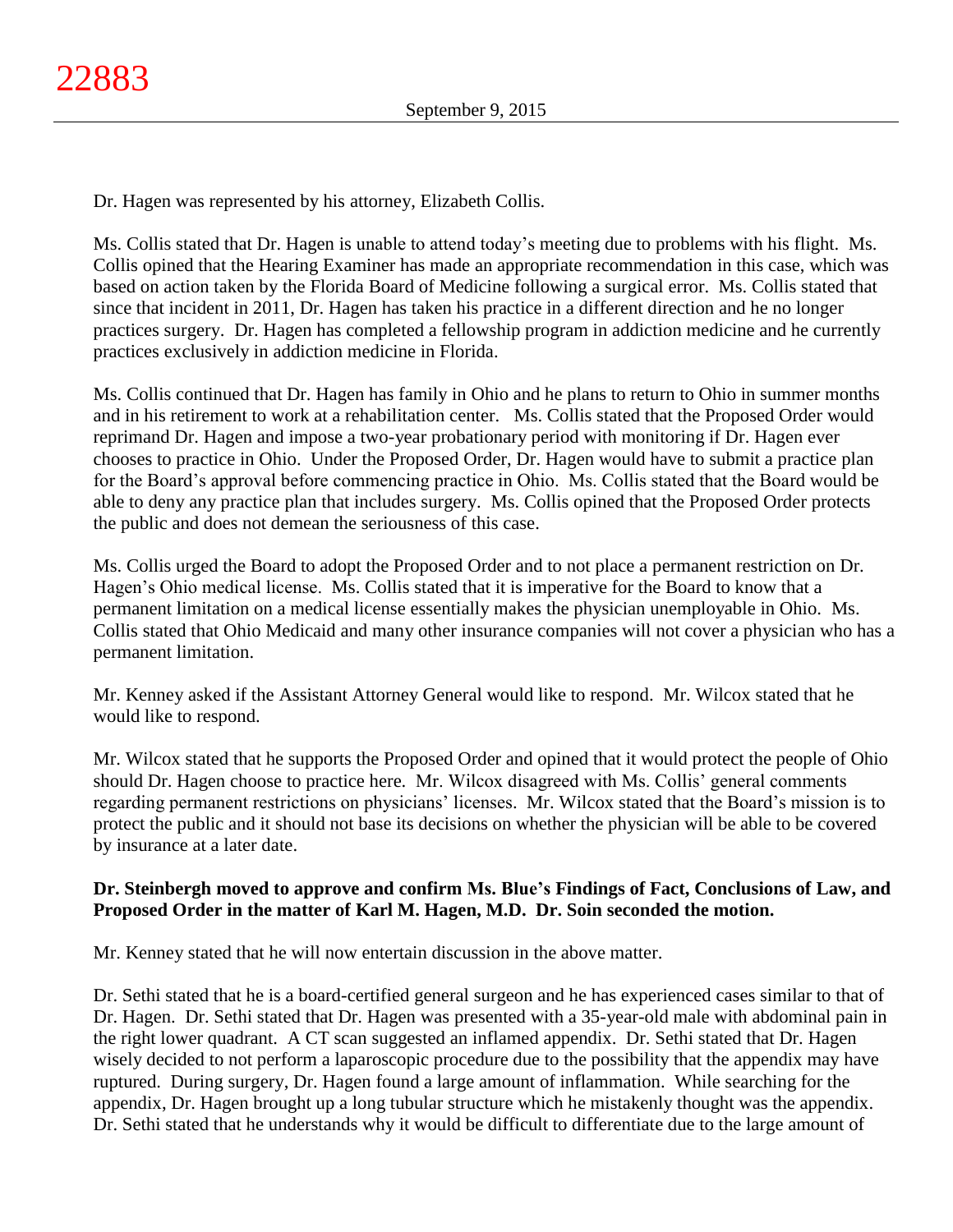inflammation.

Dr. Sethi continued that most patients improve rapidly following an appendectomy, but this patient did not get better. This indicated to Dr. Hagen that something was wrong. Two days later, Dr. Hagen received the report from the pathologist and found that he had removed an inflamed ureter and not an appendix. Subsequently, one of Dr. Hagen's partners took the patient back to surgery and the appendix was removed, but the ureter could not be repaired. Dr. Hagen testified that he had done many appendectomies prior to this with no problems.

Dr. Sethi stated that this event traumatized Dr. Hagen to the extent that he stopped practicing as a surgeon. Dr. Hagen's Florida agreement faulted Dr. Hagen for wrong-site surgery and advised him to give lectures to residents on how to avoid wrong-site surgery. The American Board of Surgery did not take any disciplinary action against Dr. Hagen. Dr. Hagen decided to retrain in addiction medicine and he currently practices in that field. Dr. Hagen does not intend to return to the practice of surgery. Dr. Hagen testified that if he returns to Ohio it would be mostly as a retired physician to donate his services to his community.

Dr. Sethi stated that based on these events and the fact that it was an isolated incident with a single patient, the Hearing Examiner has recommended a reprimand and probationary terms if Dr. Hagen returns to practices in Ohio. Dr. Sethi agreed with the Hearing Examiner and opined that Dr. Hagen has suffered enough. Dr. Sethi agreed with Ms. Collis that there should not be a permanent restriction on Dr. Hagen's Ohio medical license. Dr. Sethi stated that this kind of incident can happen when there is a very inflamed abdomen, even when the utmost precautions are taken.

A vote was taken on Dr. Steinbergh's motion to approve:

| <b>ROLL CALL:</b> | Dr. Rothermel     | - abstain |
|-------------------|-------------------|-----------|
|                   | Dr. Saferin       | - abstain |
|                   | Mr. Giacalone     | - aye     |
|                   | Dr. Steinbergh    | - aye     |
|                   | Mr. Gonidakis     | - aye     |
|                   | Mr. Kenney        | - aye     |
|                   | Dr. Sethi         | - aye     |
|                   | Dr. Soin          | - aye     |
|                   | Dr. Schottenstein | - aye     |
|                   | Dr. Schachat      | - aye     |
|                   | Dr. Edgin         | - aye     |
|                   |                   |           |

The motion to approve carried.

# MARVIN H. RORICK, M.D.

**Dr. Steinbergh moved to remove the matter of Marvin H. Rorick, M.D., from the table. Mr. Giacalone seconded the motion.** A vote was taken: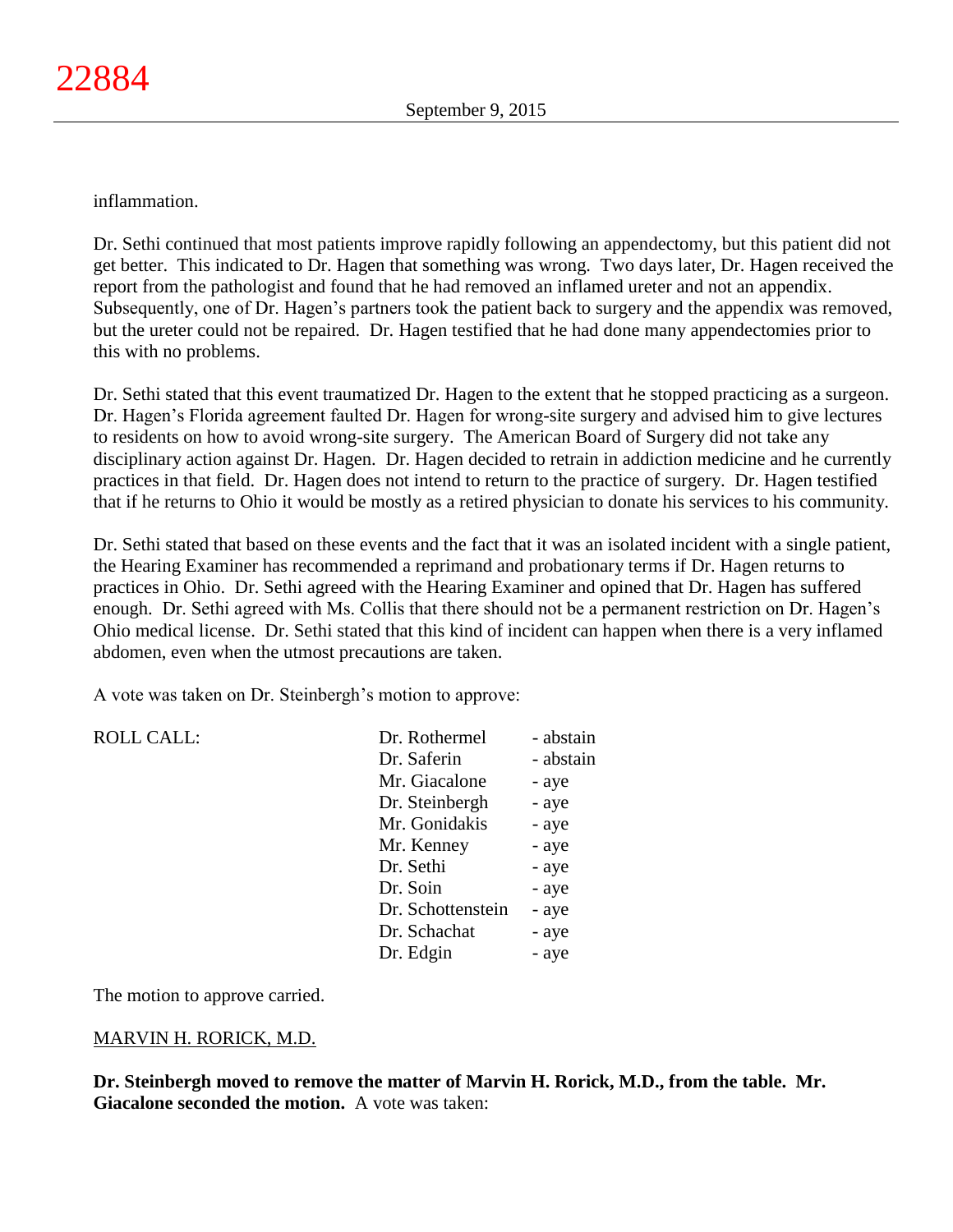| <b>ROLL CALL:</b> | Dr. Rothermel     | - abstain |
|-------------------|-------------------|-----------|
|                   | Dr. Saferin       | - abstain |
|                   | Mr. Giacalone     | - aye     |
|                   | Dr. Steinbergh    | - aye     |
|                   | Mr. Gonidakis     | - aye     |
|                   | Mr. Kenney        | - aye     |
|                   | Dr. Sethi         | - aye     |
|                   | Dr. Soin          | - aye     |
|                   | Dr. Schottenstein | - aye     |
|                   | Dr. Schachat      | - aye     |
|                   | Dr. Edgin         | - aye     |
|                   |                   |           |

The motion carried.

The Board staff provided the Board members with a written version of Dr. Soin's motion to amend. Dr. Schachat noted that the amendment includes a provision for a practice plan with a monitoring physician and asked if the Board should specify what kind of patient records should be reviewed by the monitoring physician. Ms. Bickers stated that when Dr. Rorick requests the approval of a monitoring physician, the Board at that time can specify the types of charts to be reviewed.

### **Dr. Soin indicated that he wished to modify his motion to amend to match the written amendment provided to the Board members, as follows:**

It is hereby ORDERED that:

- A. **SUSPENSION OF CERTIFICATE**: Commencing on the thirty-first day following the date on which this Order becomes effective, the certificate of Marvin H. Rorick, M.D., to practice medicine and surgery in the State of Ohio shall be SUSPENDED for an indefinite period of time, but not less than 30 days.
- B. **CONDITIONS FOR REINSTATEMENT OR RESTORATION**: The Board shall not consider reinstatement or restoration of Dr. Rorick's certificate to practice medicine and surgery until all of the following conditions have been met:
	- 1. **Application for Reinstatement or Restoration**: Dr. Rorick shall submit an application for reinstatement or restoration, accompanied by appropriate fees, if any.
	- 2. **Controlled Substances Prescribing Course(s)**: At the time he submits his application for reinstatement or restoration, or as otherwise approved by the Board, Dr. Rorick shall provide acceptable documentation of successful completion of a course or courses dealing with the prescribing of controlled substances. The exact number of hours and the specific content of the course or courses shall be subject to the prior approval of the Board or its designee. The Board may consider any course(s) recently completed by Dr. Rorick as full or partial satisfaction of this condition. Any course(s) taken in compliance with this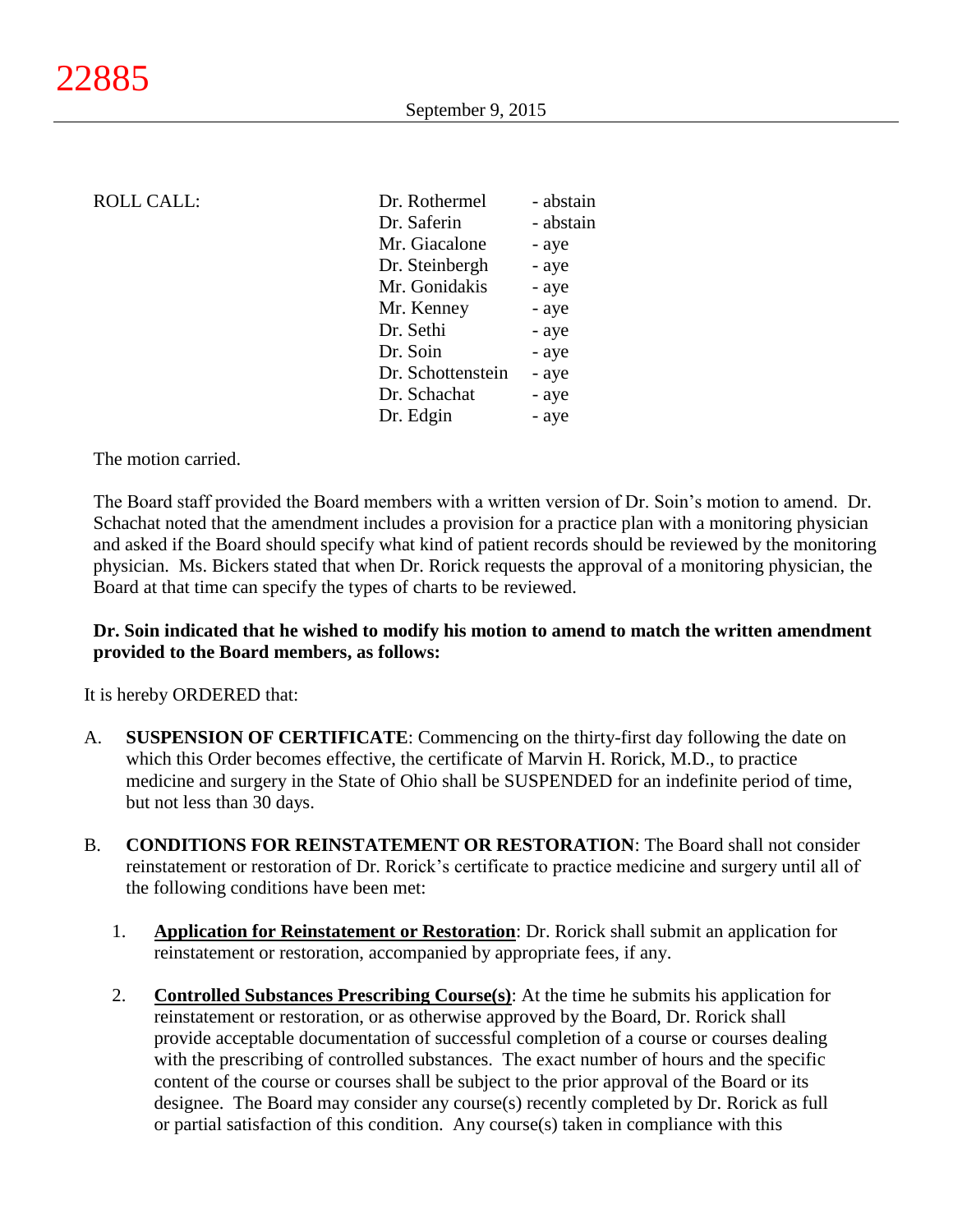provision shall be in addition to the Continuing Medical Education requirements for relicensure for the Continuing Medical Education period(s) in which they are completed.

In addition, at the time Dr. Rorick submits the documentation of successful completion of the course(s) dealing with the prescribing of controlled substances, he shall also submit to the Board a written report describing the course(s), setting forth what he learned from the course(s), and identifying with specificity how he will apply what he has learned to his practice of medicine in the future.

- 3. **Additional Evidence of Fitness To Resume Practice**: In the event that Dr. Rorick has not been engaged in the active practice of medicine and surgery for a period in excess of two years prior to application for reinstatement or restoration, the Board may exercise its discretion under Section 4731.222, Ohio Revised Code, to require additional evidence of his fitness to resume practice.
- C. **PROBATION**: Upon reinstatement or restoration, Dr. Rorick's certificate shall be subject to the following PROBATIONARY terms, conditions, and limitations for a period of at least two years:
	- 1. **Obey the Law**: Dr. Rorick shall obey all federal, state, and local laws, and all rules governing the practice of medicine and surgery in Ohio.
	- 2. **Declarations of Compliance**: Dr. Rorick shall submit quarterly declarations under penalty of Board disciplinary action and/or criminal prosecution, stating whether there has been compliance with all the conditions of this Order. The first quarterly declaration must be received in the Board's offices on or before the first day of the third month following the month in which this Order becomes effective. Subsequent quarterly declarations must be received in the Board's offices on or before the first day of every third month.
	- 3. **Personal Appearances**: Dr. Rorick shall appear in person for an interview before the full Board or its designated representative during the third month following the month in which this Order becomes effective, or as otherwise directed by the Board. Subsequent personal appearances shall occur every **six** months thereafter, and/or as otherwise directed by the Board. If an appearance is missed or is rescheduled for any reason, ensuing appearances shall be scheduled based on the appearance date as originally scheduled.
	- 4. **Monitoring Physician**: Within 30 days of the effective date of this Order, or as otherwise determined by the Board, Dr. Rorick shall submit the name and curriculum vitae of a monitoring physician for prior written approval by the Secretary and Supervising Member of the Board. In approving an individual to serve in this capacity, the Secretary and Supervising Member will give preference to a physician who practices in the same locale as Dr. Rorick and who is engaged in the same or similar practice specialty.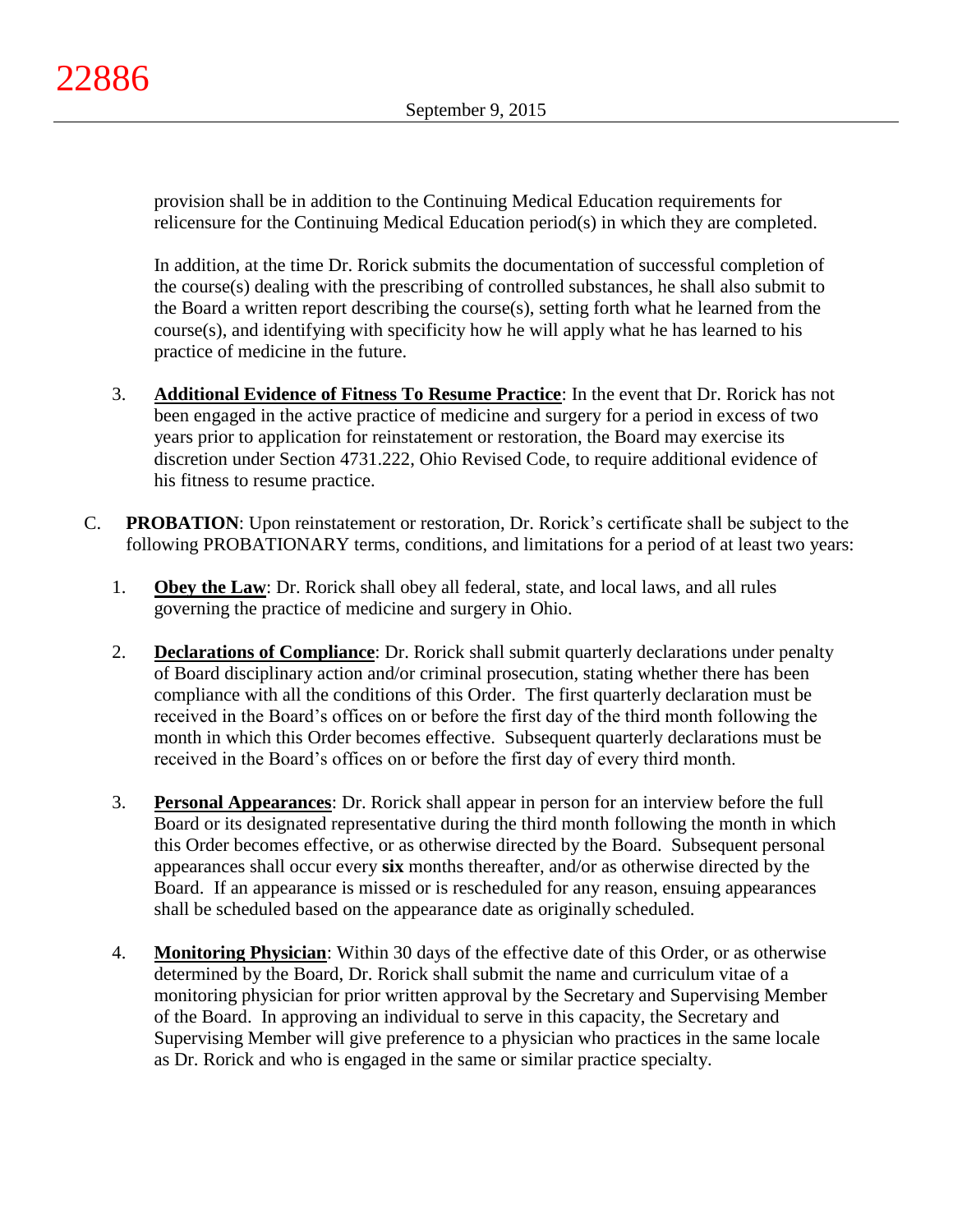The monitoring physician shall monitor Dr. Rorick and his medical practice, and shall review Dr. Rorick's patient charts. The chart review may be done on a random basis, with the frequency and number of charts reviewed to be determined by the Board.

Further, the monitoring physician shall provide the Board with reports on the monitoring of Dr. Rorick and his medical practice, and on the review of Dr. Rorick's patient charts. Dr. Rorick shall ensure that the reports are forwarded to the Board on a quarterly basis and are received in the Board's offices no later than the due date for Dr. Rorick's declarations of compliance.

In the event that the designated monitoring physician becomes unable or unwilling to serve in this capacity, Dr. Rorick shall immediately so notify the Board in writing. In addition, Dr. Rorick shall make arrangements acceptable to the Board for another monitoring physician within 30 days after the previously designated monitoring physician becomes unable or unwilling to serve, unless otherwise determined by the Board. Dr. Rorick shall further ensure that the previously designated monitoring physician also notifies the Board directly of his or her inability to continue to serve and the reasons therefor.

The Board, in its sole discretion, may disapprove any physician proposed to serve as Dr. Rorick's monitoring physician, or may withdraw its approval of any physician previously approved to serve as Dr. Rorick's monitoring physician, in the event that the Secretary and Supervising Member of the Board determine that any such monitoring physician has demonstrated a lack of cooperation in providing information to the Board or for any other reason.

- 5. **Tolling of Probationary Period While Out of Compliance**: In the event Dr. Rorick is found by the Secretary of the Board to have failed to comply with any provision of this Order, and is so notified of that deficiency in writing, such period(s) of noncompliance will not apply to the reduction of the probationary period under this Order.
- 6. **Required Reporting of Change of Address**: Dr. Rorick shall notify the Board in writing of any change of residence address and/or principal practice address within 30 days of the change.
- D. **TERMINATION OF PROBATION**: Upon successful completion of probation, as evidenced by a written release from the Board, Dr. Rorick's certificate will be fully restored.

# E. **REQUIRED REPORTING WITHIN 30 DAYS OF THE EFFECTIVE DATE OF THIS ORDER**:

1. **Required Reporting to Employers and Others**: Within 30 days of the effective date of this Order, Dr. Rorick shall provide a copy of this Order to all employers or entities with which he is under contract to provide healthcare services (including but not limited to third-party payors), or is receiving training, and the Chief of Staff at each hospital or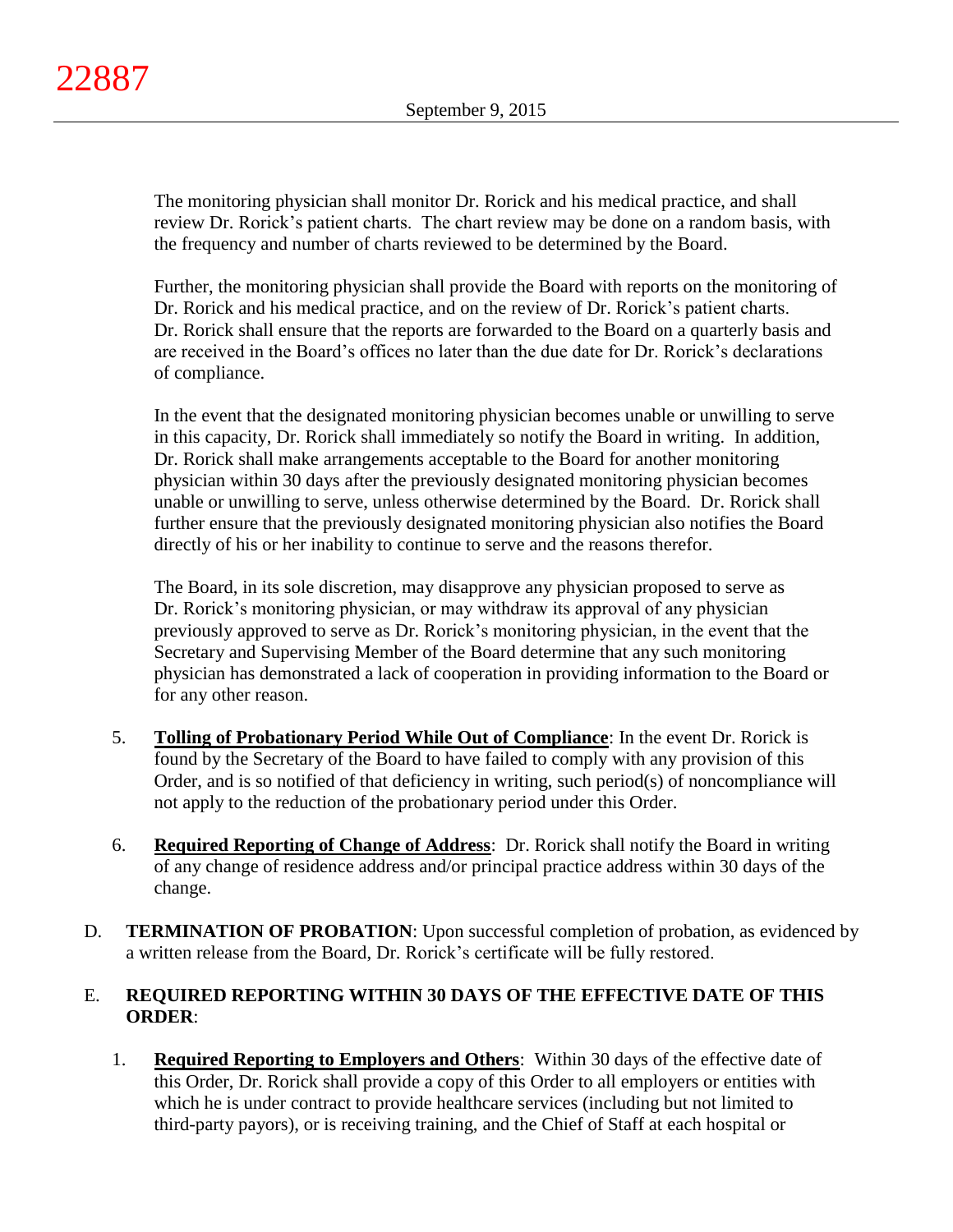healthcare center where he has privileges or appointments. Further, Dr. Rorick shall promptly provide a copy of this Order to all employers or entities with which he contracts in the future to provide healthcare services (including but not limited to third-party payors), or applies for or receives training, and the Chief of Staff at each hospital or healthcare center where he applies for or obtains privileges or appointments.

In the event that Dr. Rorick provides any healthcare services or healthcare direction or medical oversight to any emergency medical services organization or emergency medical services provider in Ohio, within 30 days of the effective date of this Order, he shall provide a copy of this Order to the Ohio Department of Public Safety, Division of Emergency Medical Services.

These requirements shall continue until Dr. Rorick receives from the Board written notification of the successful completion of his probation.

- 2. **Required Reporting to Other Licensing Authorities**: Within 30 days of the effective date of this Order, Dr. Rorick shall provide a copy of this Order to the proper licensing authority of any state or jurisdiction in which he currently holds any professional license, as well as any federal agency or entity, including but not limited to the Drug Enforcement Administration, through which he currently holds any professional license or certificate. Also, Dr. Rorick shall provide a copy of this Order at the time of application to the proper licensing authority of any state or jurisdiction in which he applies for any professional license or reinstatement/restoration of any professional license. This requirement shall continue until Dr. Rorick receives from the Board written notification of the successful completion of his probation.
- 3. **Required Documentation of the Reporting Required by Paragraph E**: Dr. Rorick shall provide this Board with **one** of the following documents as proof of each required notification within 30 days of the date of each such notification: (a) the return receipt of certified mail within 30 days of receiving that return receipt, (b) an acknowledgement of delivery bearing the original ink signature of the person to whom a copy of the Order was hand delivered, (c) the original facsimile-generated report confirming successful transmission of a copy of the Order to the person or entity to whom a copy of the Order was faxed, or (d) an original computer-generated printout of electronic mail communication documenting the e-mail transmission of a copy of the Order to the person or entity to whom a copy of the Order was e-mailed.
- F. **VIOLATION OF THE TERMS OF THIS ORDER**: If Dr. Rorick violates the terms of this Order in any respect, the Board, after giving him notice and the opportunity to be heard, may institute whatever disciplinary action it deems appropriate, up to and including the permanent revocation of his certificate.

**EFFECTIVE DATE OF ORDER:** This Order shall become effective immediately upon the mailing of the notification of approval by the Board.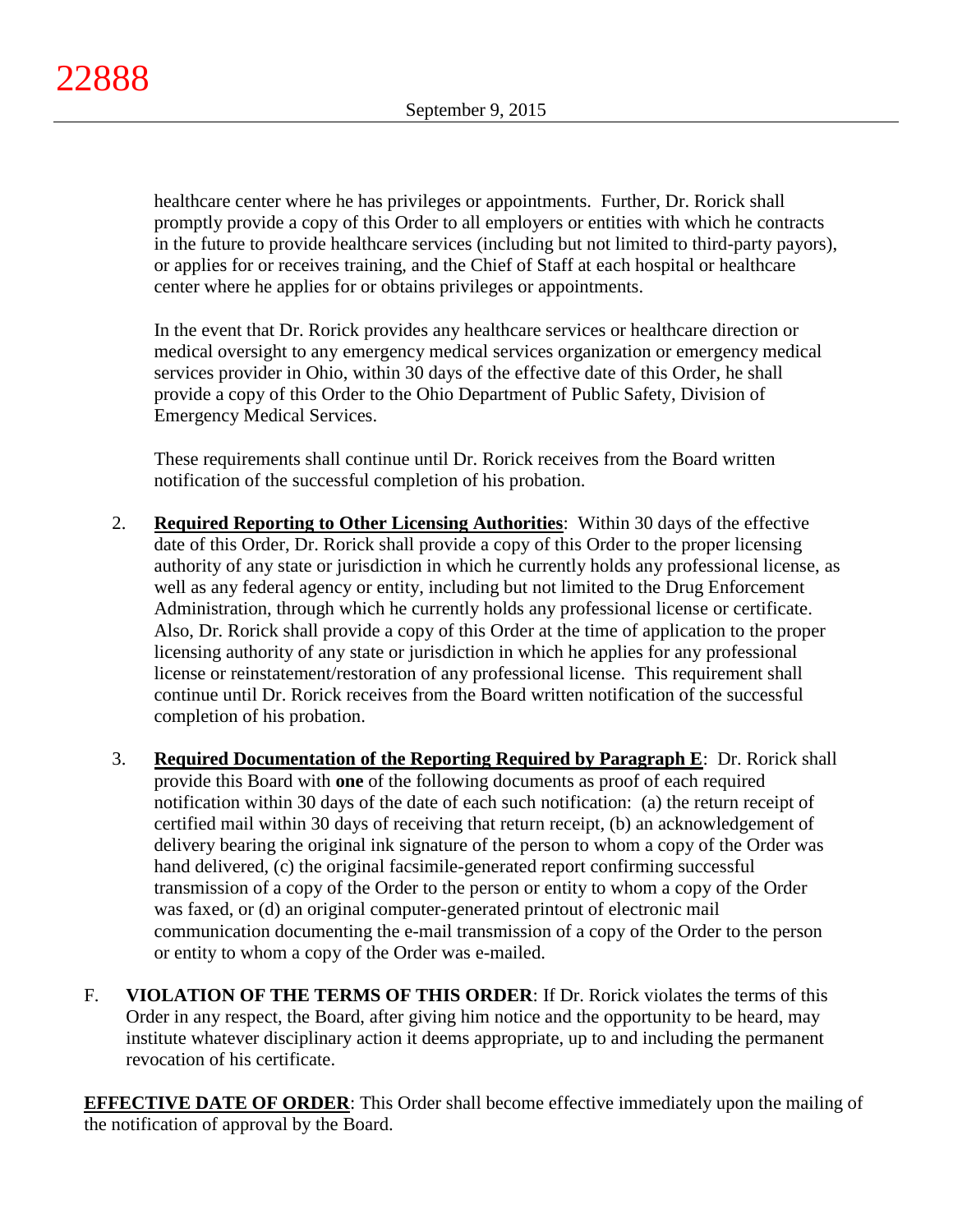**No Board member objected to the change in Dr. Soin's motion.** The change to the motion to amend was accepted.

A vote was taken on Dr. Soin's motion to amend:

| <b>ROLL CALL:</b> | Dr. Rothermel     | - abstain |
|-------------------|-------------------|-----------|
|                   | Dr. Saferin       | - abstain |
|                   | Mr. Giacalone     | - aye     |
|                   | Dr. Steinbergh    | - aye     |
|                   | Mr. Gonidakis     | - aye     |
|                   | Mr. Kenney        | - aye     |
|                   | Dr. Sethi         | - aye     |
|                   | Dr. Soin          | - aye     |
|                   | Dr. Schottenstein | - aye     |
|                   | Dr. Schachat      | - aye     |
|                   | Dr. Edgin         | - aye     |

The motion to amend carried.

**Dr. Steinbergh moved to approve and confirm Mr. Porter's Findings of Fact, Conclusions of Law, and Proposed Order, as amended, in the matter of Marvin H. Rorick, M.D. Dr. Soin seconded the motion.** A vote was taken:

| <b>ROLL CALL:</b> | Dr. Rothermel     | - abstain |
|-------------------|-------------------|-----------|
|                   | Dr. Saferin       | - abstain |
|                   | Mr. Giacalone     | - aye     |
|                   | Dr. Steinbergh    | - aye     |
|                   | Mr. Gonidakis     | - aye     |
|                   | Mr. Kenney        | - aye     |
|                   | Dr. Sethi         | - aye     |
|                   | Dr. Soin          | - aye     |
|                   | Dr. Schottenstein | - aye     |
|                   | Dr. Schachat      | - aye     |
|                   | Dr. Edgin         | - aye     |
|                   |                   |           |

The motion to approve carried.

#### FINDINGS, ORDERS, AND JOURNAL ENTRIES

Mr. Kenney stated that in the following matters the Board issued Notices of Opportunity for Hearing, and documentation of Service was received for each. There were no timely requests for hearing filed, and more than 30 days have elapsed since the mailing of the notices. The matters are therefore before the Board for final disposition. These matters are non-disciplinary in nature, and therefore all Board members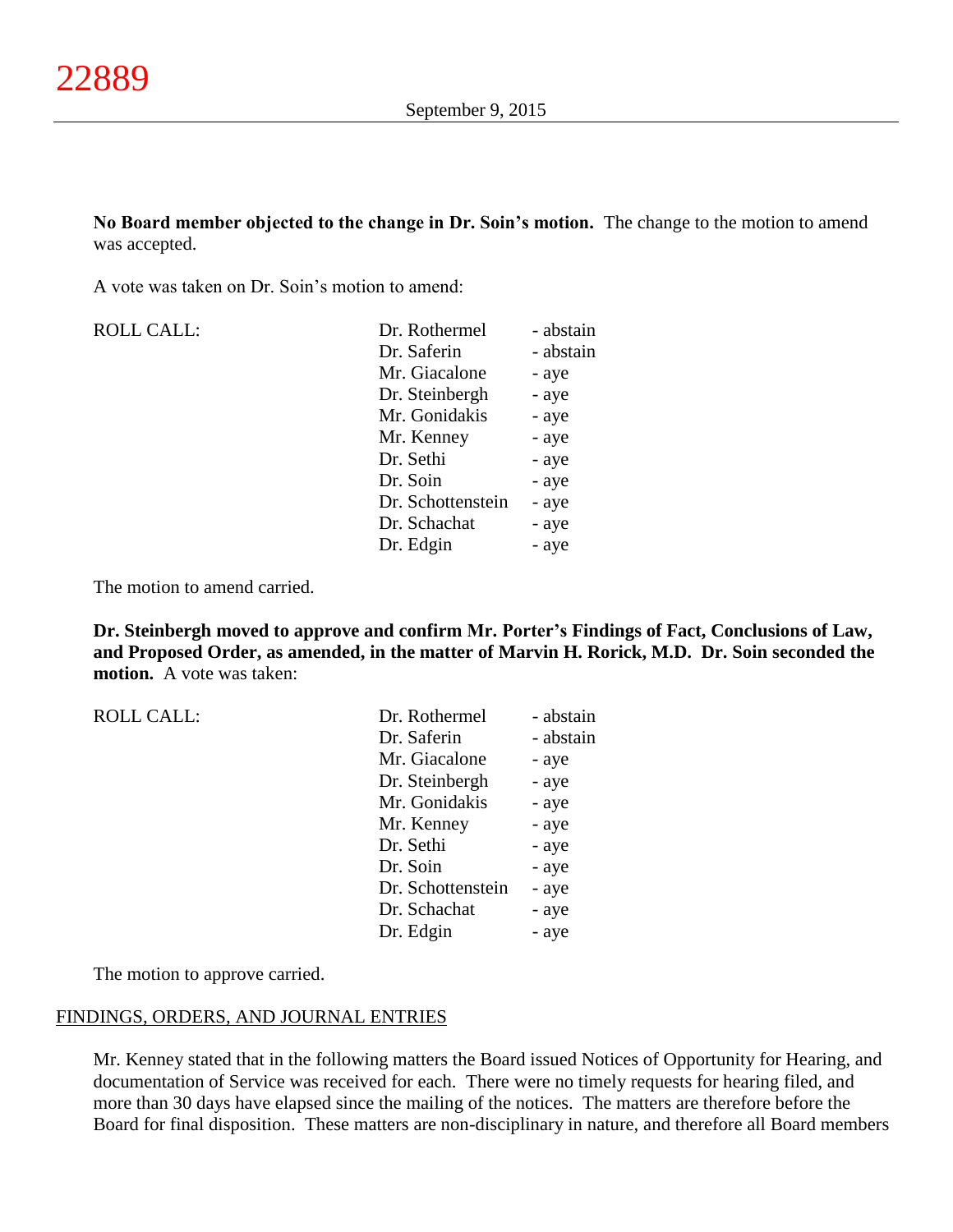may vote.

#### KAREN SUE COOKSEY, M.T.

**Dr. Saferin moved to find that the allegations set forth in the July 10, 2015 Notice of Opportunity for Hearing have been proven to be true by a preponderance of the evidence, and that the Board enter an Order, effective immediately upon mailing, granting Ms. Cooksey's application for restoration, provided that she takes and passes the Massage and Bodywork Licensing Examination within six months of July 10, 2015. Dr. Steinbergh seconded the motion.** A vote was taken:

| <b>ROLL CALL:</b> | Dr. Rothermel     | - aye |
|-------------------|-------------------|-------|
|                   | Dr. Saferin       | - aye |
|                   | Mr. Giacalone     | - aye |
|                   | Dr. Steinbergh    | - aye |
|                   | Mr. Gonidakis     | - aye |
|                   | Mr. Kenney        | - aye |
|                   | Dr. Sethi         | - aye |
|                   | Dr. Soin          | - aye |
|                   | Dr. Schottenstein | - aye |
|                   | Dr. Schachat      | - aye |
|                   | Dr. Edgin         | - aye |
|                   |                   |       |

The motion carried.

#### BROOKE JOYCE FLINN, M.T.

**Dr. Saferin moved to find that the allegations set forth in the April 29, 2015 Notice of Opportunity for Hearing have been proven to be true by a preponderance of the evidence, and that the Board enter an Order, effective immediately upon mailing, granting Ms. Flinn's application for restoration, provided that she takes and passes the Massage and Bodywork Licensing Examination within six months of April 29, 2015. Dr. Steinbergh seconded the motion.** A vote was taken:

| <b>ROLL CALL:</b> | Dr. Rothermel     | - aye |
|-------------------|-------------------|-------|
|                   | Dr. Saferin       | - aye |
|                   | Mr. Giacalone     | - aye |
|                   | Dr. Steinbergh    | - aye |
|                   | Mr. Gonidakis     | - aye |
|                   | Mr. Kenney        | - aye |
|                   | Dr. Sethi         | - aye |
|                   | Dr. Soin          | - aye |
|                   | Dr. Schottenstein | - aye |
|                   | Dr. Schachat      | - aye |
|                   | Dr. Edgin         | - aye |
|                   |                   |       |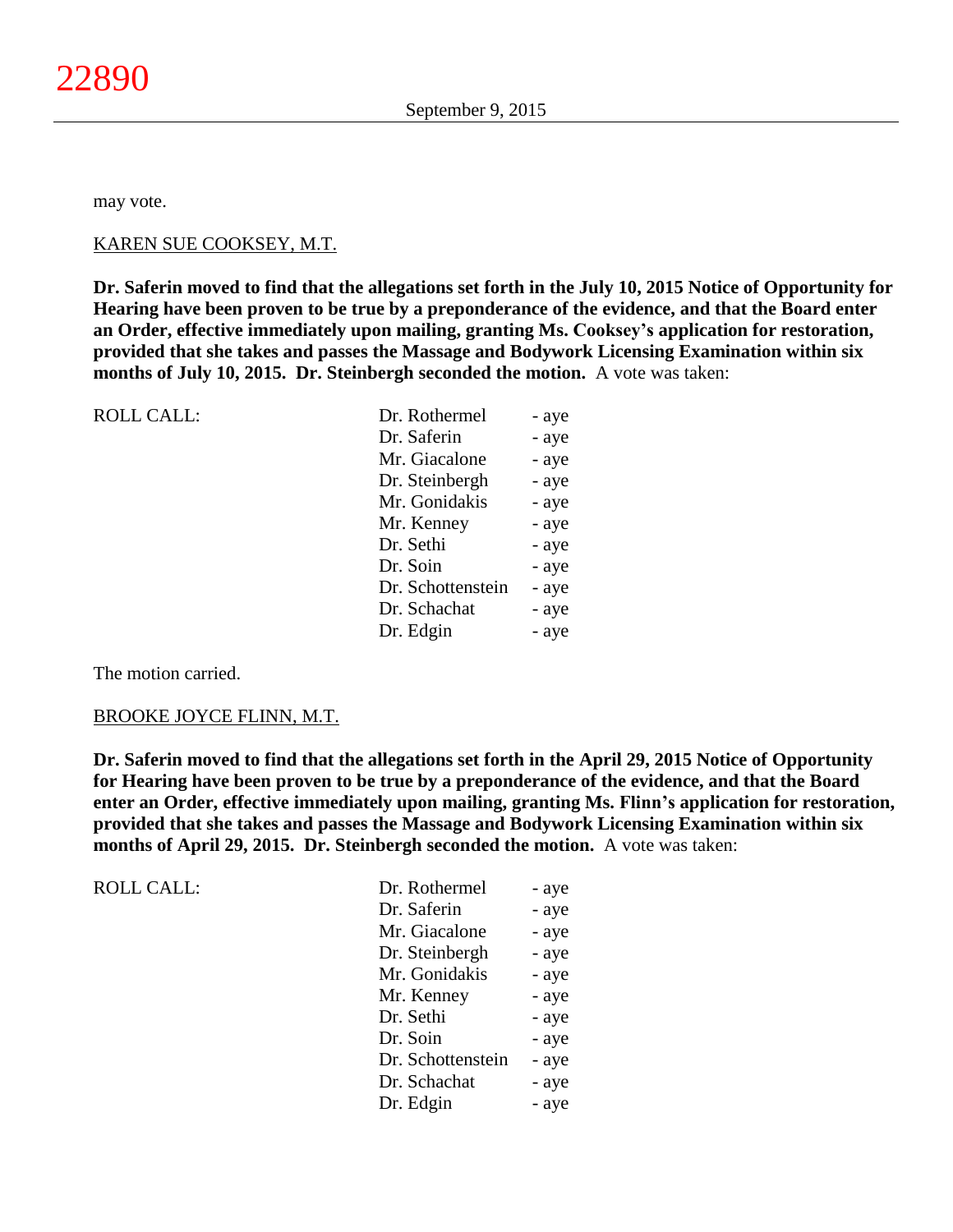The motion carried.

### EXECUTIVE SESSION

**Dr. Saferin moved to go into Executive Session to confer with the Medical Board's attorneys on matters of pending or imminent court action, and for the purpose of deliberating on proposed consent agreements in the exercise of the Medical Board's quasi-judicial capacity. Dr. Steinbergh seconded the motion.** A vote was taken:

| <b>ROLL CALL:</b> | Dr. Rothermel     | - aye |
|-------------------|-------------------|-------|
|                   | Dr. Saferin       | - aye |
|                   | Mr. Giacalone     | - aye |
|                   | Dr. Steinbergh    | - aye |
|                   | Mr. Gonidakis     | - aye |
|                   | Mr. Kenney        | - aye |
|                   | Dr. Sethi         | - aye |
|                   | Dr. Soin          | - aye |
|                   | Dr. Schottenstein | - aye |
|                   | Dr. Schachat      | - aye |
|                   | Dr. Edgin         | - aye |

The motion carried.

Pursuant to Section 121.22(G)(3), Ohio Revised Code, the Board went into executive session with Mr. Groeber, Ms. Anderson, Mr. Miller, Ms. Loe, Ms. Debolt, Mr. Schmidt, Ms. Marshall, the Enforcement Attorneys, the Assistant Attorneys General, Ms. Schwartz, Mr. Nealis, Ms. Murray, Ms. Simon, and Mr. Taylor in attendance.

The Board returned to public session.

#### RATIFICATION OF SETTLEMENT AGREEMENTS

#### THOMAS BARTLEY BENZ, M.D. – PROBATIONARY CONSENT AGREEMENT

**Dr. Steinbergh moved to ratify the Proposed Probationary Consent Agreement with Dr. Benz. Dr. Soin seconded the motion.** A vote was taken:

|  | ULL CALL: |  |
|--|-----------|--|
|  |           |  |
|  |           |  |

| <b>ROLL CALL:</b> | Dr. Rothermel  | - abstain |
|-------------------|----------------|-----------|
|                   | Dr. Saferin    | - abstain |
|                   | Mr. Giacalone  | - aye     |
|                   | Dr. Steinbergh | - aye     |
|                   | Mr. Gonidakis  | - aye     |
|                   | Mr. Kenney     | - aye     |
|                   | Dr. Sethi      | - aye     |
|                   |                |           |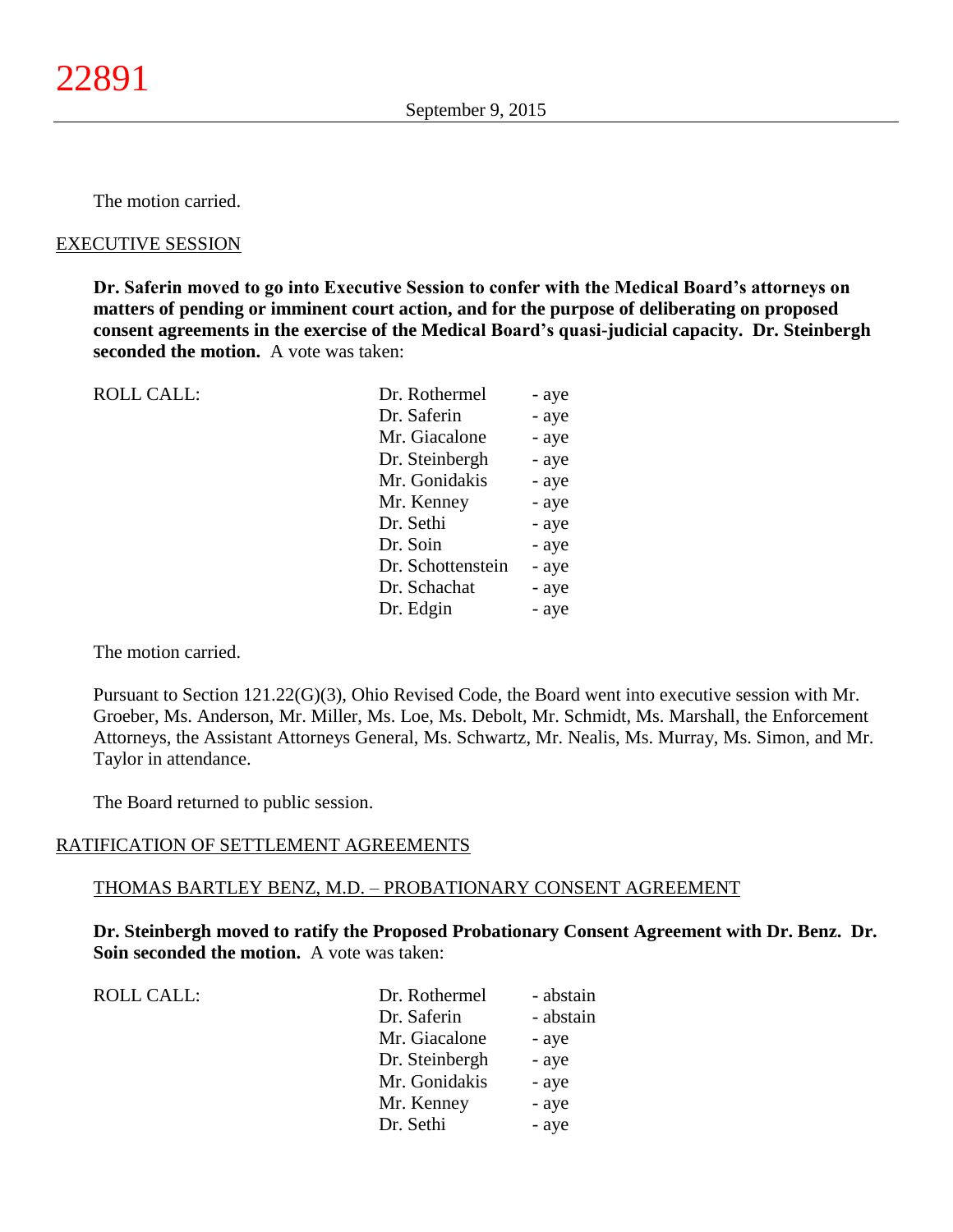| Dr. Soin          | - aye |
|-------------------|-------|
| Dr. Schottenstein | - aye |
| Dr. Schachat      | - aye |
| Dr. Edgin         | - aye |

The motion to ratify carried.

## JOHN RICHARD CERONI, L.M.T. – PERMANENT SURRENDER

**Dr. Steinbergh moved to ratify the Proposed Permanent Surrender with Mr. Ceroni. Dr. Soin seconded the motion.** A vote was taken:

| <b>ROLL CALL:</b> | Dr. Rothermel     | - abstain |
|-------------------|-------------------|-----------|
|                   | Dr. Saferin       | - abstain |
|                   | Mr. Giacalone     | - aye     |
|                   | Dr. Steinbergh    | - aye     |
|                   | Mr. Gonidakis     | - aye     |
|                   | Mr. Kenney        | - aye     |
|                   | Dr. Sethi         | - aye     |
|                   | Dr. Soin          | - aye     |
|                   | Dr. Schottenstein | - aye     |
|                   | Dr. Schachat      | - aye     |
|                   | Dr. Edgin         | - aye     |
|                   |                   |           |

The motion to ratify carried.

ROLL CALL:

## JULIO CESAR GALINDO, M.D. – CONSENT AGREEMENT

**Dr. Soin moved to ratify the Proposed Consent Agreement with Dr. Galindo. Dr. Sethi seconded the motion.** A vote was taken:

| Dr. Rothermel  | - abstain                  |
|----------------|----------------------------|
| Dr. Saferin    | - abstain                  |
| Mr. Giacalone  | - aye                      |
| Dr. Steinbergh | - abstain                  |
| Mr. Gonidakis  | - nay                      |
| Mr. Kenney     | - aye                      |
| Dr. Sethi      | - aye                      |
| Dr. Soin       | - aye                      |
|                | Dr. Schottenstein<br>- nay |
| Dr. Schachat   | - aye                      |
| Dr. Edgin      | - aye                      |

The motion to ratify carried.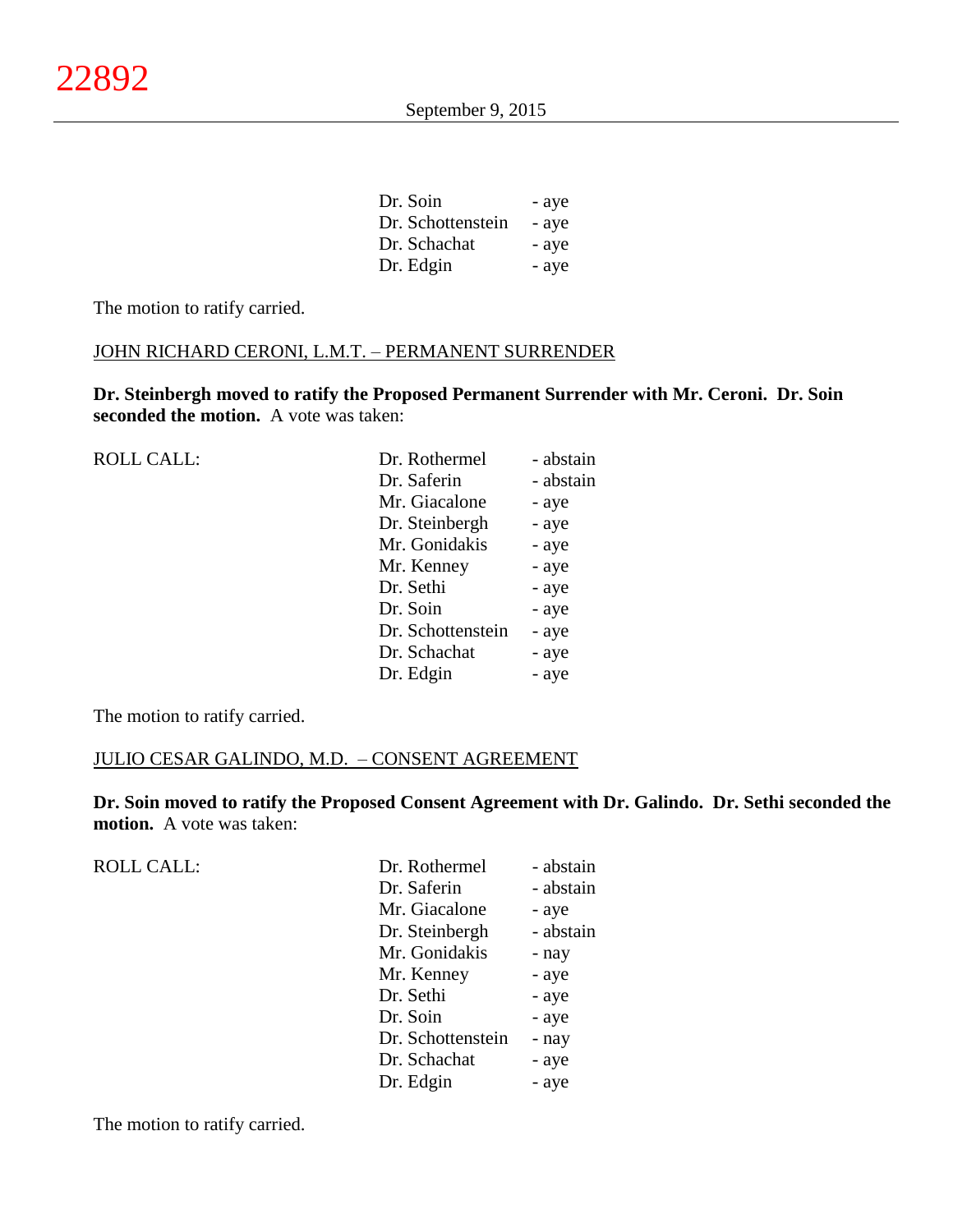### PETER C. JOHNSON, M.D. – STEP I CONSENT AGREEMENT

**Dr. Steinbergh moved to ratify the Proposed Step I Consent Agreement with Dr. Johnson. Dr. Soin seconded the motion.** A vote was taken:

| <b>ROLL CALL:</b> | Dr. Rothermel     | - abstain |
|-------------------|-------------------|-----------|
|                   | Dr. Saferin       | - abstain |
|                   | Mr. Giacalone     | - aye     |
|                   | Dr. Steinbergh    | - aye     |
|                   | Mr. Gonidakis     | - aye     |
|                   | Mr. Kenney        | - aye     |
|                   | Dr. Sethi         | - aye     |
|                   | Dr. Soin          | - aye     |
|                   | Dr. Schottenstein | - aye     |
|                   | Dr. Schachat      | - aye     |
|                   | Dr. Edgin         | - aye     |
|                   |                   |           |

The motion to ratify carried.

### CITATIONS AND ORDERS OF SUMMARY SUSPENSION, IMMEDIATE SUSPENSION, AND AUTOMATIC SUSPENSION

**Dr. Steinbergh moved to send the Notice of Immediate Suspension and Opportunity for Hearing to Juan M. Hernandez, M.D. Dr. Soin seconded the motion.** A vote was taken:

| <b>ROLL CALL:</b> | Dr. Rothermel     | - abstain |
|-------------------|-------------------|-----------|
|                   | Dr. Saferin       | - abstain |
|                   | Mr. Giacalone     | - aye     |
|                   | Dr. Steinbergh    | - aye     |
|                   | Mr. Gonidakis     | - aye     |
|                   | Mr. Kenney        | - aye     |
|                   | Dr. Sethi         | - aye     |
|                   | Dr. Soin          | - aye     |
|                   | Dr. Schottenstein | - aye     |
|                   | Dr. Schachat      | - aye     |
|                   | Dr. Edgin         | - aye     |
|                   |                   |           |

The motion to send carried.

**Dr. Steinbergh moved to send the Notice of Immediate Suspension and Opportunity for Hearing to William George Paloski, D.O. Dr. Soin seconded the motion.** A vote was taken: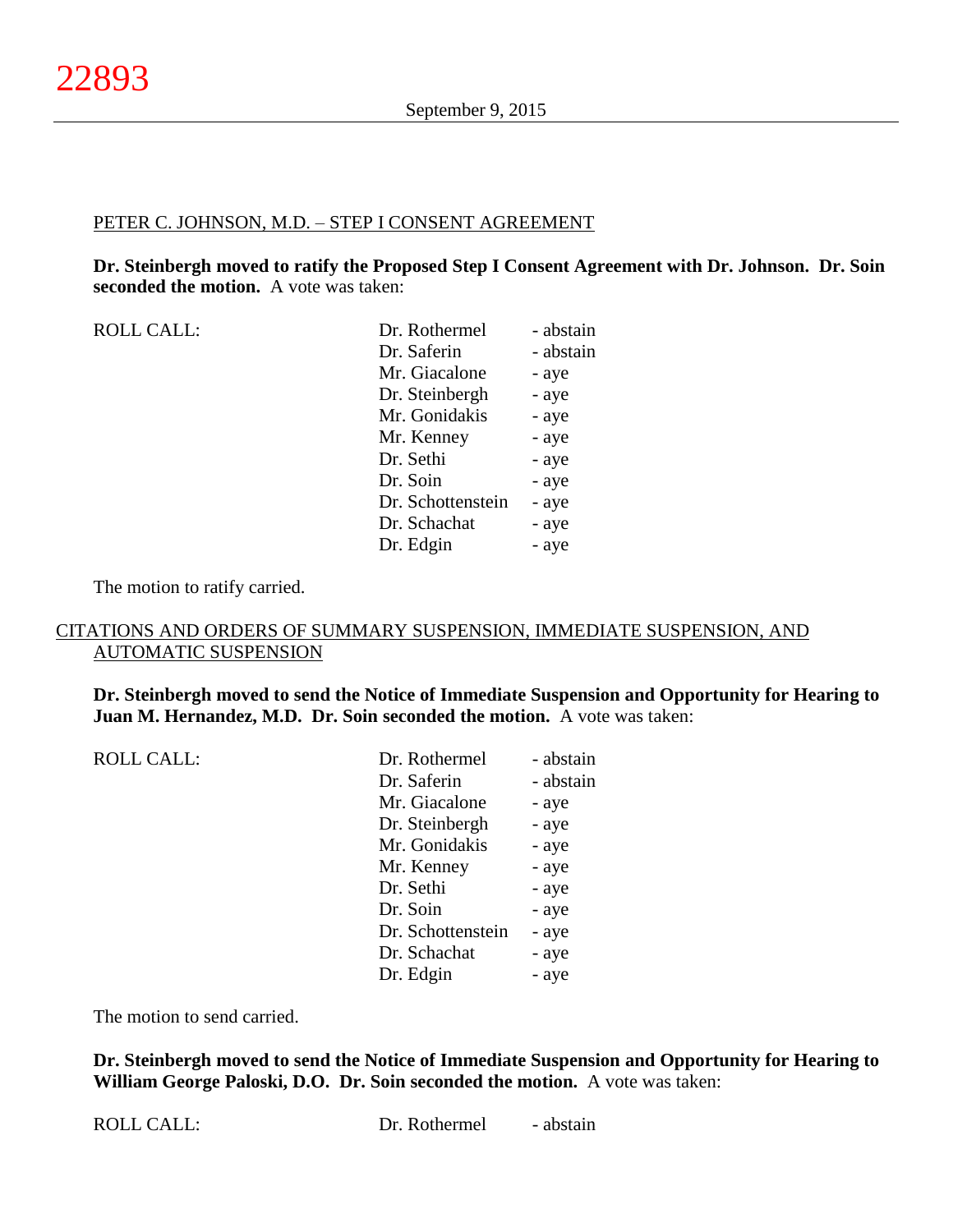| Dr. Saferin       | - abstain |
|-------------------|-----------|
| Mr. Giacalone     | - aye     |
| Dr. Steinbergh    | - aye     |
| Mr. Gonidakis     | - aye     |
| Mr. Kenney        | - aye     |
| Dr. Sethi         | - aye     |
| Dr. Soin          | - aye     |
| Dr. Schottenstein | - aye     |
| Dr. Schachat      | - aye     |
| Dr. Edgin         | - aye     |
|                   |           |

The motion to send carried.

**Dr. Steinbergh moved to send the Notices of Opportunity for Hearing to the following: Barry Howard Brooks, M.D.; Anthony Edward Innocenzi, D.P.M.; Kush Kumar, M.D.; Carlos Gustavo Teran Miranda, M.D.; and Hil Rizvi, M.D. Dr. Soin seconded the motion.** A vote was taken:

| <b>ROLL CALL:</b> | Dr. Rothermel     | - abstain |
|-------------------|-------------------|-----------|
|                   | Dr. Saferin       | - abstain |
|                   | Mr. Giacalone     | - aye     |
|                   | Dr. Steinbergh    | - aye     |
|                   | Mr. Gonidakis     | - aye     |
|                   | Mr. Kenney        | - aye     |
|                   | Dr. Sethi         | - aye     |
|                   | Dr. Soin          | - aye     |
|                   | Dr. Schottenstein | - aye     |
|                   | Dr. Schachat      | - aye     |
|                   | Dr. Edgin         | - aye     |
|                   |                   |           |

The motion to send carried.

The Board took a recess at 12:00 p.m. and returned at 1:00 p.m.

### LICENSURE PRESENTATION

Mr. Miller provided the Board with a demonstration of the new E-License 2.0 system which is currently being used for massage therapist licensing and renewal. Mr. Miller stated that ultimately all of the Board's licensure types will be brought into this new system to replace the current CAVU system, which is outdated.

Mr. Kenney asked about communication with applicants in the case of incorrect or missing information on the application. Mr. Groeber stated that the Board staff is able to send an email to the applicant in such instances for a quick resolution. Mr. Groeber stated that this new system will allow the licensure staff more time to provide help with errors on applications. Mr. Miller commented that email seems to be the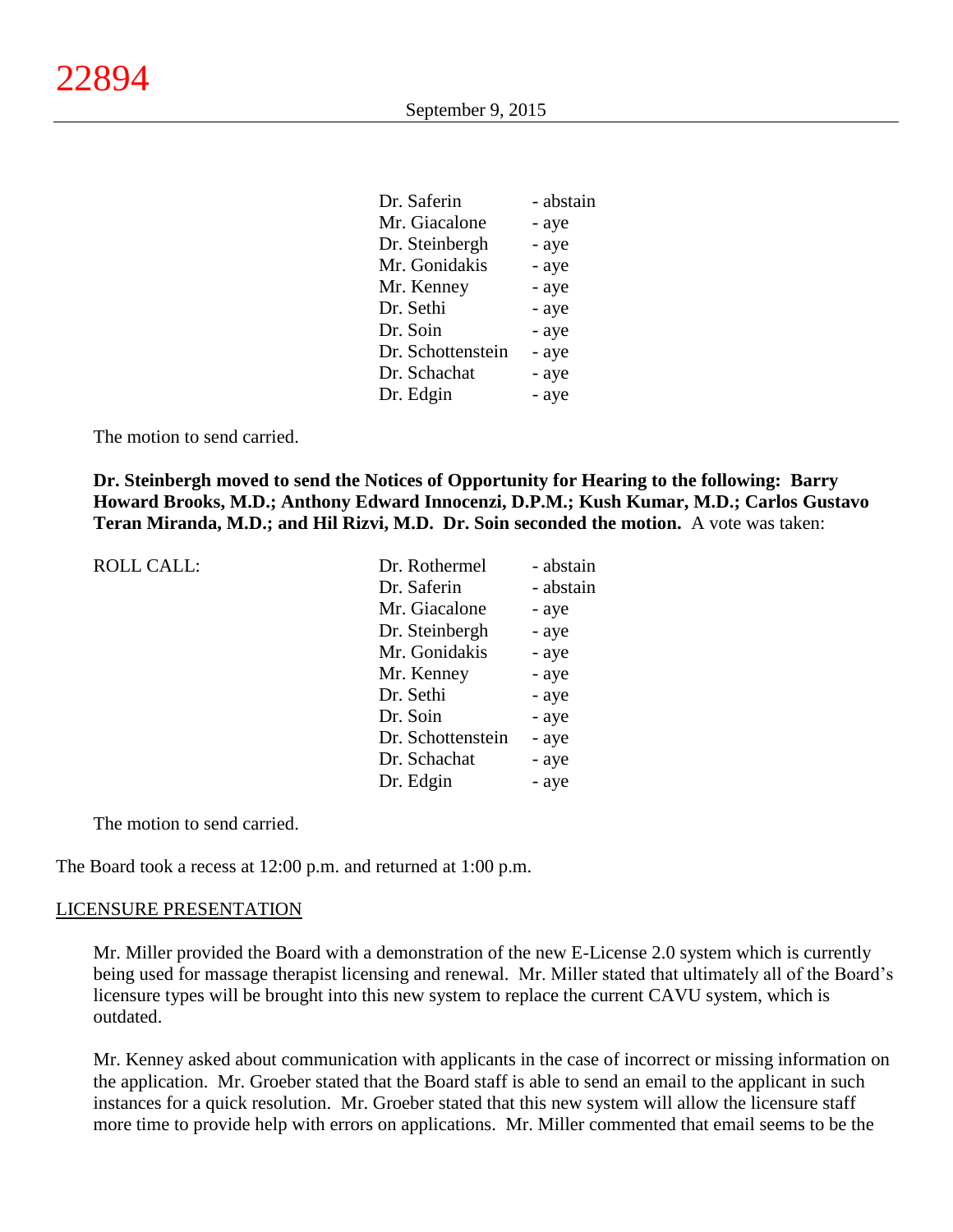quickest and most effective means of communication with applicants, though the Board can reach out in other ways if email is unsuccessful. Mr. Groeber hoped that in the future the system will include samples of documents that applicants can click on to see what a particular document should look like.

Dr. Soin noted that the payment section includes a "pay later" button. Mr. Miller explained that that button may not be necessary, but it was included in the Board's original requirements in order to allow third-party payers to pay the application or renewal fee, as some institutions do for their residents or employed physicians.

### RULES AND POLICIES

### RESCISSION OF RULE 4731-11-07 AND ADOPTION OF RULES 4730-1-06.1, 4731-1-02, 4731-6-35, 4731-9-01, 4731-11-09, 4731-24-05, 4774-1-02.1, AND 4778-1-02.1

**Dr. Saferin moved to approve the Findings and Order rescinding current Rule 4731-11-07 and adopting proposed Rules 4730-1-06.1, 4731-1-02, 4731-6-35, 4731-9-01, 4731-11-07, 4731-24-05, 4774- 1-02.1, and 4778-1-02.1. Dr. Saferin further moved that the adopted rules be final filed with an effective date of September 30, 2015. Dr. Soin seconded the motion**. A vote was taken:

| <b>ROLL CALL:</b> | Dr. Rothermel     | - aye |
|-------------------|-------------------|-------|
|                   | Dr. Saferin       | - aye |
|                   | Mr. Giacalone     | - aye |
|                   | Dr. Steinbergh    | - aye |
|                   | Mr. Gonidakis     | - aye |
|                   | Mr. Kenney        | - aye |
|                   | Dr. Sethi         | - aye |
|                   | Dr. Soin          | - aye |
|                   | Dr. Schottenstein | - aye |
|                   | Dr. Schachat      | - aye |
|                   | Dr. Edgin         | - aye |
|                   |                   |       |

The motion carried.

### ADOPTION OF RULE 4731-31-01

**Dr. Steinbergh moved to approve the Findings and Order ratifying the adoption of proposed Rule 4731-31-01 and its final filing with an effective date of September 18, 2015. Dr. Saferin seconded the motion.** A vote was taken:

| ROLL CALL: | Dr. Rothermel  | - aye |
|------------|----------------|-------|
|            | Dr. Saferin    | - aye |
|            | Mr. Giacalone  | - aye |
|            | Dr. Steinbergh | - aye |
|            | Mr. Gonidakis  | - aye |
|            |                |       |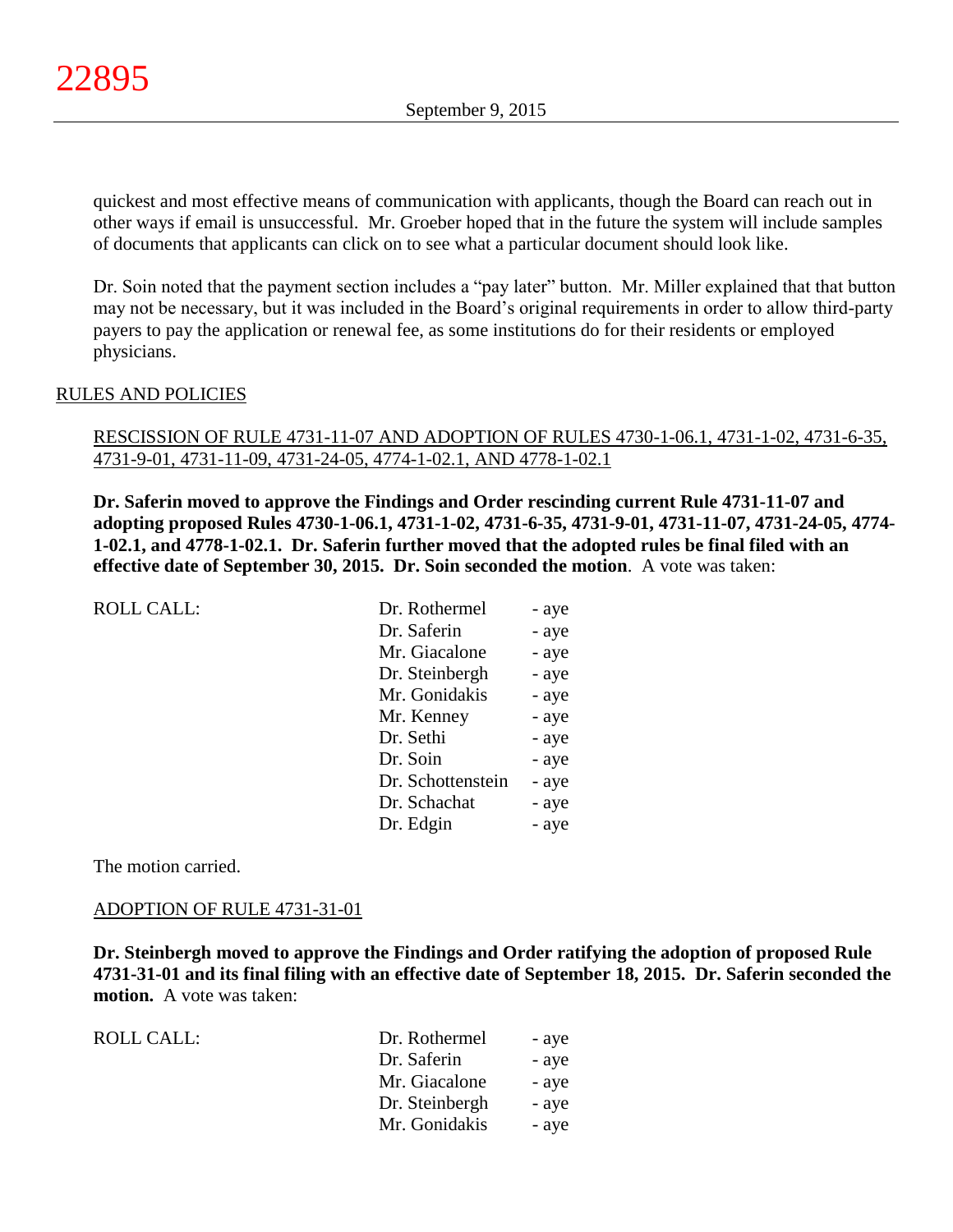| Mr. Kenney        | - aye |
|-------------------|-------|
| Dr. Sethi         | - aye |
| Dr. Soin          | - aye |
| Dr. Schottenstein | - aye |
| Dr. Schachat      | - aye |
| Dr. Edgin         | - aye |

The motion carried.

## CONSIDERATION OF COMMENTS ON PROPOSED RULES 4731-11-04 AND 4731-11-04.1

Ms. Debolt stated that the Board had previously received comments from the public on these proposed rules concerning weight loss medications. Ms. Debolt asked the Board to discuss the comments and determine whether the proposed rules should be amended accordingly.

Dr. Steinbergh stated that she wished to recommend some changes to the proposed rules, but asked that this matter be deferred to the October Board meeting so that the public comments and other documentation can be more thoroughly reviewed. The Board members agreed to discuss this topic in October. Ms. Anderson invited the Board members to provide her with their thoughts and comments so they can be included in next month's agenda materials.

### CONSIDERATION OF COMMENTS ON PROPOSED RULE 4731-11-03

Ms. Debolt stated that this proposed rule did not receive comments from the Board's public rules hearing or from the Common Sense Initiative office. However, at the Joint Committee on Agency Rule Review (JCARR) hearing, comment was received from Shire US, Inc., the maker of the stimulant medication Vyvanse. Shire noted that the proposed rule does not list treatment of binge eating disorder as one of the permissive uses of stimulant controlled substances, even though the Food and Drug Administration (FDA) has approved Vyvanse for treatment of binge eating disorder. Shire has suggested that the proposed rule be amended to allow use of stimulant controlled substances for any indication for which the FDA has granted approval.

The Board discussed this matter thoroughly. Dr. Saferin noted that Vyvanse is the only medication that is currently approved by the FDA for treatment of binge eating disorder, and therefore it seemed logical for the Medical Board to allow it as well. Dr. Steinbergh, Dr. Schachat, Dr. Schottenstein, Mr. Giacalone, and Dr. Soin were generally in favor of allowing medications to be used according to FDA labeling.

Dr. Steinbergh invited comments from Mr. Schmidt. Mr. Schmidt disagreed with the reasoning that the Medical Board should automatically approve medication uses that are FDA-approved. Mr. Schmidt noted, for example, that methamphetamine is still FDA-approved for weight loss, yet he knows of no state which permits the use of methamphetamine for weight loss. Ms. Schmidt also noted that the Board's rules on the use of opioid analgesics are more strict than FDA labeling. Mr. Schmidt stated that the courts have upheld the Board's right to restrict the use of medications that have been FDA approved. Mr. Schmidt also noted research that indicates that binge eating disorder is very rare. However, Mr. Schmidt predicted, based on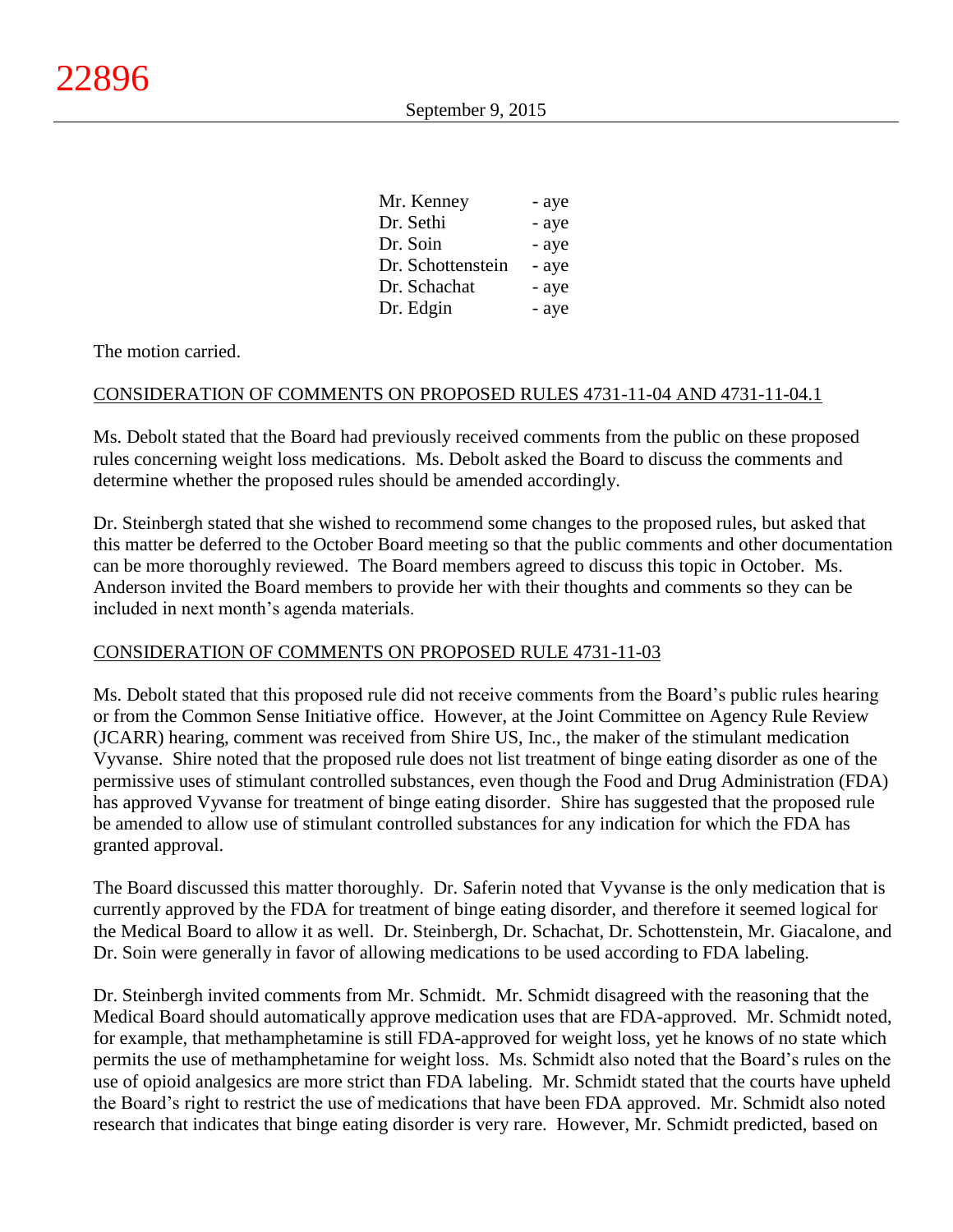his experience with controlled substance regulation, that if a medication treating binge eating disorder is approved then that disorder will become far less rare.

Ms. Debolt suggested that the Board members send their comments on this subject to her so that she can develop some draft language for the Board's discussion next month. The Board members agreed. Dr. Steinbergh requested that Mr. Schmidt write a brief history of the Board's involvement with weight-loss rules. Mr. Schmidt agreed.

**Dr. Steinbergh moved to table the topics of proposed Rules 4731-11-03, 4731-11-04, and 4731-11- 04.1. Dr. Saferin seconded the motion.** A vote was taken:

| <b>ROLL CALL:</b> | Dr. Rothermel     | - aye |
|-------------------|-------------------|-------|
|                   | Dr. Saferin       | - aye |
|                   | Mr. Giacalone     | - aye |
|                   | Dr. Steinbergh    | - aye |
|                   | Mr. Gonidakis     | - aye |
|                   | Mr. Kenney        | - aye |
|                   | Dr. Sethi         | - aye |
|                   | Dr. Soin          | - aye |
|                   | Dr. Schottenstein | - aye |
|                   | Dr. Schachat      | - aye |
|                   | Dr. Edgin         | - aye |
|                   |                   |       |

The motion carried.

### APPROVAL TO FILE RULES 4731-1-25, 4731-7-01, AND 4731-11-11

**Dr. Saferin moved to approve the filing of proposed rules 4731-1-25, 4731-7-01, and 4731-11-11 for the formal promulgation process. Dr. Steinbergh seconded the motion.** A vote was taken:

ROLL CALL:

| Dr. Rothermel     | - aye |
|-------------------|-------|
| Dr. Saferin       | - aye |
| Mr. Giacalone     | - aye |
| Dr. Steinbergh    | - aye |
| Mr. Gonidakis     | - aye |
| Mr. Kenney        | - aye |
| Dr. Sethi         | - aye |
| Dr. Soin          | - aye |
| Dr. Schottenstein | - aye |
| Dr. Schachat      | - aye |
| Dr. Edgin         | - aye |
|                   |       |

The motion carried.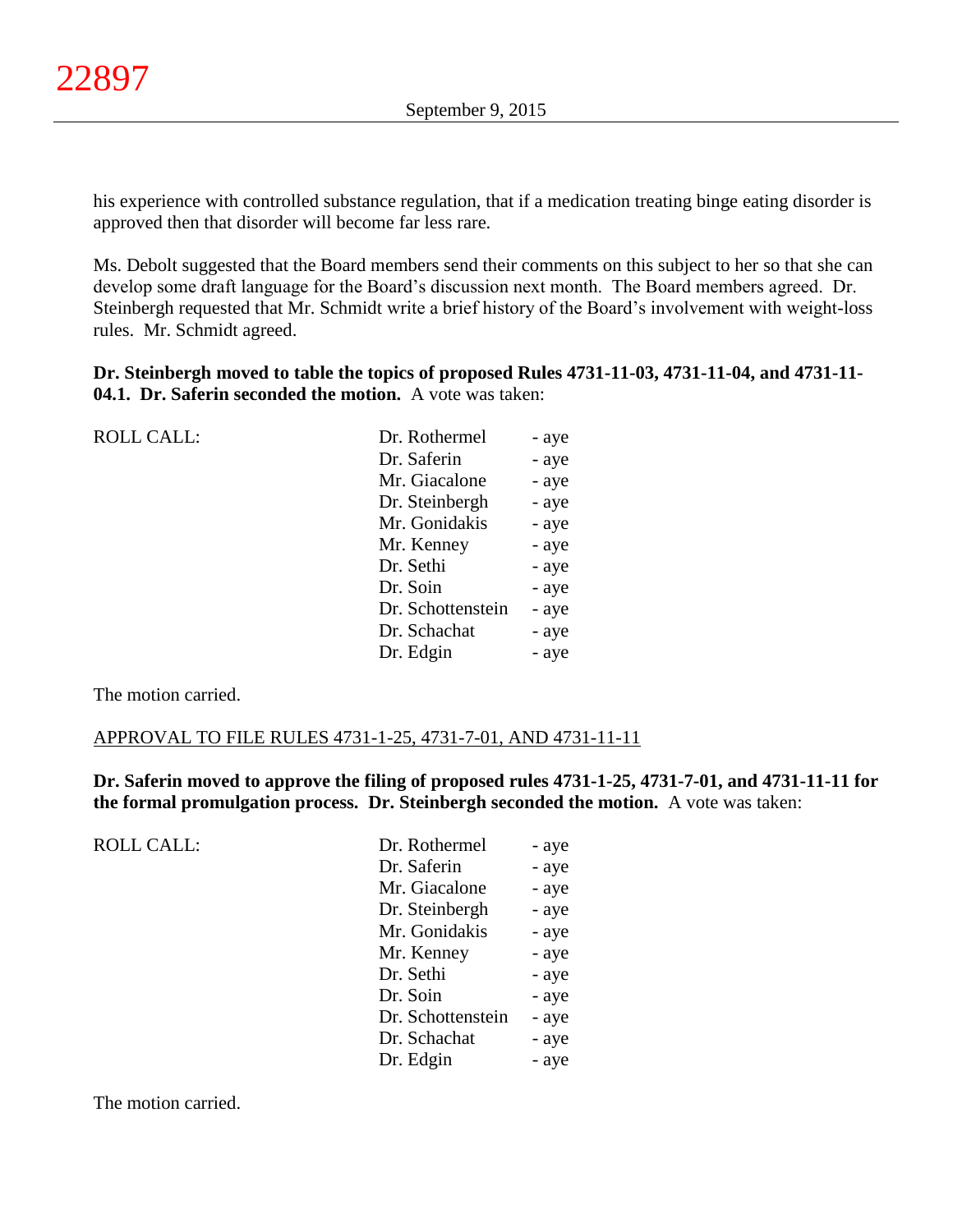### OPERATIONS REPORT

**Human Resources:** Mr. Groeber announced that Mr. Schmidt has accepted the position of Chief of Investigations for the Board. Mr. Groeber also stated that an offer will soon be made to a candidate for the position of Central Area Investigator Supervisor.

Mr. Groeber stated that Ms. Peterson of the Standards Review and Intervention section officially retired in August.

Mr. Groeber noted that the Governor appointed Dr. Edgin to the Medical Board last month. Mr. Groeber welcomed Dr. Edgin to the Board.

**Budget:** Mr. Groeber stated that there has been a small cyclical drop in revenue compared to two years prior but the Board continues to spend less than in previous time frames. The Board's overall cash balance is currently about \$4,800,000, compared to \$4,300,000 at this time last year.

**Information Technology:** Mr. Groeber stated that the demonstration of the new E-License system, which the Board members saw earlier in the meeting, represents the user's experience. Mr. Groeber stated that within the Board's internal processes the new system will move materials more quickly and efficiently. Mr. Groeber stated that the system will soon be expanded to include physician assistant licensure as well as complaint intake, investigation, enforcement activity, and other Board activities. The system will eventually be expanded to include all licensure types. Mr. Groeber stated that a SharePoint site is also being developed for document management and routing, particularly for the Investigations section.

**Agency Operations:** Mr. Groeber stated that for the eighth month in a row there has been an overall decrease in the number of open complaints and the number now stands at 2,133. Mr. Groeber credited the staff's hard work in addressing the complaints and moving them through the system more efficiently.

Mr. Groeber also made the following observations:

- The number of licenses issued is up by 3% compared to one year ago and are being issued 23% faster. Mr. Groeber noted that for the second month is a row there has been a small decrease in the number of MD and DO licenses and stated that a root-cause analysis will be commenced if the pattern continues.
- Complaint triage figures have increased, which may be a result of Ms. Murray's efforts to move cases through Standards Review and Intervention more quickly.
- The Investigations Section has received 135 new complaints in the last month.
- The number of complaints in the Enforcement section is down to 508, compared to 985 in February. Mr. Groeber recognized Ms. Marshall for her work in this area.
- The Standards and Review Intervention section continues to reduce its number of open complaints.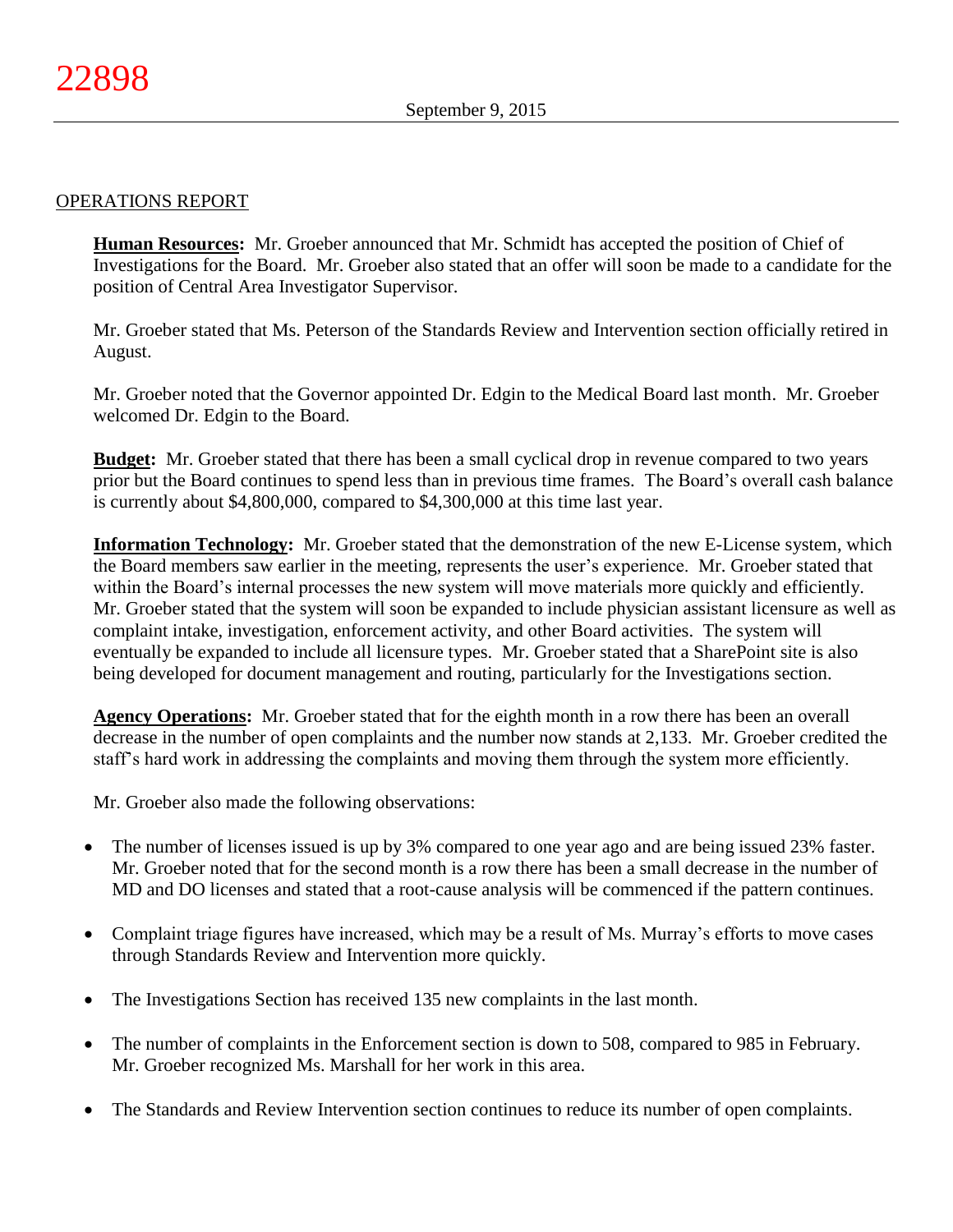The Hearing Unit continues to reduce its number of open cases.

**Speed and East Initiative:** Mr. Groeber stated that a copy of the Speed and Ease projects have been provided for review by the Board members.

**December Retreat:** Mr. Groeber stated that some Board members have asked that the Board consider scheduling a retreat for December 10, 2015, to discuss current topics of concern. Mr. Groeber stated that the retreat does not necessarily need to be for a full day.

### REPORTS BY ASSIGNED COMMITTEES

### FINANCE COMMITTEE

Mr. Kenney stated that a proposed set of fining guidelines had previously been provided to the Board members for their review. Mr. Kenney hoped that these proposed guidelines will be generally accepted by the Board in most cases and thereby limit the time the Board will spend discussing what an appropriate fine would be in a given circumstance.

**Dr. Saferin moved to adopt the proposed fining guidelines. Dr. Steinbergh seconded the motion.** A vote was taken:

| <b>ROLL CALL:</b> | Dr. Rothermel     | - aye |
|-------------------|-------------------|-------|
|                   | Dr. Saferin       | - aye |
|                   | Mr. Giacalone     | - aye |
|                   | Dr. Steinbergh    | - aye |
|                   | Mr. Gonidakis     | - aye |
|                   | Mr. Kenney        | - aye |
|                   | Dr. Sethi         | - aye |
|                   | Dr. Soin          | - aye |
|                   | Dr. Schottenstein | - aye |
|                   | Dr. Schachat      | - aye |
|                   | Dr. Edgin         | - aye |
|                   |                   |       |

The motion carried.

In response to questions from the Board, Ms. Anderson clarified that the maximum fine that the Board can impose on a respondent is \$20,000 regardless of the number of violations. Ms. Anderson also stated that the Board's fining practices must be in accordance with the fining guidelines that the Board has adopted. Dr. Saferin noted that the Board has discretion within the law as to how much a respondent should be fined. Mr. Kenney agreed, but opined that the Board should generally follow its fining guidelines and reserve its discretion for the other aspects of discipline such as length of suspension, probationary terms, and whether to revoke a license. Mr. Kenney stated that the funds collected through fines can be used to educate physicians and medical students to help them avoid committing violations that would bring them to the attention of the Board.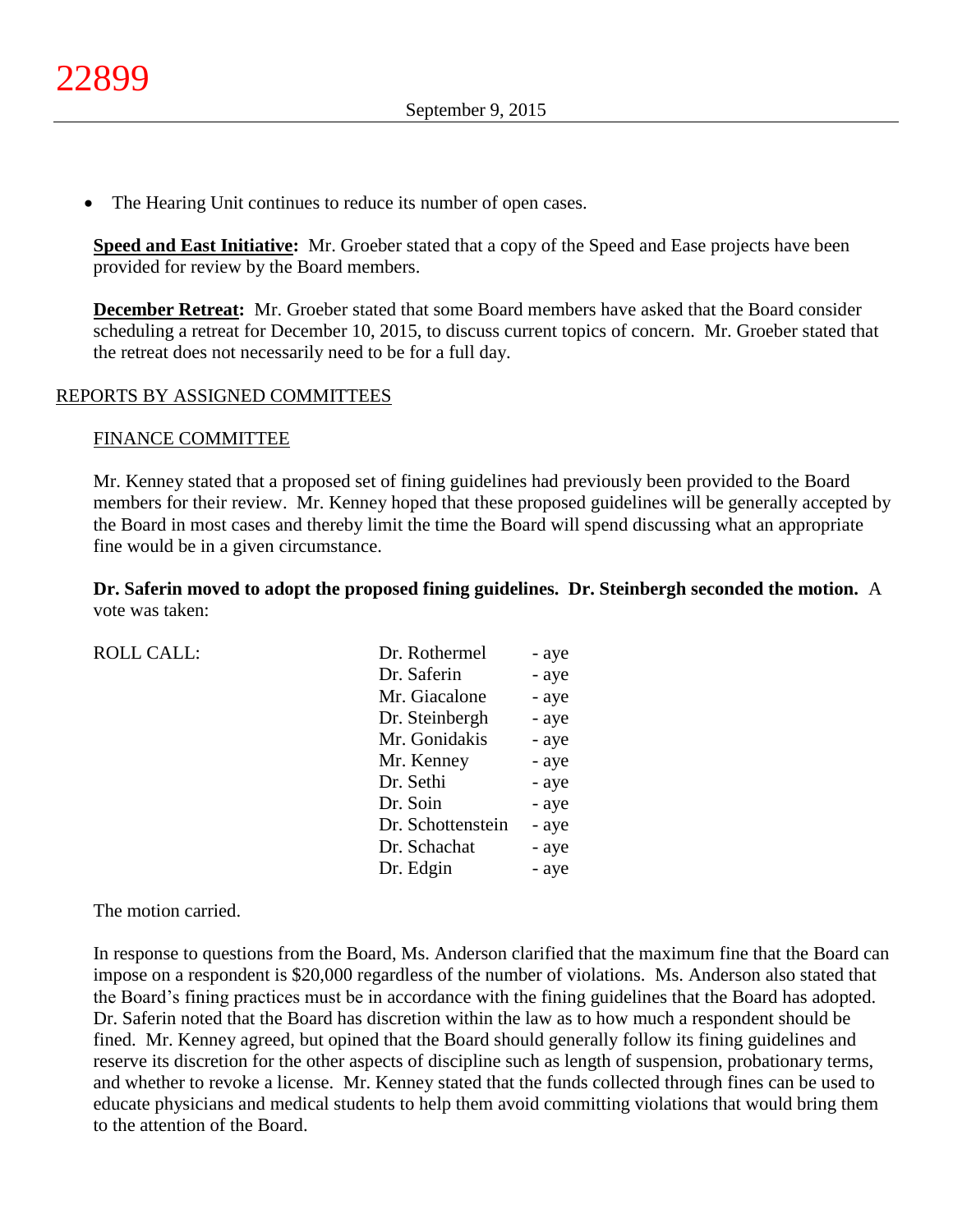Dr. Rothermel asked if the guidelines provide for fines for all violations of the Medical Practices Act, including impairment. Ms. Anderson answered that the guidelines have no fines for cases of inability to practice due to mental or physical illness. However, the guidelines do provide for fines in cases of impairment, with the amount of the fine based on the number of relapses.

Dr. Schachat observed that the Board's fines could be bankrupting for young physicians who are just starting their careers and may have significant debt from their education. Dr. Schachat suggested that the Board consider adjusting the fining guidelines so that fines are based on the respondent's years in practice. Mr. Kenney opposed this suggestion, stating that a young physician could have many financial resources whereas a long-practicing physician in a rural area could be less well-off financially. Mr. Kenney opined that the Board should not consider a respondent's financial situation when determining an appropriate fine.

## PUBLICATION

Dr. Steinbergh opined that the Board members should see what is being considered regarding a quarterly Medical Board journal before discussions about a contract with a vendor continue. Dr. Steinbergh's primary concern about the proposal is those individuals and organizations who may advertise in the journal. Dr. Steinbergh stated that she does not want to be ethically or morally conflicted by the advertisements.

Mr. Groeber replied that only the terms of a contract are currently being negotiated. Mr. Groeber stated that before a contract is finalized the vendor will provide a list of potential advertisers which will be presented to the Finance Committee and the full Board to ensure that there are no conflicts that could undermine the Board's integrity.

Mr. Kenney agreed with Dr. Steinbergh's comments and stated that the Board will retain the right to approve all advertising and content in the journal. Mr. Kenney also stated that there will be five different journals, one for each of the five regions of Ohio. Mr. Groeber stated that the journal will be 64 pages, be of high quality, and will have regionalized sections highlighting facilities or licensees within each region.

Dr. Steinbergh continued to express concerns about possible conflicts arising from having advertisers in the Medical Board journal and how the Board will select appropriate advertisers in a public meeting. Mr. Gonidakis noted that other regulatory boards in Ohio and in other states have the same kinds of journals that the Medical Board is considering. Mr. Gonidakis further stated that if the project is ultimately approved, then Mr. Groeber and other members of the Board's staff will be tasked with approving advertisements and not the Board in public meetings.

Mr. Kenney stated that he does not perceive a conflict of interest in having advertiser's in the Medical Board's journal. Mr. Kenney stated that the purpose of the journal will be to demonstrate to licensees and other interested parties the good work that the Board performs on their behalf. Mr. Kenney stated that no contract with a vendor will be approved until the whole Board can review it and vote to approve or disapprove the project.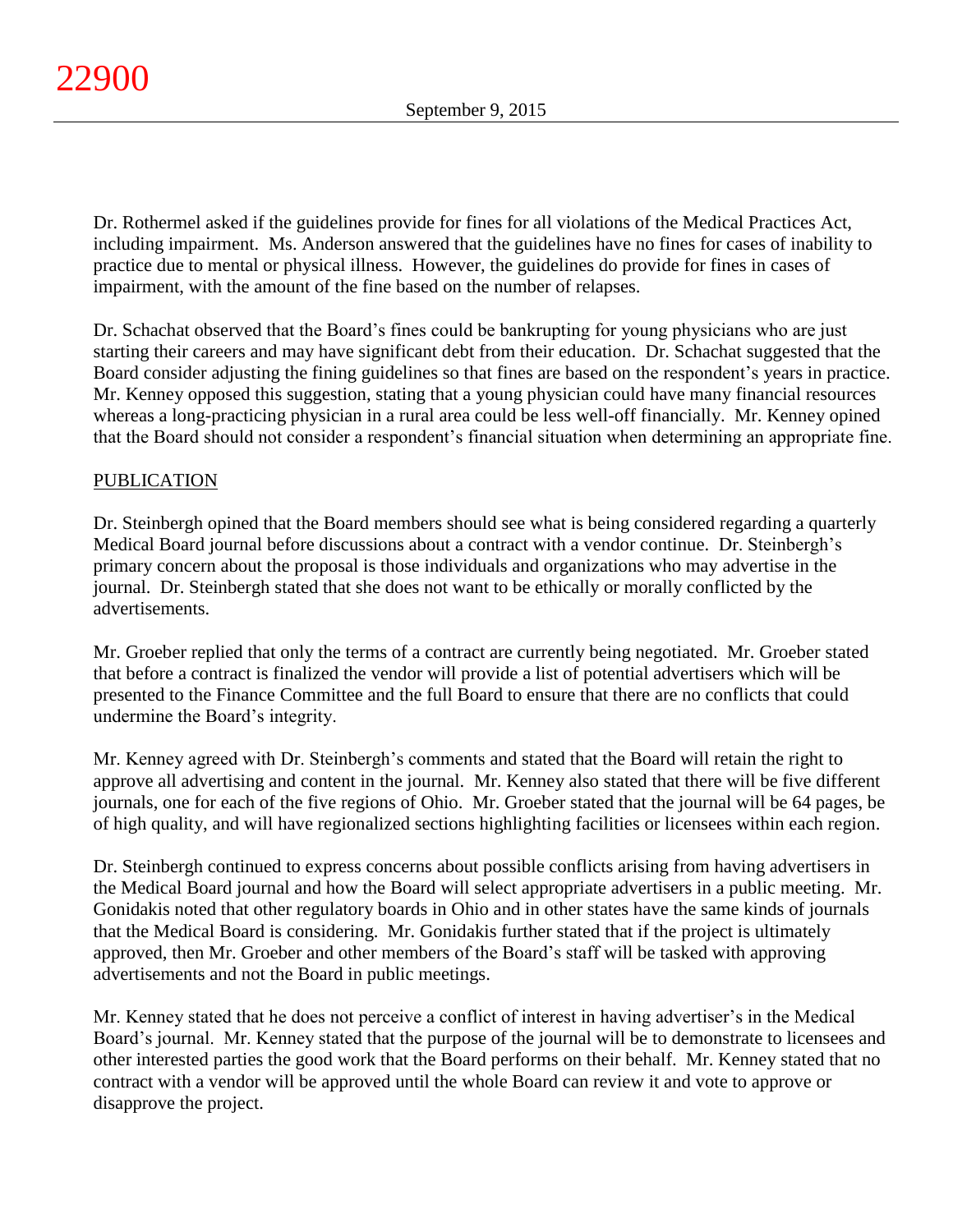### POLICY COMMITTEE

### UPDATE ON RED FLAGS DOCUMENT

Mr. Gonidakis stated that the Policy Committee discussed the draft Red Flags document for the Board's website. The Policy Committee approved the draft with the amendment that it include a hyperlink that will take the reader to the background of the issue.

**Dr. Saferin moved to approve the Red Flags document as amended by the Policy Committee. Dr. Steinbergh seconded the motion.** A vote was taken:

| <b>ROLL CALL:</b> | Dr. Rothermel     | - aye |
|-------------------|-------------------|-------|
|                   | Dr. Saferin       | - aye |
|                   | Mr. Giacalone     | - aye |
|                   | Dr. Steinbergh    | - aye |
|                   | Mr. Gonidakis     | - aye |
|                   | Mr. Kenney        | - aye |
|                   | Dr. Sethi         | - aye |
|                   | Dr. Soin          | - aye |
|                   | Dr. Schottenstein | - aye |
|                   | Dr. Schachat      | - aye |
|                   | Dr. Edgin         | - aye |
|                   |                   |       |

The motion carried.

### UPDATE ON PHYSICIAN-OWNED DISTRIBUTORSHIP COMMUNICATION

Mr. Gonidakis stated that a letter has been sent to the Ohio Hospital Association and other interested groups, as well as all of the Board's licensees, regarding physician-owned distributorships (POD's). Ms. Anderson stated that she will keep the Board informed of any responses she receives from the letter.

#### UPDATE ON ONE-BITE LEGISLATION

Mr. Gonidakis stated that the Board is still awaiting draft legislation on the one-bite reporting exemption from the Legislative Service Commission. Mr. Gonidakis anticipated that the first draft will be available soon for the Board's review.

#### RULE 4731-16-06, HEARING UNIT CONTINUANCES OF HEARINGS

**Dr. Steinbergh moved to approve the proposed amended rule for circulation to interested parties as proposed. Mr. Giacalone seconded the motion.** A vote was taken:

| <b>ROLL CALL:</b> | Dr. Rothermel | - aye |
|-------------------|---------------|-------|
|                   | Dr. Saferin   | - ave |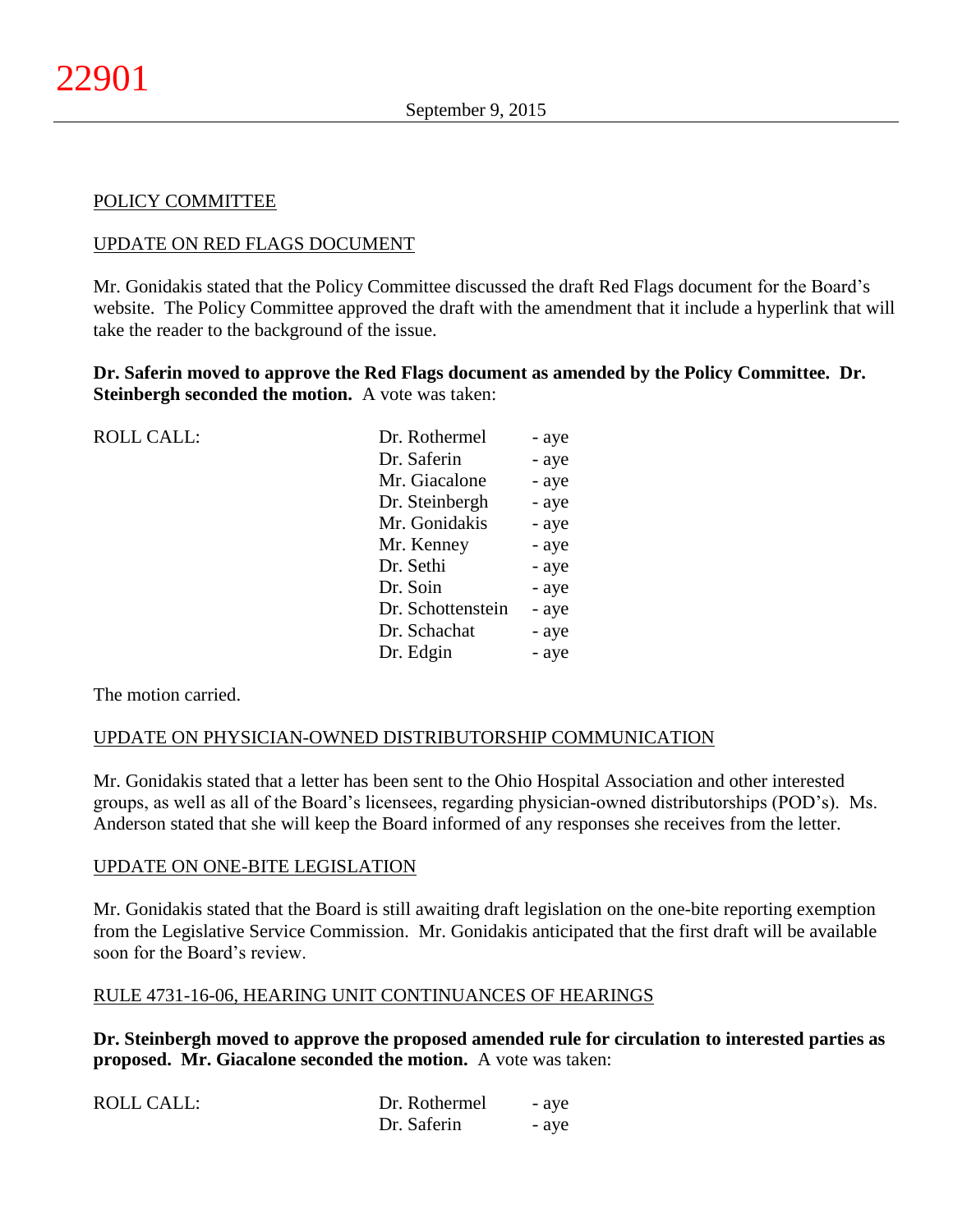$\mathbf{M}$   $\mathbf{G}^{\dagger}$   $\mathbf{I}$ 

| Mr. Giacalone     | - aye |
|-------------------|-------|
| Dr. Steinbergh    | - aye |
| Mr. Gonidakis     | - aye |
| Mr. Kenney        | - aye |
| Dr. Sethi         | - aye |
| Dr. Soin          | - aye |
| Dr. Schottenstein | - aye |
| Dr. Schachat      | - aye |
| Dr. Edgin         | - aye |
|                   |       |

The motion carried.

### PHYSICIAN ASSISTANT/SCOPE OF PRACTICE COMMITTEE

#### FORMULARY REVIEW

**Dr. Sethi moved to add Compazine to the "physician-initiated" category of the physician assistant formulary for antiemetic purposes. Dr. Saferin seconded the motion.** A vote was taken:

| <b>ROLL CALL:</b> |
|-------------------|
|-------------------|

| Dr. Rothermel     | - aye |
|-------------------|-------|
| Dr. Saferin       | - aye |
| Mr. Giacalone     | - aye |
| Dr. Steinbergh    | - aye |
| Mr. Gonidakis     | - aye |
| Mr. Kenney        | - aye |
| Dr. Sethi         | - aye |
| Dr. Soin          | - aye |
| Dr. Schottenstein | - aye |
| Dr. Schachat      | - aye |
| Dr. Edgin         | - aye |
|                   |       |

The motion carried.

Dr. Sethi stated that the Committee also discussed a request to allow physician assistants to prescribe alteplase, a thrombolytic agent, for the purpose of breaking up clots in a PICC line or a central line. Alteplase is currently in the "CPT may not prescribe" category of the physician assistant formulary. Following discussion, the Committee decided to send this matter back to the Physician Assistant Policy Committee (PAPC) to add warning language on the administration of alteplase to break up clots in lines. Of special concern to the Committee were possible central nervous system effects from this practice.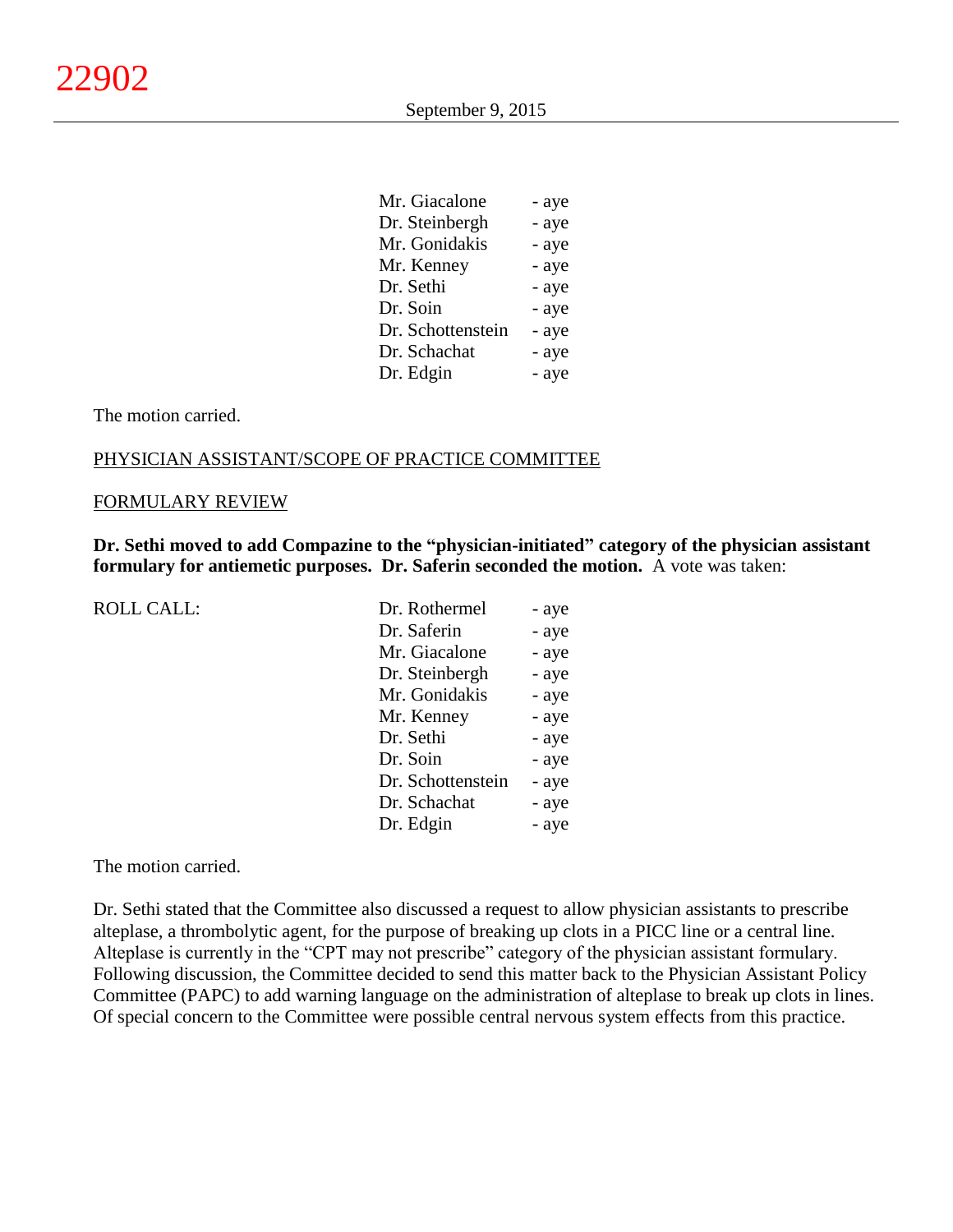### SPECIAL SERVICES APPLICATIONS

### JOHN PARENTE, D.O.

Dr. Sethi stated that the special service applications of Dr. Parente have been tabled indefinitely due to pending changes in the physician assistant law that will no longer require Board approval for special services. Dr. Sethi asked Ms. Debolt to discuss the new law.

Ms. Debolt stated that Senate Bill 10 will become effective on October 15. Under Senate Bill 10, if a physician assistant license applicant has a master's degree that meets specific requirements they will receive prescribing authority along with their license to practice. Ms. Debolt stated that even with prescribing authority, the physician assistant will only be able to prescribe if their supervising physician specifically delegates that ability to them. Also under Senate Bill 10, the Medical Board will no longer be approving special services plans. Instead, the scope of practice of a physician assistant will include any service within their supervising physician's routine practice and expertise.

Ms. Debolt stated that other laws in place will limit the practice of physician assistants. For instance, the Board's rules on light-based medical devices will prevent physician assistants from using a laser for anything except hair removal with the supervising physician on-site. Physician assistants are also limited in the places in which they are allowed to prescribe controlled substances. Ms. Debolt also stated that physician assistants will not be able to perform x-rays unless they are licensed to do so by the Ohio Department of Health.

Ms. Debolt stated that the Board's rules will need to be amended in the coming months in order to implement Senate Bill 10.

Dr. Sethi exited the meeting at this time.

#### LICENSURE COMMITTEE

#### LICENSURE APPLICATION REVIEWS

#### HESHAM AHMED ABBOUD, M.D.

**Dr. Saferin moved to approve the good cause exception of the 10-year rule as outlined in 4731-6- 14(C)(3)(b)(ii), and accepting the examination sequence in order to grant Dr. Abboud a license. Dr. Steinbergh seconded the motion.** A vote was taken:

| ROLL CALL: | Dr. Rothermel  | - aye |
|------------|----------------|-------|
|            | Dr. Saferin    | - aye |
|            | Mr. Giacalone  | - aye |
|            | Dr. Steinbergh | - aye |
|            | Mr. Gonidakis  | - aye |
|            | Mr. Kenney     | - aye |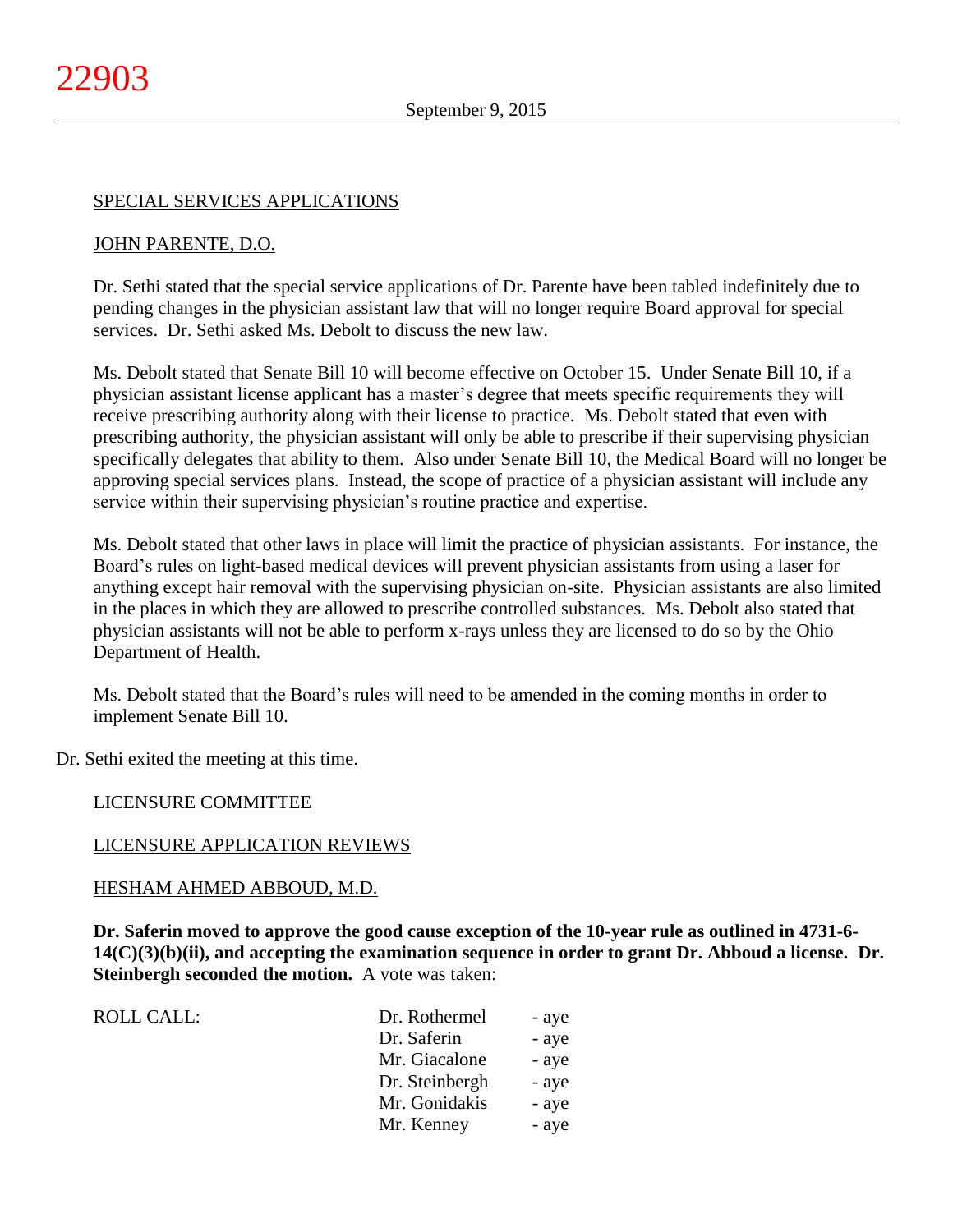| Dr. Soin          | - aye |
|-------------------|-------|
| Dr. Schottenstein | - aye |
| Dr. Schachat      | - aye |
| Dr. Edgin         | - aye |

The motion carried.

#### ADAM STUART NELSON, M.D.

**Dr. Saferin moved to approve Dr. Nelson's request to deem his training and experience in Australia and the one-and-a-half years of post-graduate training in the United States to be equivalent to 24 hours months of graduate medical education through the second-year level so that he may be granted a license. Dr. Steinbergh seconded the motion.** A vote was taken:

| <b>ROLL CALL:</b> | Dr. Rothermel     | - aye |
|-------------------|-------------------|-------|
|                   | Dr. Saferin       | - aye |
|                   | Mr. Giacalone     | - aye |
|                   | Dr. Steinbergh    | - aye |
|                   | Mr. Gonidakis     | - aye |
|                   | Mr. Kenney        | - aye |
|                   | Dr. Soin          | - aye |
|                   | Dr. Schottenstein | - aye |
|                   | Dr. Schachat      | - aye |
|                   | Dr. Edgin         | - aye |

The motion carried.

#### COMPLIANCE COMMITTEE

Dr. Steinbergh stated that on August 12, 2015, the Compliance Committee met with Matthew A. Colflesh, M.D.; Amanda S. Conn, M.T.; Jesse M. Ewald, M.D.; Adam Maier, D.O.; Pooranand Palaparty, M.D.; and Suman C. Vellanki, M.D., and moved to continue them under the terms of their respective Board actions. The Compliance Committee accepted Compliance staff's report of conferences on July 6th and 7th, 2015.

#### PROBATIONARY REQUESTS

Mr. Kenney advised that at this time he would like the Board to consider the probationary requests on today's consent agenda. Mr. Kenney asked if any Board member wished to discuss a probationary request separately. Dr. Steinbergh stated that she would like to discuss the probationary requests of Regis P. Burlas, D.O. and Gary Allan Dunlap, D.O., separately.

Dr. Steinbergh noted that Dr. Burlas, who had his third relapse in March 2013, has been out of practice since June 2012. Dr. Burlas is currently working towards a massage therapy license. Dr. Steinbergh asked if Dr. Burlas had held a physician assistant license prior to attending medical school. Ms. Bickers replied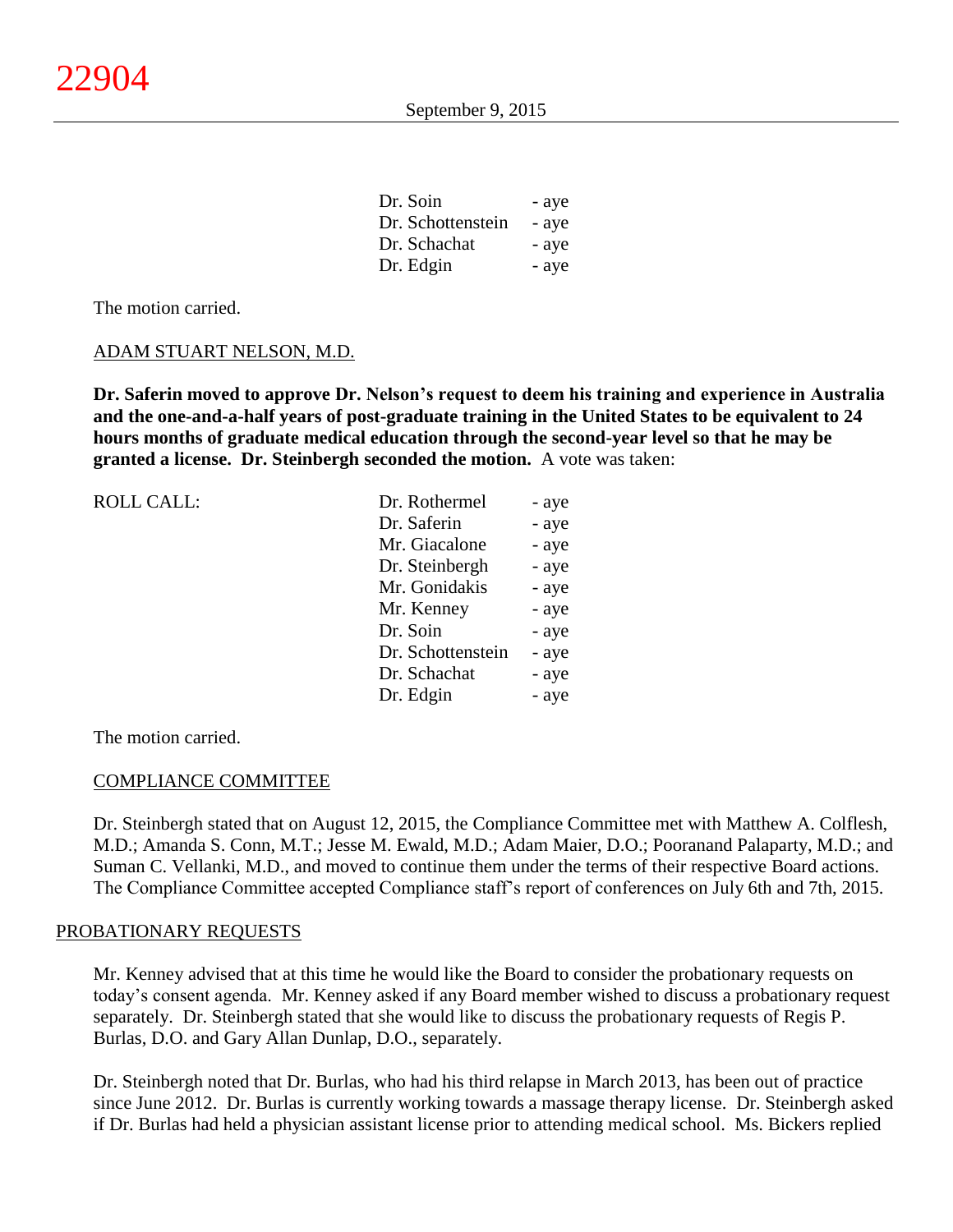that she is not aware of Dr. Burlas having held a physician assistant license. Dr. Steinbergh also noted that Dr. Burlas' Pennsylvania medical license has been suspended based on the actions on his Ohio medical license.

Regarding Dr. Dunlap, Dr. Steinbergh recalled that he had had hording disorder and his medical office had not been safe for patients to enter due to clutter. Dr. Steinbergh stated that she had made previous inquiries and had learned that a Board investigator visits Dr. Dunlap's office every six months. The investigator reports have thus far been positive.

**Dr. Soin moved to accept the Compliance staff's Reports of Conferences and the Secretary and Supervising Member's recommendations as follows:**

 **To grant Ajay Bhatia, M.D.'s request for reduction in psychiatric sessions to every eight weeks; and discontinuance of the chart review requirement;**

 **To grant Courtney D. Borruso, D.O. request for reduction in psychiatric sessions to every four months; and reduction in appearances from every three months to ever six months;**

 **To grant Regis P. Burlas, D.O.'s, request for permission to continue under the terms of the June 12, 2013 Superseding Step I Consent Agreement while residing in Rhode Island;**

 **To grant Matthew A. Colflesh, M.D. request for approval of** *Intensive Course in Controlled Substance Prescribing***, offered by Case Western Reserve University;**

 **To grant Gary Allan Dunlap, D.O.'s request for reduction in appearances from every three months to once per years;**

 **To grant Allison C. Heacock, M.D.'s request to discontinue the monthly psychotherapy requirement;**

 **To grant Thomas D. Kramer, Jr., M.D.'s request for approval of Scott M. Campbell, M.D., to serve as the new monitoring physician;**

 **To grant Adam C. Maier, D.O.'s request for approval of Thomas M. Anderson , M.D., to serve as the monitoring physician;**

 **To grant Mary Elizabeth Mudd, M.D.'s request for approval of** *Intensive Course in Medical Documentation; Clinical, Legal and Economic Implications for Healthcare Providers***, administered by Case Western Reserve University, to fulfill the medical record keeping course requirement;**

 **To grant John E. Ratliff, D.O.'s request for approval of** *Managing Pain Without Overusing Opioids; The Opioid Epidemic (6 modules); Legal Advisor: Identifying Drug Dependence; Managing Risk When Prescribing Narcotic Painkillers; Opioid Prescribing Series (6 modules); Principles of Palliative Care and Persistent Pain Management (2 Modules); A Message from MMS President Dennis*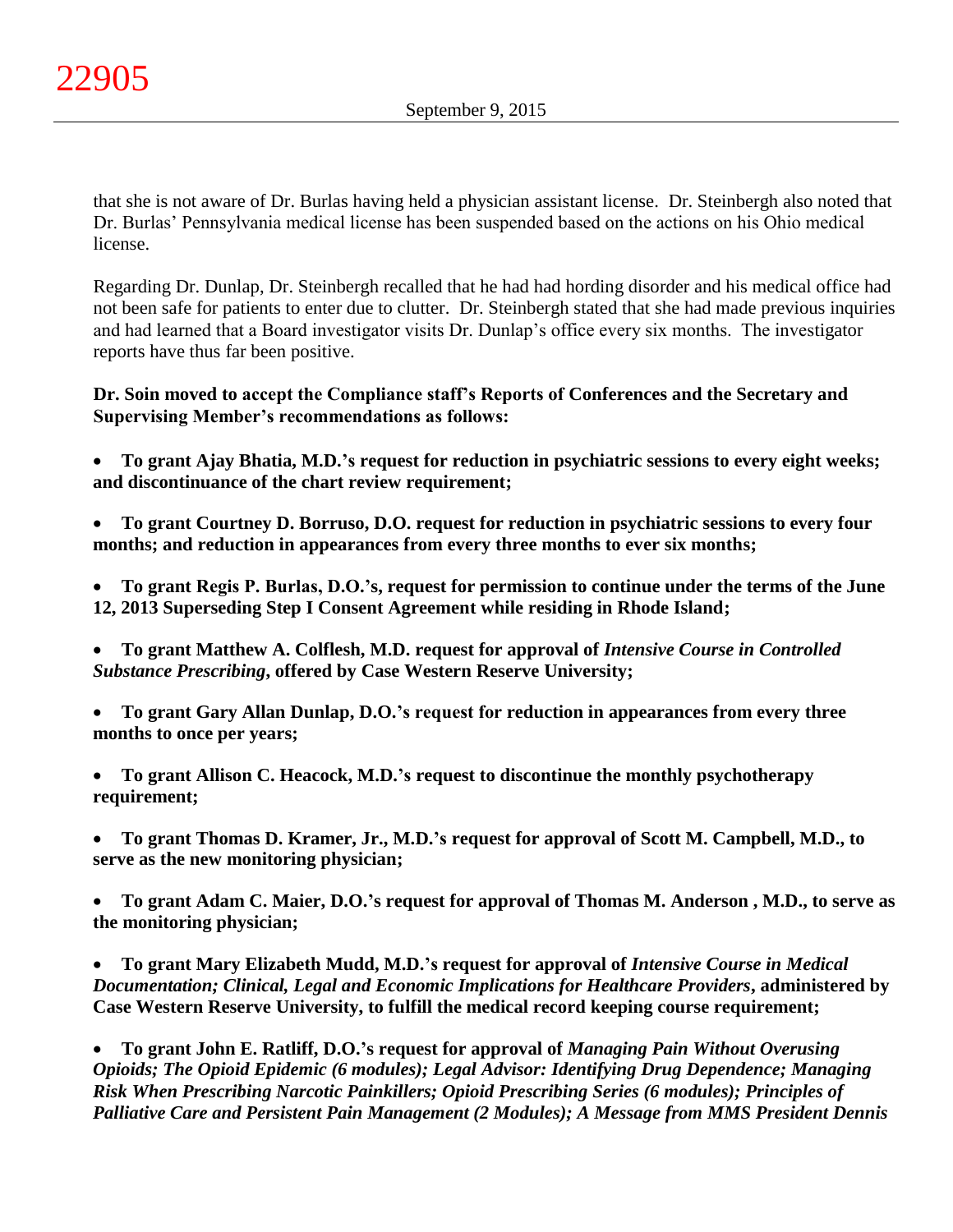*M. Dimitri, M.D.; MMS Opioid therapy & Physician Communication Guidelines***;, administered by the Massachusetts Medical Society, to fulfill the controlled substances prescribing course required for reinstatement; and approval of the online course** *Electronic Health Records (3 modules)***, administered by the Massachusetts Medical Society, to fulfill the medical record-keeping course requirement;**

 **To grant Florencia A. Riel-Guzman, M.D.'s request for approval of** *The Complete Practice Management Seminar***, offered by the University of Tennessee College of Medicine, Chattanooga, to be administered in online course format;**

**To grant Carol G. Ryan, M.D.'s request for approval of a new practice plan;**

 **To grant Rick Skibicki, M.D.'s request for approval of Bradford L. Borden, M.D., to serve as the new monitoring physician;**

 **To grant Terry L. Thomas, D.O.'s request for approval of Justin W. Jeffries, D.O., to serve as the new monitoring physician; and**

 **To grant Randall G. Whitlock, Jr., P.A.'s request for reduction in appearances to twice per year; reduction in recovery meeting attendance to two per week with a minimum of ten per month; and approval of Kenneth A. Writesel, D.O., to serve as the new reporting physician;**

**Mr. Giacalone seconded the motion.** A vote was taken:

| <b>ROLL CALL:</b> | Dr. Rothermel     | - aye     |
|-------------------|-------------------|-----------|
|                   | Dr. Saferin       | - aye     |
|                   | Mr. Giacalone     | - aye     |
|                   | Dr. Steinbergh    | - aye     |
|                   | Mr. Gonidakis     | - aye     |
|                   | Mr. Kenney        | - aye     |
|                   | Dr. Sethi         | - aye     |
|                   | Dr. Soin          | - aye     |
|                   | Dr. Schottenstein | - aye     |
|                   | Dr. Schachat      | - aye     |
|                   | Dr. Edgin         | - abstain |
|                   |                   |           |

The motion carried. (Dr. Steinbergh noted her abstention from the vote regarding Adam C. Maier, D.O., John E. Ratliff, D.O., and Mary Elizabeth Mudd, M.D.)

### REINSTATEMENT REQUEST

### FRANKLIN D. DEMINT, D.O.

**Dr. Steinbergh moved that the request for the reinstatement of the license of Franklin D. Demint,**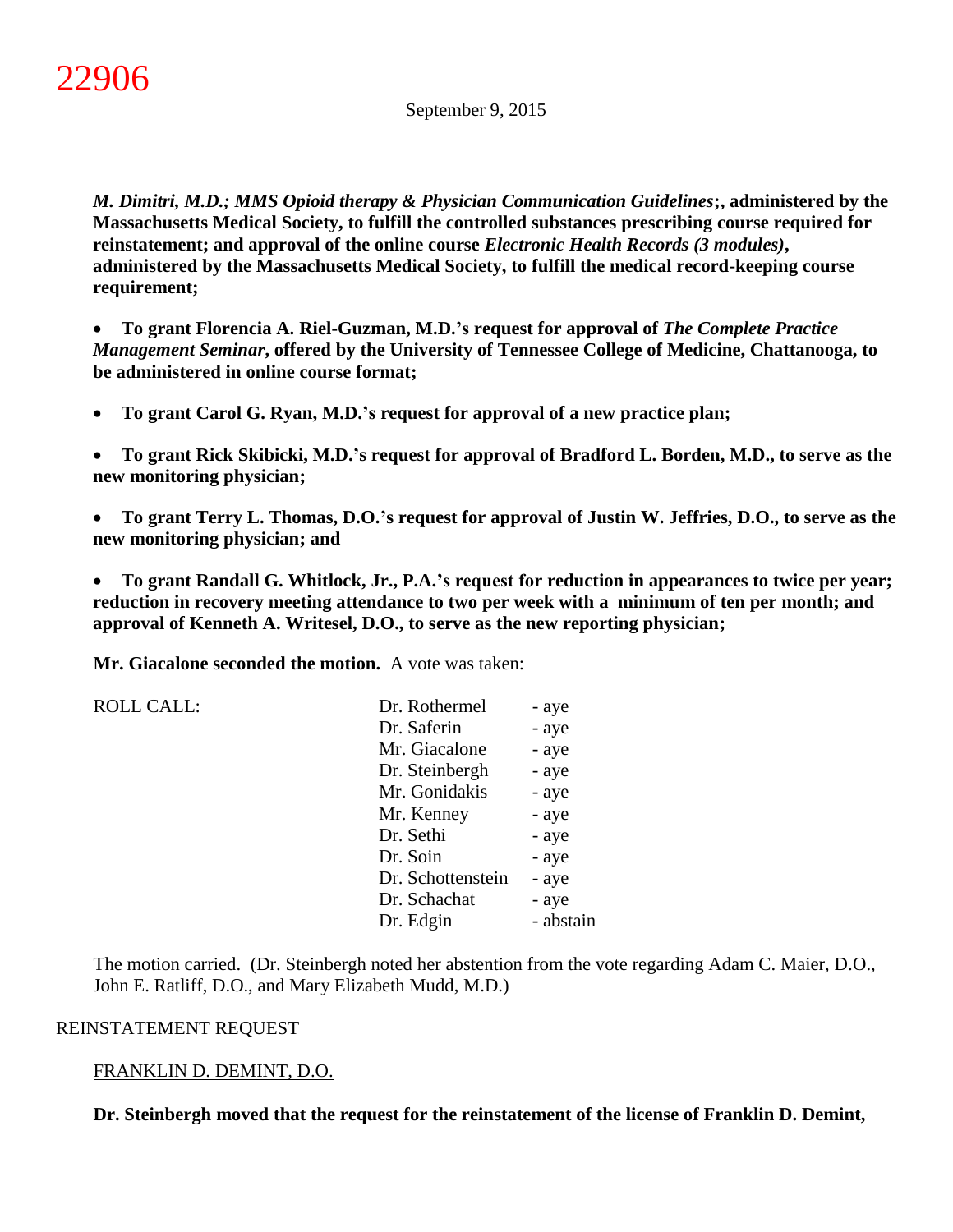### **D.O., be approved, effective immediately, subject to the permanent limitations, probationary terms and conditions as outlined in the November 5, 2014 Order for a minimum of three years. Mr. Gonidakis seconded the motion.** A vote was taken:

| <b>ROLL CALL:</b> | Dr. Rothermel     | - abstain |
|-------------------|-------------------|-----------|
|                   | Dr. Saferin       | - abstain |
|                   | Mr. Giacalone     | - aye     |
|                   | Dr. Steinbergh    | - aye     |
|                   | Mr. Gonidakis     | - aye     |
|                   | Mr. Kenney        | - aye     |
|                   | Dr. Sethi         | - aye     |
|                   | Dr. Soin          | - aye     |
|                   | Dr. Schottenstein | - aye     |
|                   | Dr. Schachat      | - aye     |
|                   | Dr. Edgin         | - ave     |

The motion carried.

### FINAL PROBATIONARY APPEARANCES

#### CAROL E. LEWIS, M.D.

Dr. Lewis was appearing before the Board pursuant to her request for release from the terms of her September 12, 2012 Consent Agreement. Ms. Bickers reviewed Dr. Lewis' history with the Board.

In response to questions from Dr. Steinbergh, Dr. Lewis stated that she has served as the staff psychiatrist at Catholic Charities in Cleveland for one year following the completion of a fellowship in addiction psychiatry and passing the addiction medicine board examination. Dr. Lewis stated that her position is challenging but not overwhelming. Dr. Lewis stated that her husband and her friends are very supportive and she has two home groups in Alcoholics Anonymous. Dr. Lewis also continues to see her psychiatrist and her therapist regularly.

Mr. Gonidakis asked Dr. Lewis to describe her caseload. Dr. Lewis replied that she sees about 150 patients at Catholic Charities and an additional 10 to 20 patients at the Matt Talbot for Women Treatment Center.

Dr. Steinbergh asked if Dr. Lewis has any questions for the Board. Dr. Lewis stated that she has no questions, but she wanted to personally thank Dr. Steinbergh for what she had said to Dr. Lewis on a previous occasion. Specifically, after Dr. Lewis regained her Ohio medical license, Dr. Steinbergh had stated that she worries about Dr. Lewis. Dr. Lewis stated that that was the first time that she felt the Board had her best interests at heart as well as that of her patients. Dr. Lewis stated that Dr. Steinbergh's comments affected her and helped turn things around for her.

#### **Dr. Steinbergh moved to release Dr. Lewis from the terms of her September 12, 2012 Consent**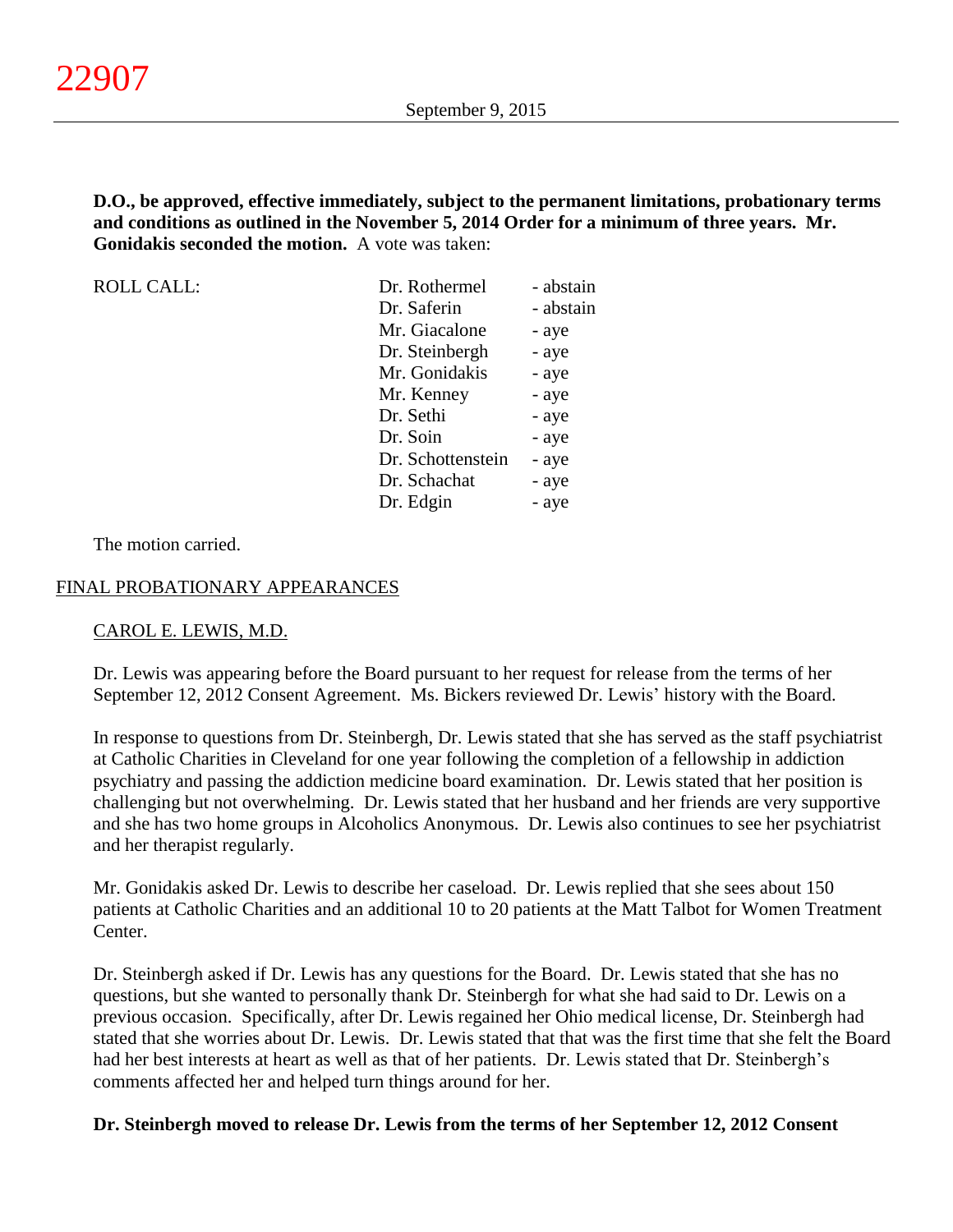### **Agreement, effective immediately. Dr. Soin seconded the motion.** A vote was taken:

| Dr. Rothermel     | - abstain |
|-------------------|-----------|
| Dr. Saferin       | - abstain |
| Mr. Giacalone     | - aye     |
| Dr. Steinbergh    | - aye     |
| Mr. Gonidakis     | - aye     |
| Mr. Kenney        | - aye     |
| Dr. Sethi         | - aye     |
| Dr. Soin          | - aye     |
| Dr. Schottenstein | - aye     |
| Dr. Schachat      | - aye     |
| Dr. Edgin         | - aye     |

The motion carried.

 $ROLL CALL$ :

#### DONALD RAY SAVAGE, JR., M.D.

Dr. Savage was appearing before the Board pursuant to his request for release from the terms of the Board's Order of March 12, 2014. Ms. Bickers reviewed Dr. Savage's history with the Board.

Mr. Giacalone asked Dr. Savage to explain what brought him before the Board and to give advice to the medical students in attendance. Dr. Savage advised the students to know and follow the rules, even if they see other physicians breaking rules by prescribing to colleagues, friends, or family members. Dr. Savage stated that when he was dating his present wife he prescribed facial cream for her; therefore, she became Dr. Savage's patient. Dr. Savage also saw her children as patients, which was also improper. Dr. Savage stated that his medical license was suspended for six months due to these events. Dr. Savage stated that being someone's physician puts one in a position of power. Dr. Steinbergh agreed and stated that sexual misconduct with someone who makes medical decisions for a patient, such as pediatric patients, is like having sex with a patient.

Dr. Steinbergh commented that Dr. Savage has learned a lot from his professional boundaries course. Dr. Savage stated that the course was excellent and he opined that it should be a required course for medical students and physicians.

### **Dr. Steinbergh moved to release Dr. Savage from the terms of the Board's Order of March 12, 2014, effective September 18, 2015. Mr. Giacalone seconded the motion.** A vote was taken:

| ROLL CALL: | Dr. Rothermel  | - abstain |
|------------|----------------|-----------|
|            | Dr. Saferin    | - abstain |
|            | Mr. Giacalone  | - aye     |
|            | Dr. Steinbergh | - aye     |
|            | Mr. Gonidakis  | - aye     |
|            | Mr. Kenney     | - aye     |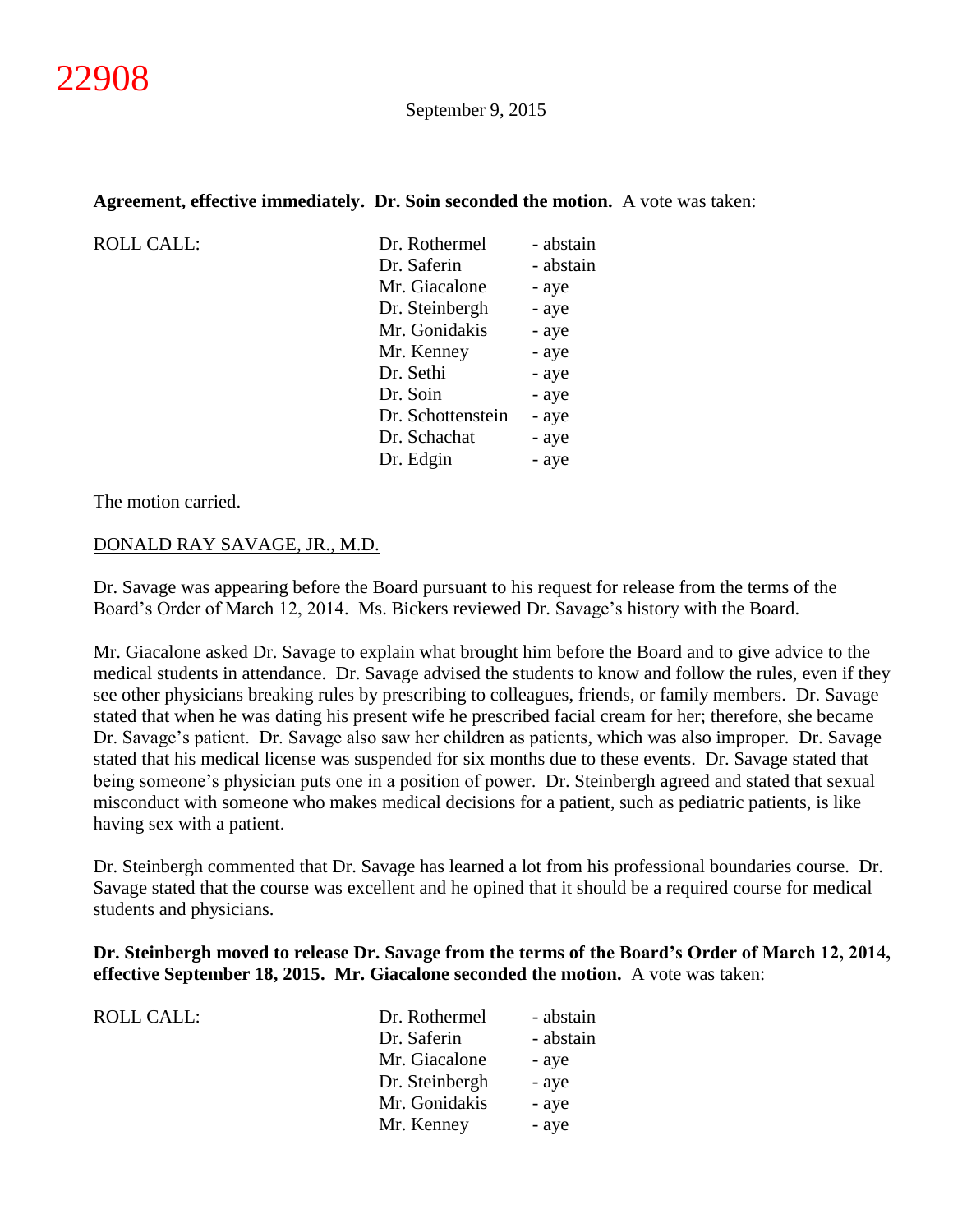| Dr. Sethi         | - aye |
|-------------------|-------|
| Dr. Soin          | - aye |
| Dr. Schottenstein | - aye |
| Dr. Schachat      | - aye |
| Dr. Edgin         | - aye |

The motion carried.

### CAROL A. THIERRY, A.A.

Ms. Thierry was appearing before the Board pursuant to her request for release from the terms of her September 9, 2009 Consent Agreement. Ms. Bickers reviewed Ms. Thierry's history with the Board.

Dr. Steinbergh stated that medical practitioners often face stresses, including economic stresses, that lead them to make bad decisions. Dr. Steinbergh asked Ms. Thierry to describe her situation to the medical students in attendance at today's meeting.

Ms. Thierry stated that she had practiced as an anesthesiologist assistant at the Cleveland Clinic for most of her 30-year career. Ms. Thierry stated that she became very upset when the Cleveland Clinic announced that anesthesiologist assistants would have to clock in and out for work and would no longer be paid for a half-hour lunch. Ms. Thierry felt that the Cleveland Clinic had wanted an "anesthesia robot," while she saw herself as someone working on people's lives and making sure they were safe in the operating room. Ms. Thierry stated that some workdays she would clock in early or clock out late. On some occasions when she was not assigned to work, Ms. Thierry would clock in for a couple of hours. Ms. Thierry stated that this went on for a couple of years until she was caught. As a consequence of getting caught, Ms. Thierry was fired and her anesthesiologist assistant license was suspended for a year. Ms. Thierry advised the students to not let anger ruin their careers. Dr. Steinbergh stated that the medical students may face challenges similar to Ms. Thierry's, noting that some physicians have committed Medicaid fraud because they felt they were not being paid enough.

Dr. Steinbergh asked Ms. Thierry what she is doing currently. Ms. Thierry replied that she is taking care of various family members who have had health problems.

Dr. Soin asked if Ms. Thierry sees any difference between clocking in without doing work and, for instance, shoplifting. Ms. Thierry replied that what she did was dishonest and she has paid back what she owed. Ms. Thierry also answered Dr. Soin's questions regarding the scope of practice of an anesthesiologist assistant and the level of physician supervision involved. Dr. Steinbergh provided a brief history of the Medical Board's regulation of the anesthesiologist assistant profession.

Mr. Giacalone opined that Ms. Thierry remains bitter towards Cleveland Clinic for changing her position from salaried to hourly wages. Mr. Giacalone asked if Ms. Thierry takes ownership of her actions. Ms. Thierry stated that she took those actions out of anger and that it was a stupid mistake. Ms. Thierry stated that under hourly wages there was no incentive to work harder or faster because doing so hurt oneself financially. Ms. Thierry also stated that the hourly wages only applied to the ambulatory surgery centers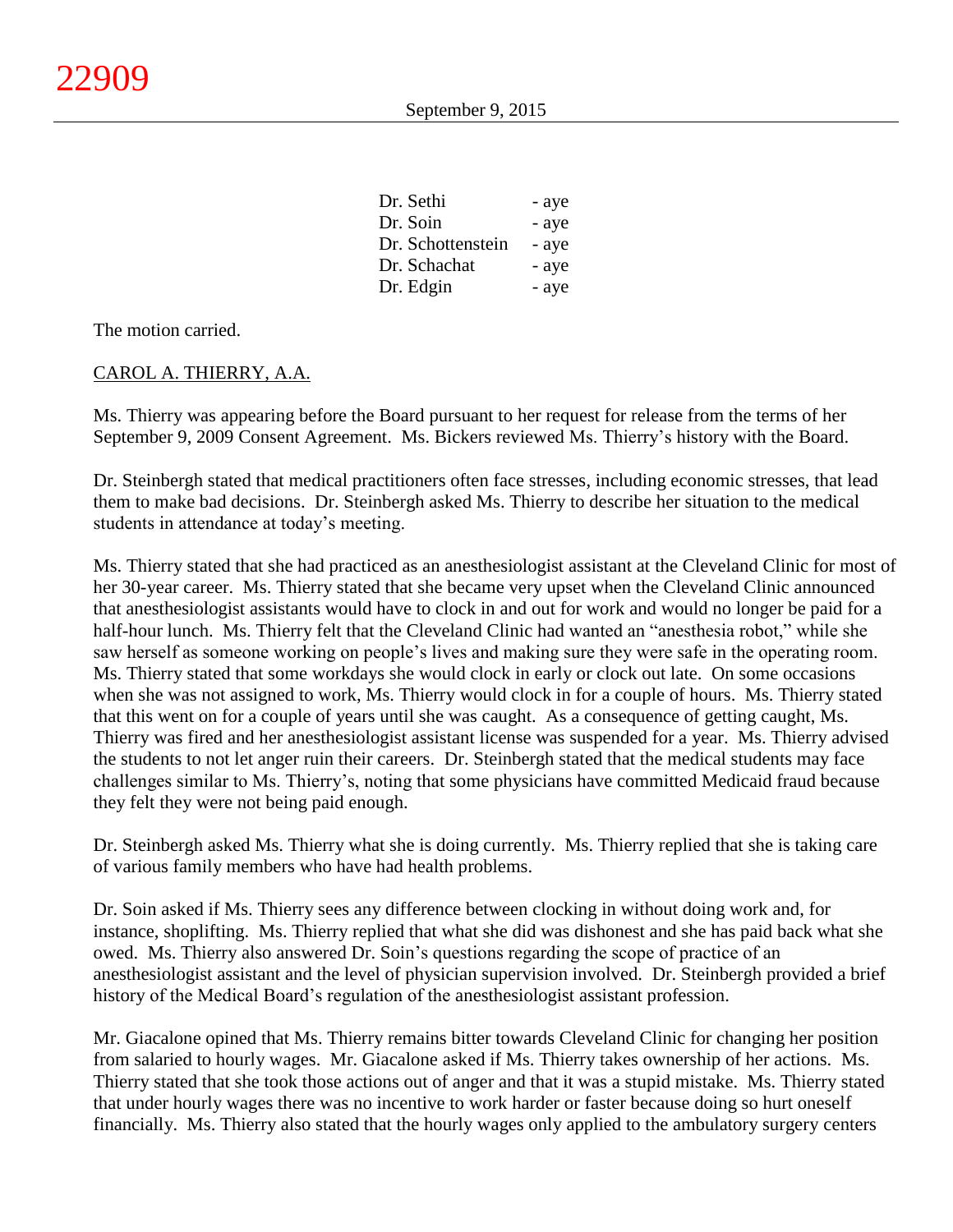where she worked and that the anesthesiologist assistants working at the main campus remained salaried until four years later. When Mr. Giacalone reiterated his question, Mr. Thierry replied that what she did was wrong and that she apologized to everyone the day she was fired.

Dr. Schottenstein, noting the recent health problems in Ms. Thierry's family, asked how Ms. Thierry is holding up. Ms. Thierry replied that she is doing well and her husband is in good health again.

### **Dr. Steinbergh moved to release Ms. Thierry from the terms of her September 9, 2009 Consent Agreement, effective September 10, 2015. Mr. Giacalone seconded the motion.** A vote was taken:

| <b>ROLL CALL:</b> | Dr. Rothermel     | - abstain |
|-------------------|-------------------|-----------|
|                   | Dr. Saferin       | - abstain |
|                   | Mr. Giacalone     | - aye     |
|                   | Dr. Steinbergh    | - aye     |
|                   | Mr. Gonidakis     | - aye     |
|                   | Mr. Kenney        | - aye     |
|                   | Dr. Sethi         | - aye     |
|                   | Dr. Soin          | - aye     |
|                   | Dr. Schottenstein | - aye     |
|                   | Dr. Schachat      | - abstain |
|                   | Dr. Edgin         | - aye     |
|                   |                   |           |

The motion carried.

#### ADJOURNMENT

#### **Dr. Steinbergh moved to adjourn the meeting. Dr. Saferin seconded the motion**. A vote was taken:

| <b>ROLL CALL:</b> | Dr. Rothermel     | - aye |
|-------------------|-------------------|-------|
|                   | Dr. Saferin       | - aye |
|                   | Mr. Giacalone     | - aye |
|                   | Dr. Steinbergh    | - aye |
|                   | Mr. Gonidakis     | - aye |
|                   | Mr. Kenney        | - aye |
|                   | Dr. Sethi         | - aye |
|                   | Dr. Soin          | - aye |
|                   | Dr. Schottenstein | - aye |
|                   | Dr. Schachat      | - aye |
|                   | Dr. Edgin         | - aye |

The motion carried.

Thereupon, at 3:30 p.m., the September 9, 2015 session of the State Medical Board of Ohio was adjourned.